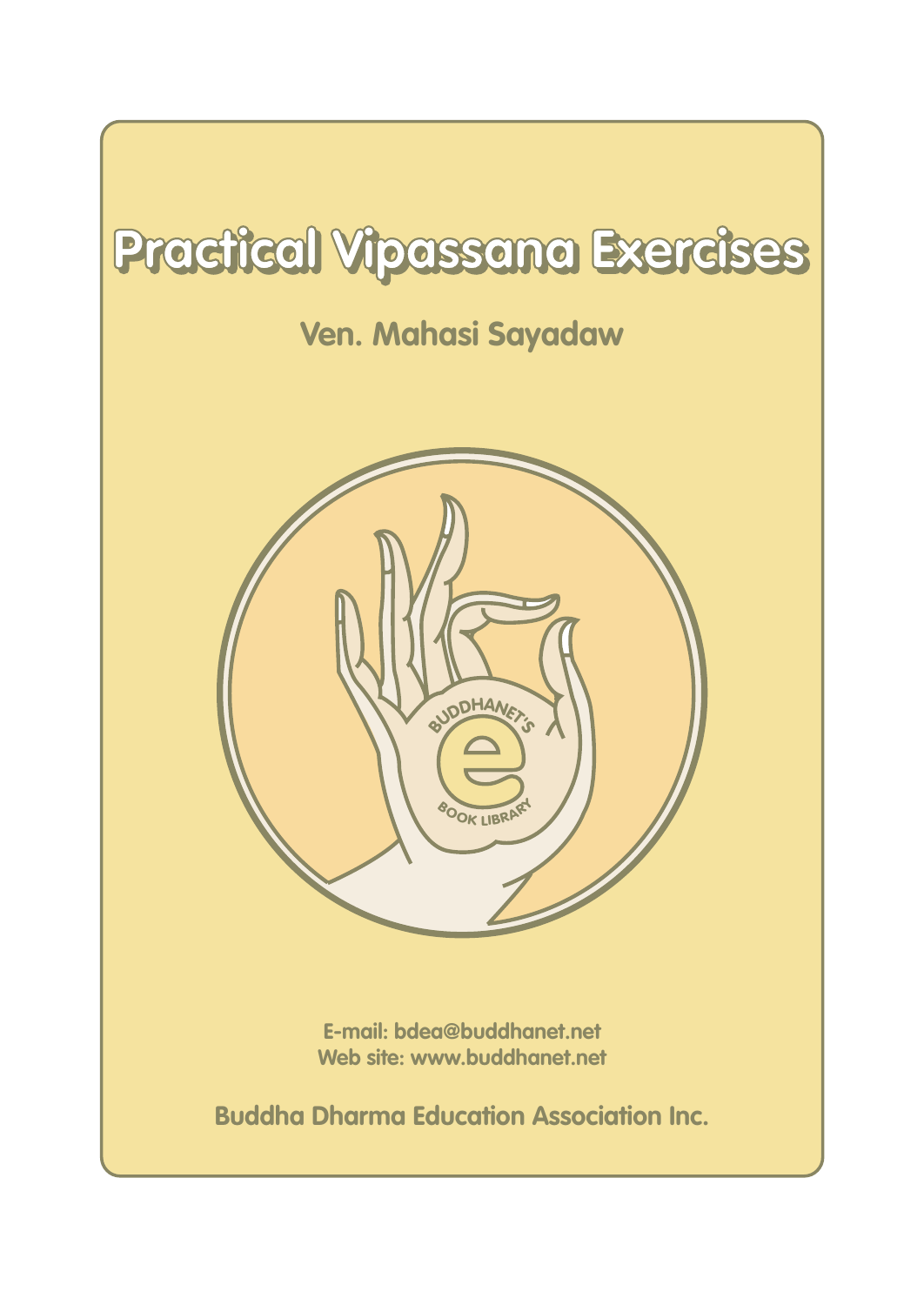# **Contents**

## **Part 1 — [Basic Practice](#page-2-0)**

| <b>Preparatory Stage</b>                                 | $\mathbf{2}$ |
|----------------------------------------------------------|--------------|
| <b>Basic Exercise I</b>                                  | 5            |
| <b>Basic Exercise II</b>                                 | 6            |
| <b>Basic Exercise III</b>                                | 8            |
| <b>Advancement in Contemplation</b>                      | 16           |
| <b>Basic Exercise IV</b>                                 | 18           |
| Summary                                                  | 19           |
| <b>Part II — Progressive Practice</b>                    | 20           |
| Practical Vipassanā<br><b>Meditation Exercises</b>       | 30           |
| Venerable Mahāsī Sayādaw<br><b>A Biographical Sketch</b> | 45           |
| Appendix                                                 |              |
| <b>Techniques of Meditation</b>                          | 57           |
| <b>Rising and Falling Movement</b><br>of the Abdomen     | 58           |
| Mahāsī Sāsana Yeiktha                                    |              |
| <b>Meditation Centre</b>                                 |              |
|                                                          | 61           |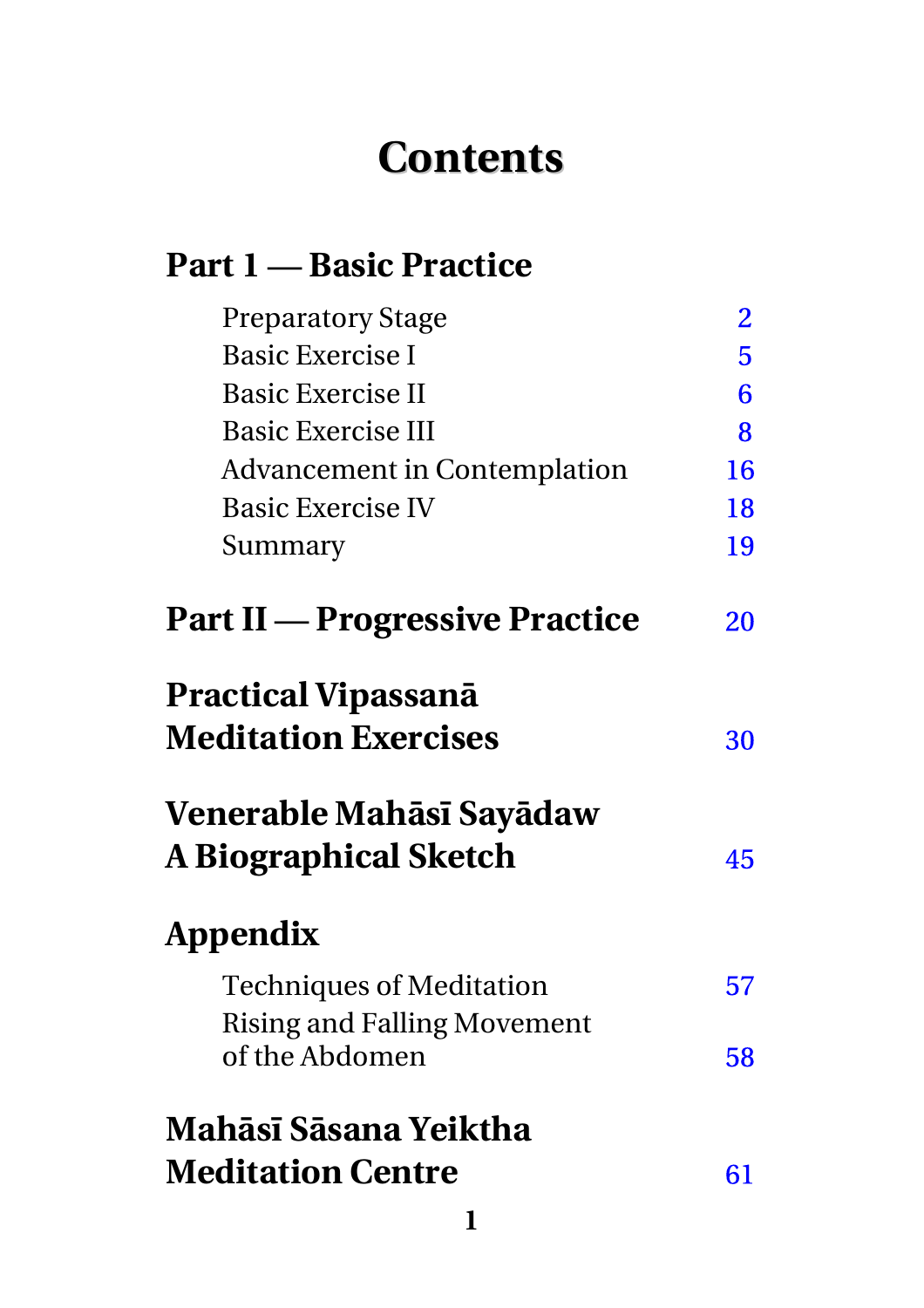# **Part I • Basic Practice**

#### <span id="page-2-0"></span>**Preparatory Stage**

-

If you sincerely desire to develop contemplation and attain insight in this your present life, you must give up worldly thoughts and actions during the training. This course of action is for the purification of conduct, the essential preliminary step towards the proper development of contemplation. You must also observe the rules of discipline prescribed for laymen, (or for monks as the case may be) for they are important in gaining insight. For lay people, these rules comprise the eight precepts which Buddhist devotees observe on Sabbath days (uposatha) and during periods of meditation.**<sup>1</sup>** An additional rule is not to speak with contempt, in jest, or with malice to or about any of the noble ones who have attained states of sanctity.**<sup>2</sup>** If you have done so, then personally apologize to him or her or

<sup>1</sup> **The eight Uposatha precepts are:** abstention from 1) killing, 2) stealing, 3) all sexual intercourse, 4) lying, 5) intoxicants, 6) taking food after noon, 7) dance, song, music, shows (attendance and performance), the use of perfumes, ornaments, etc., and 8) using luxurious beds.

**<sup>2</sup>** There are four noble individuals (ariya-puggala). They are those who have obtained a state of sanctity:

a. The stream-winner (sotāpanna) is one who has become free from the first three of the ten fetters which bind him to the sensuous sphere, namely, personality belief, sceptical doubt, and attachment to mere rules and rituals.

b. The once-returner (sakadāgāmi) has weakened the fourth and fifth of the ten fetters, sensuous craving and ill-will.

c. The non-returner (anāgāmi) becomes fully free from the above-mentioned five lower fetters and is no longer reborn in the sensuous sphere before reaching nibbāna.

d. Through the path of holiness one further becomes free of the last five fetters: craving for fine material existence (in celestial worlds), craving for immaterial (purely mental) existence, conceit, restlessness, and ignorance.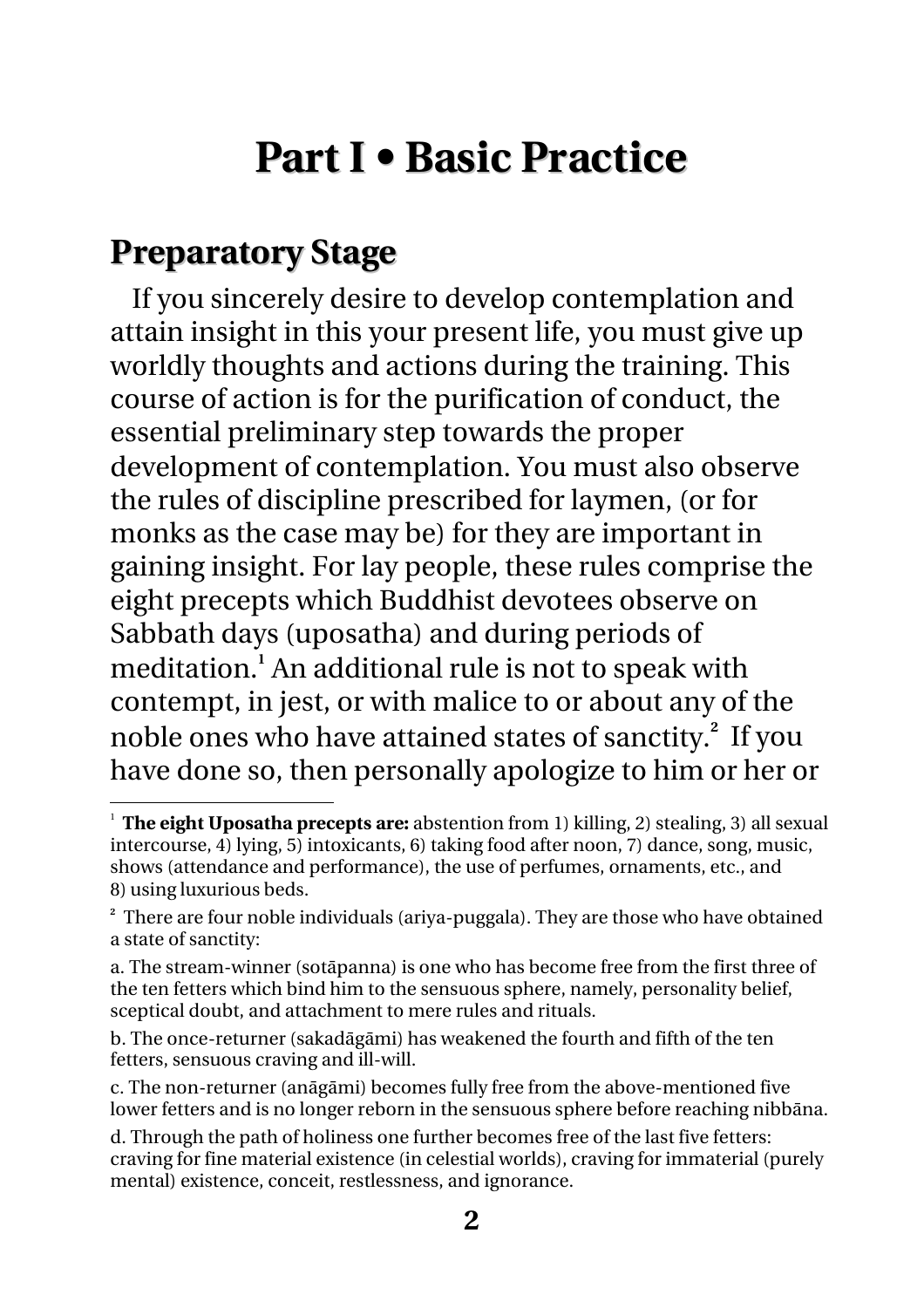make an apology through your meditation instructor. If in the past you have spoken contemptuously to a noble one who is at present unavailable or deceased, confess this offence to your meditation instructor or introspectively to yourself.

The old masters of Buddhist tradition suggest that you entrust yourself to the Enlightened One, the Buddha, during the training period, for you may be alarmed if it happens that your own state of mind produces unwholesome or frightening visions during contemplation. Also place yourself under the guidance of your meditation instructor, for then, he can talk to you frankly about your work in contemplation and give you the guidance he thinks necessary. These are the advantages of placing trust in the Enlightened One, the Buddha, and practising under the guidance of your instructor. The aim of this practice and its greatest benefit is release from greed, hatred and delusion, which are the roots of all evil and suffering. This intensive course in insight training can lead you to such release. So work ardently with this end in view so that your training will be successfully completed. This kind of training in contemplation, based on the foundations of mindfulness (satipaṭṭhāna), had been taken by successive Buddhas and noble ones who attained release. You are to be congratulated on having the opportunity to take the same kind of training they had undergone.

It is also important for you to begin your training with a brief contemplation on the 'four protections' which the Enlightened One, the Buddha, offers you for reflection. It is helpful for your psychological welfare at this stage to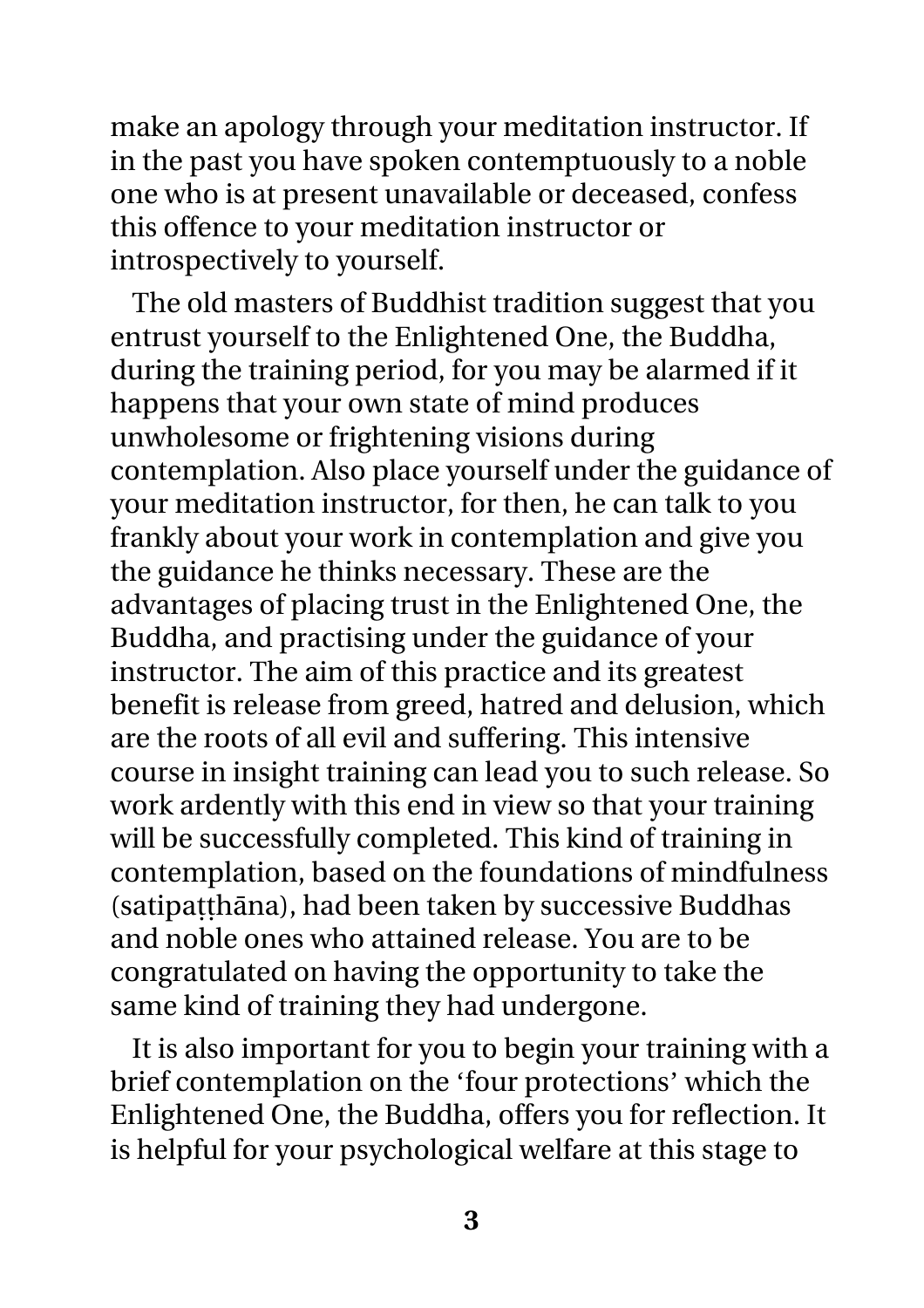reflect on them. The subjects of the four protective reflections are the Buddha himself, loving-kindness, the loathsome aspects of the body, and death. First, devote yourself to the Buddha by sincerely appreciating his nine chief qualities in this way:

Truly, the Buddha is holy, fully enlightened, perfect in knowledge and conduct, a welfarer, world-knower, the incomparable leader of men to be tamed, teacher of gods and mankind, the awakened one and the exalted one.

Secondly, reflect upon all sentient beings as the receivers of your loving-kindness and identify yourself with all sentient beings without distinction, thus:-

May I be free from enmity, disease and grief. As I am, so also may my parents, preceptors, teachers, intimate and indifferent and inimical beings be free from enmity, disease and grief. May they be released from suffering.

Thirdly, reflect upon the repulsive nature of the body to assist you in diminishing the unwholesome attachment that so many people have for the body. Dwell on some of its impurities, such as stomach, intestines, phlegm, pus, blood.**<sup>3</sup>** Ponder on these impurities so that the absurd fondness for the body may be eliminated.

The fourth protection for your psychological benefit is to reflect on the phenomenon of ever-approaching death. Buddhist teachings stress that life is uncertain,

-

**<sup>3</sup>** The thirty-two parts of the body as used in body contemplation are: head-hair, body-hair, nails, teeth, skin, flesh, sinews, bones, marrow, kidney, heart, liver, diaphragm, spleen, lungs, intestines, mesentery, stomach, excrement, bile, phlegm, pus, blood, sweat, lymph, tears, serum, saliva, nasal mucus, synovial fluid, urine and brain.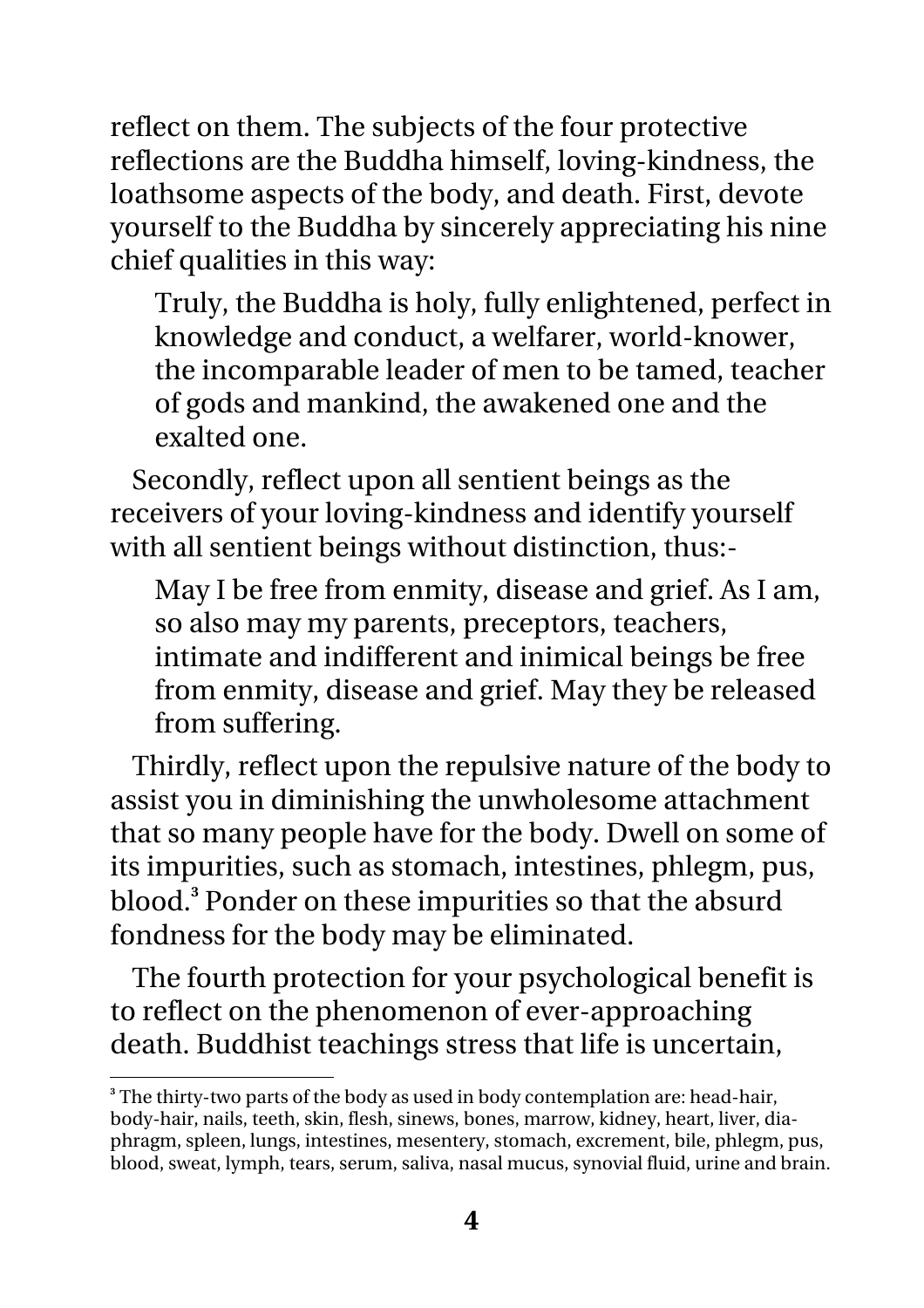<span id="page-5-0"></span>but death is certain; life is precarious but death is sure. Life has death as its goal. There is birth, disease, suffering, old age, and eventually, death. These are all aspects of the process of existence.

To begin training, take the sitting posture with the legs crossed. You might feel more comfortable if the legs are not inter-locked but evenly placed on the ground, without pressing one against the other. If you find that sitting on the floor interferes with contemplation, then obtain a more comfortable way of sitting. Now proceed with each exercise in contemplation as described.

### **Basic Exercise I**

Try to keep your mind (but not your eyes) on the abdomen. You will thereby come to know the movements of rising and falling of it. If these movements are not clear to you in the beginning, then place both hands on the abdomen to feel these rising and falling movements. After a short time the upward movement of exhalation will become clear. Then make a mental note of *rising* for the upward movement, *falling* for the downward movement. Your mental note of each movement must be made while it occurs. From this exercise you learn the actual manner of the upward and downward movements of the abdomen. You are not concerned with the form of the abdomen. What you actually perceive is the bodily sensation of pressure caused by the heaving movement of the abdomen. So do not dwell on the form of the abdomen but proceed with the exercise. For the beginner it is a very effective method of developing the faculties of attention,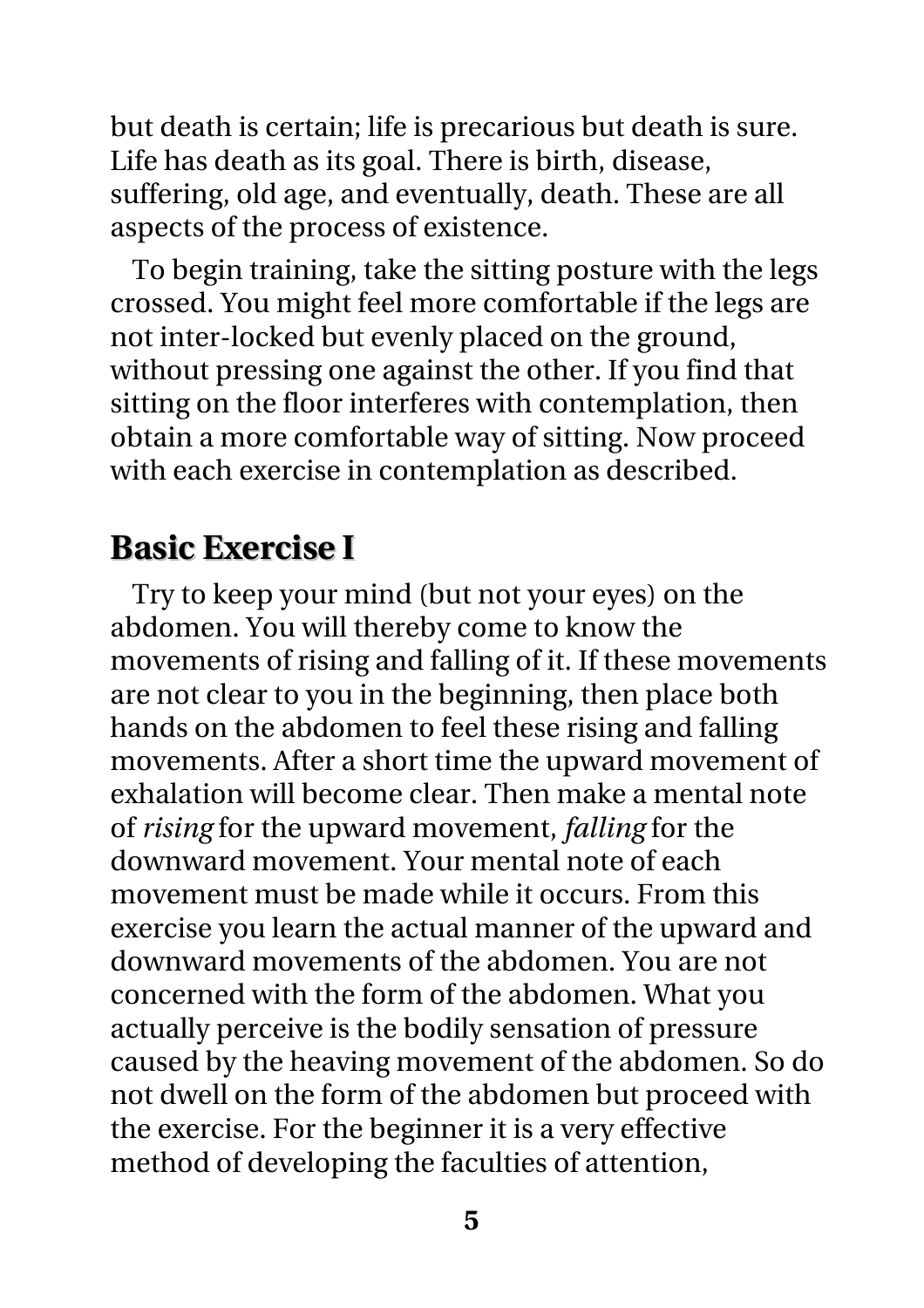<span id="page-6-0"></span>concentration of mind and insight in contemplation. As practice progresses, the manner of the movements will be clearer. The ability to know each successive occurrence of the mental and physical processes at each of the six sense organs is acquired only when insight contemplation is fully developed. Since you are only a beginner whose attentiveness and power of concentration are still weak, you may find it difficult to keep the mind on each successive rising movement and falling movement as it occurs. In view of this difficulty, you may be inclined to think, "I just don't know how to keep my mind on each of these movement.' Then simply remember that this is a learning process. The rising and falling movements of the abdomen are always present and therefore there is no need to look for them. Actually it is easy for a beginner to keep his or her mind on these two simple movements. Continue with this exercise in full awareness of the abdomen's rising and falling movements. Never verbally repeat the words, rising, falling, and do not think of rising and falling as words. Be aware only of the actual process of the rising and falling movements of the abdomen. Avoid deep or rapid breathing for the purpose of making the abdominal movements more distinct, because this procedure causes fatigue that interferes with the practice. Just be totally aware of the movements of rising and falling as they occur in the course of normal breathing.

#### **Basic Exercise II**

While occupied with the exercise of observing each of the abdominal movements, other mental activities may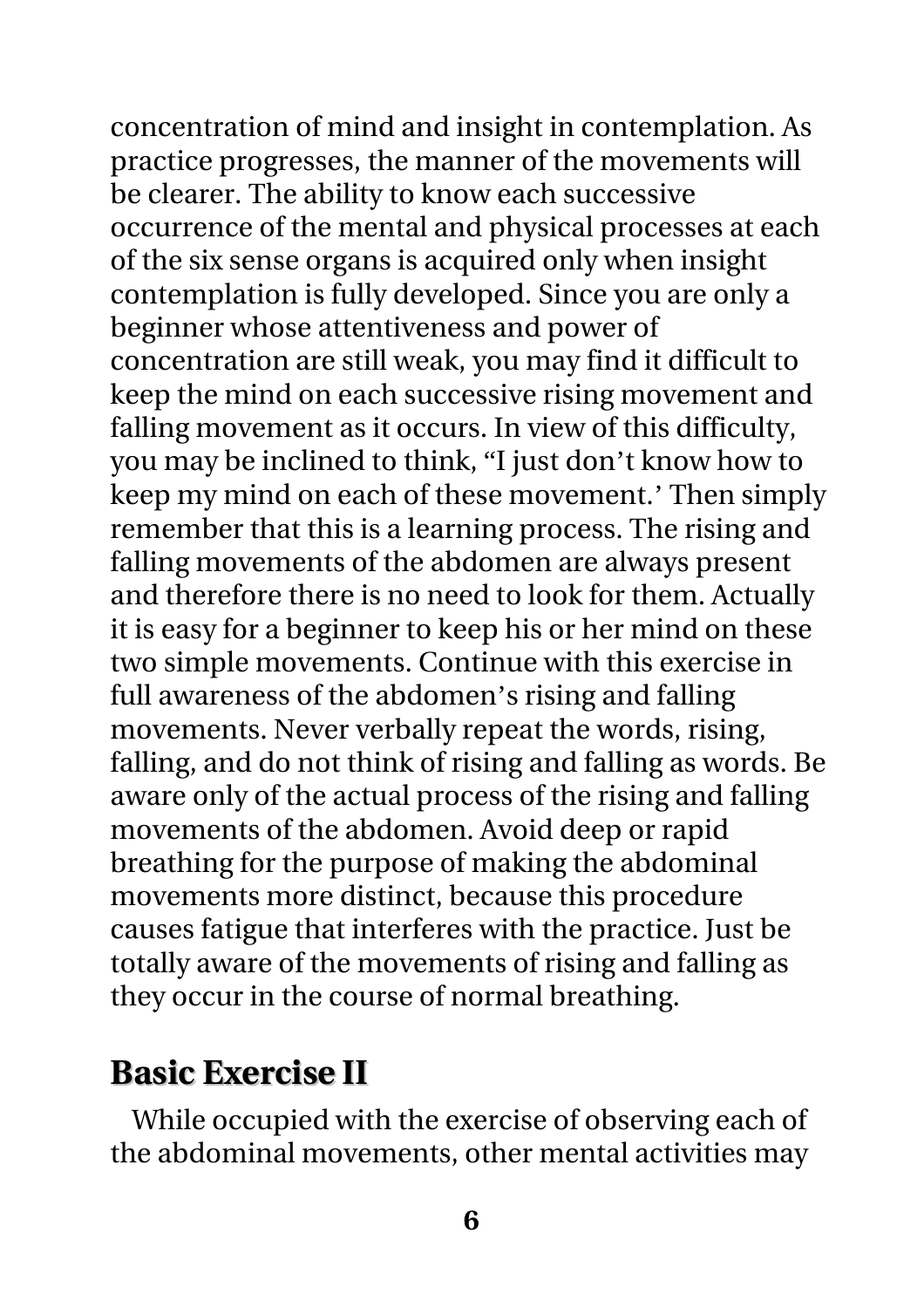occur between the noting of each rising and falling. Thoughts or other mental functions, such as intentions, ideas, imaginings, are likely to occur between each mental note of rising and falling. They cannot be disregarded. A mental note must be made of each as it occurs.

If you imagine something, you must know that you have done so and make a mental note, *imagining*. If you simply think of something, mentally note, *thinking*. If you reflect, *reflecting*. If you intend to do something, *intending*. When the mind wanders from the object of meditation which is the rising and falling of the abdomen, mentally note, *wandering*. Should you imagine you are going to a certain place, note *going*. When you arrive, *arriving*. When, in your thoughts, you meet a person, note *meeting*. Should you speak to him or her, *speaking*. If you imaginarily argue with that person, note *arguing*. If you envision or imagine a light or colour, be sure to note *seeing*. A mental vision must be noted on each occurrence of its appearance until it passes away. After its disappearance continue with Basic Exercise 1, by being fully aware of each movement of the rising and falling abdomen. Proceed carefully, without slackening. If you intend to swallow saliva while thus engaged, make a mental note *intending*. While in the act of swallowing, *swallowing*. If you spit, *spitting*. Then return to the exercise of noting rising and falling.

Suppose you intend to bend the neck, note *intending*. In the act of bending, *bending*. When you intend to straighten the neck, *intending*. In the act of straightening the neck, *straightening*. The neck movements of bending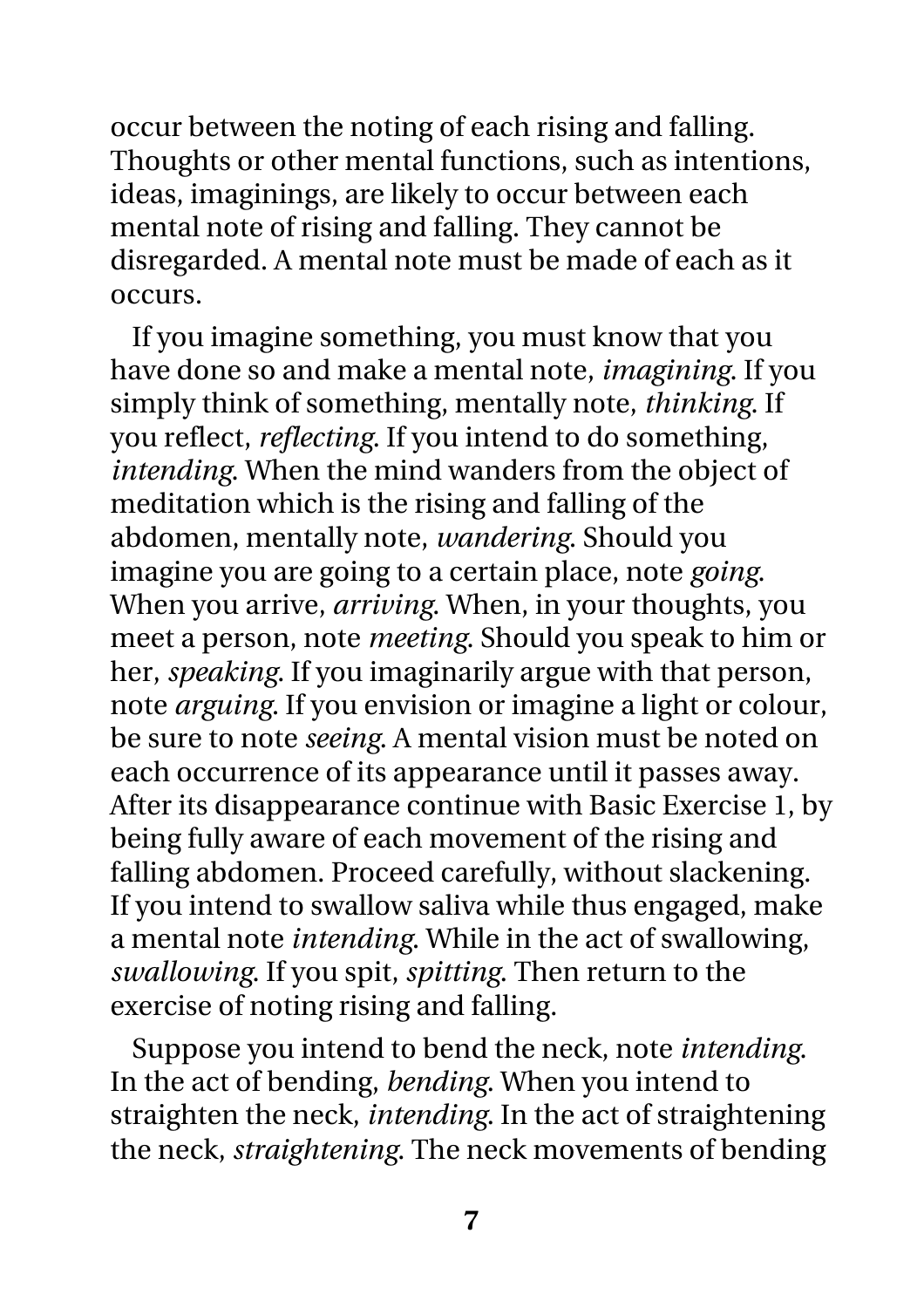<span id="page-8-0"></span>and straightening must be done slowly. After mentally making a note of each of these actions, proceed in full awareness with noticing the movements of the rising and falling abdomen.

### **Basic Exercise III**

l

Since you must continue contemplating for a long time while in one position, that of sitting or lying down**<sup>4</sup>** , you are likely to experience an intense feeling of fatigue, stiffness in the body or in the arms and legs. Should this happen, simply keep the knowing mind on that part of the body where such feelings occur and carry on the contemplation, noting tired or stiff. Do this naturally; that is, neither too fast nor too slow. These feelings gradually become fainter and finally cease altogether. Should one of these feelings become more intense until the bodily fatigue or stiffness of joints is unbearable, then change your position. However, do not forget to make a mental note of *intending*, before you proceed to change your position. Each movement must be contemplated in its respective order and in detail.

If you intend to lift the hand or leg, make a mental note *intending*. In the act of lifting the hand or leg, *lifting*. Stretching either the hand or the leg, *stretching*. When you bend it, *bending*. When putting it down, *putting*. Should either the hand or leg touch, *touching*. Perform all of these actions in a slow and deliberate manner. As soon as you are settled in the new position, continue

**<sup>4</sup>** It is not advised that the meditator should use the lying posture except when it is time to sleep.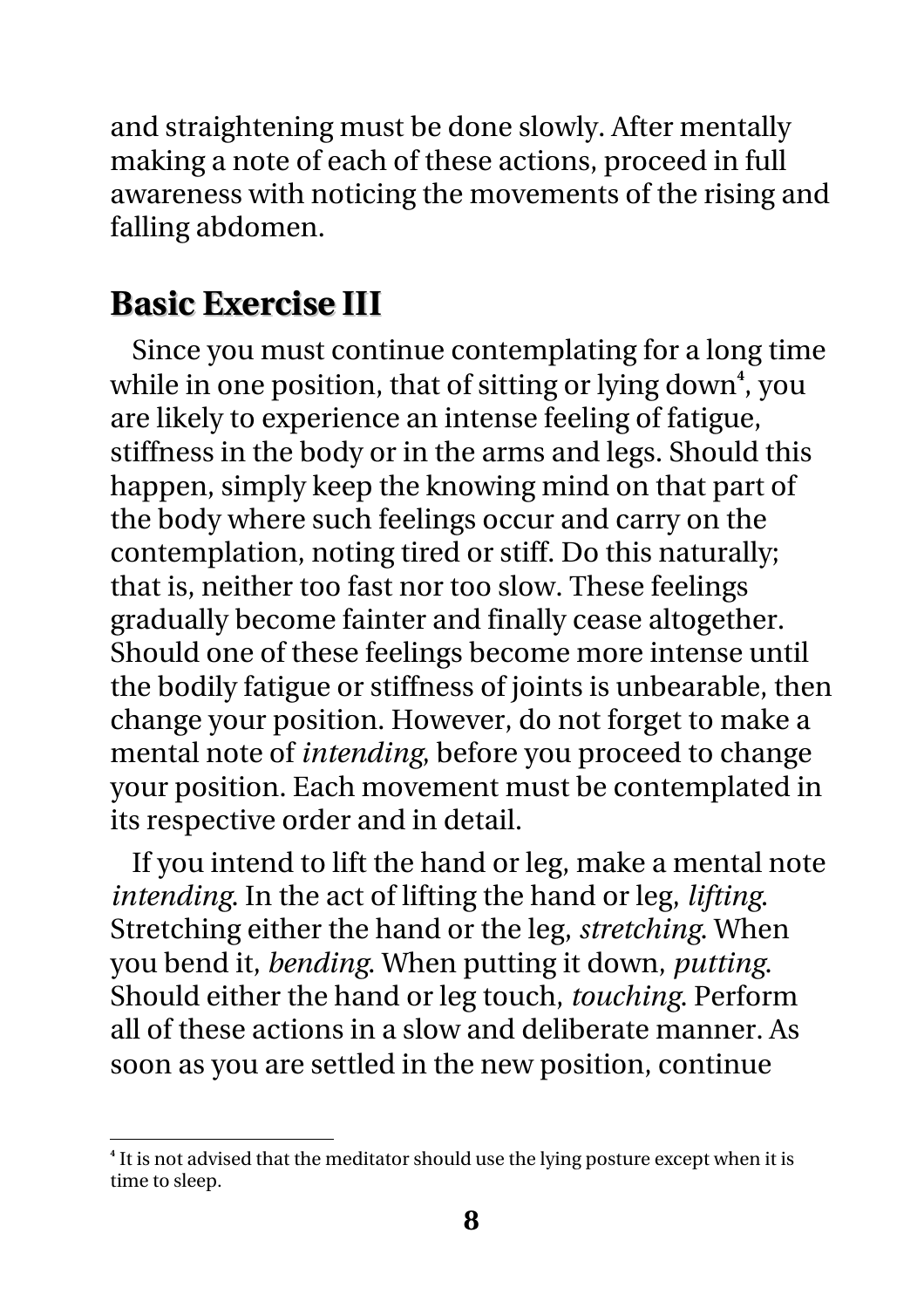with the contemplation in another position keeping to the procedure outlined in this paragraph.

Should an itching sensation be felt in any part of the body, keep the mind on that part and make a mental note, *itching*. Do this in a regulated manner, neither too fast nor too slow. When the itching sensation disappears in the course of full awareness, continue with the exercise of noticing the rising and falling of the abdomen. Should the itching continue and become too strong and you intend to rub the itchy part, be sure to make a mental note, *intending*. Slowly lift the hand, simultaneously noting the actions of *lifting*; and *touching*, when the hand touches the part that itches. Rub slowly in complete awareness of *rubbing*. When the itching sensation has disappeared and you intend to discontinue rubbing be mindful by making the usual mental note of *intending*. Slowly withdraw the hand, concurrently making a mental note of the action, *withdrawing*. When the hand rests in its usual place touching the leg, *touching*. Then again devote your time to observing the abdominal movements.

If there is pain or discomfort, keep the knowing mind on that part of the body where the sensation arises. Make a mental note of the specific sensation as it occurs, such as *painful*, *aching*, *pressing*, *piercing*, *tired*, *giddy*. It must be stressed that the mental note must not be forced nor delayed but made in a calm and natural manner. The pain may eventually cease or increase. Do not be alarmed if it increases. Firmly continue the contemplation. If you do so, you will find that the pain will almost always cease. But if, after a time, the pain has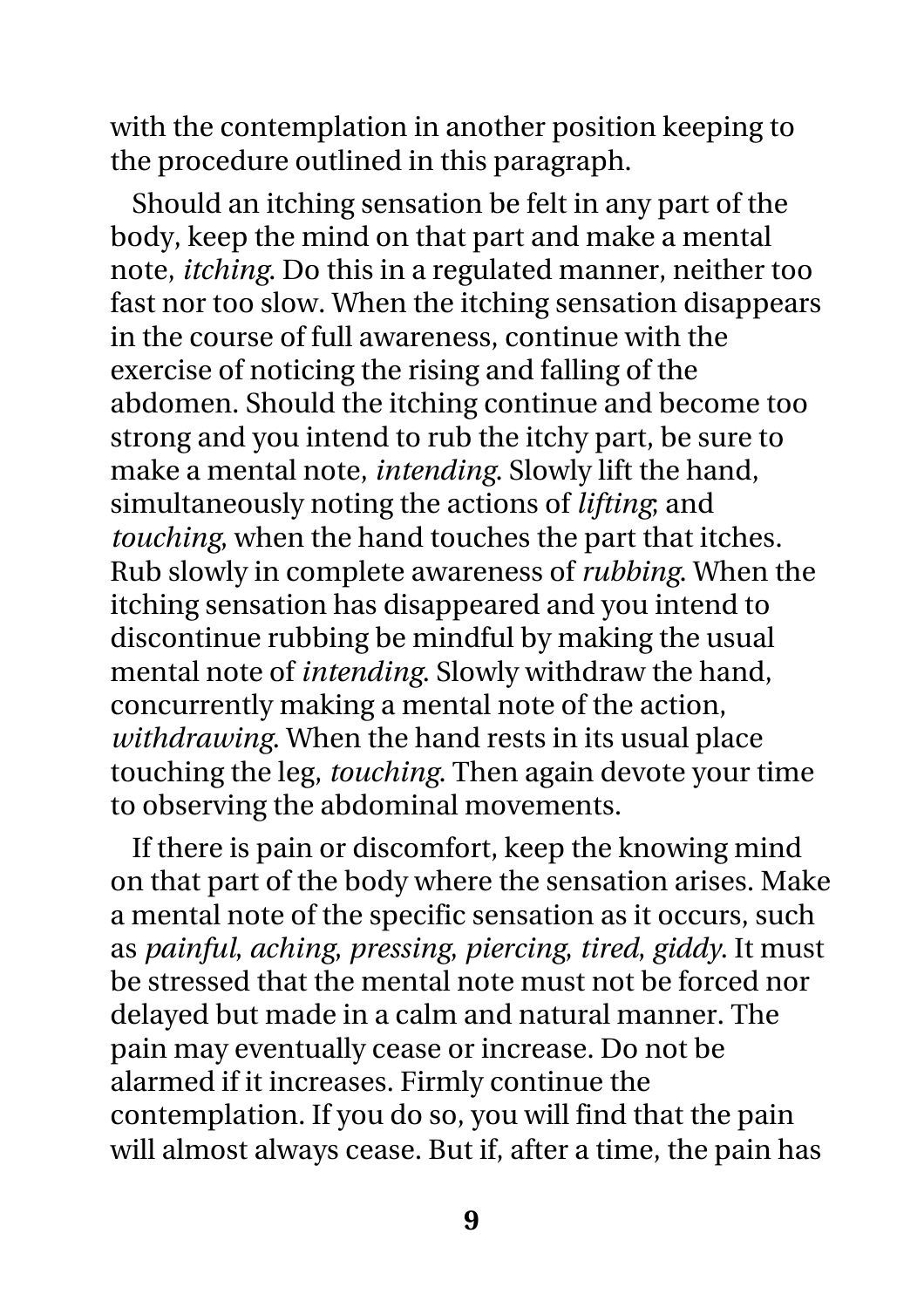increased and becomes unbearable, you must ignore the pain and continue with the contemplation of rising and falling.

As you progress in mindfulness you may experience sensations of intense pain: stifling or choking sensations, such as pain from the slash of a knife, the thrust of a sharp-pointed instrument, unpleasant sensations of being pricked by sharp needles, or of small insects crawling over the body. You might experience sensations of itching, biting, intense cold. As soon as you discontinue the contemplation you may also feel that these painful sensations cease. When you resume contemplation you will have them again as soon as you gain in mindfulness. These painful sensations are not to be considered as something wrong. They are not manifestations of disease but are common factors always present in the body and are usually obscured when the mind is normally occupied with more conspicuous objects. When the mental faculties become keener you are more aware of these sensations. With the continued development of contemplation the time will come when you can overcome them and they will cease altogether. If you continue contemplation, firm in purpose, you will not come to any harm. Should you lose courage, become irresolute in contemplation and discontinue for some time, you may encounter these unpleasant sensations again and again as your contemplation proceeds. If you continue with determination you will most likely overcome these painful sensations and may never again experience them in the course of contemplation.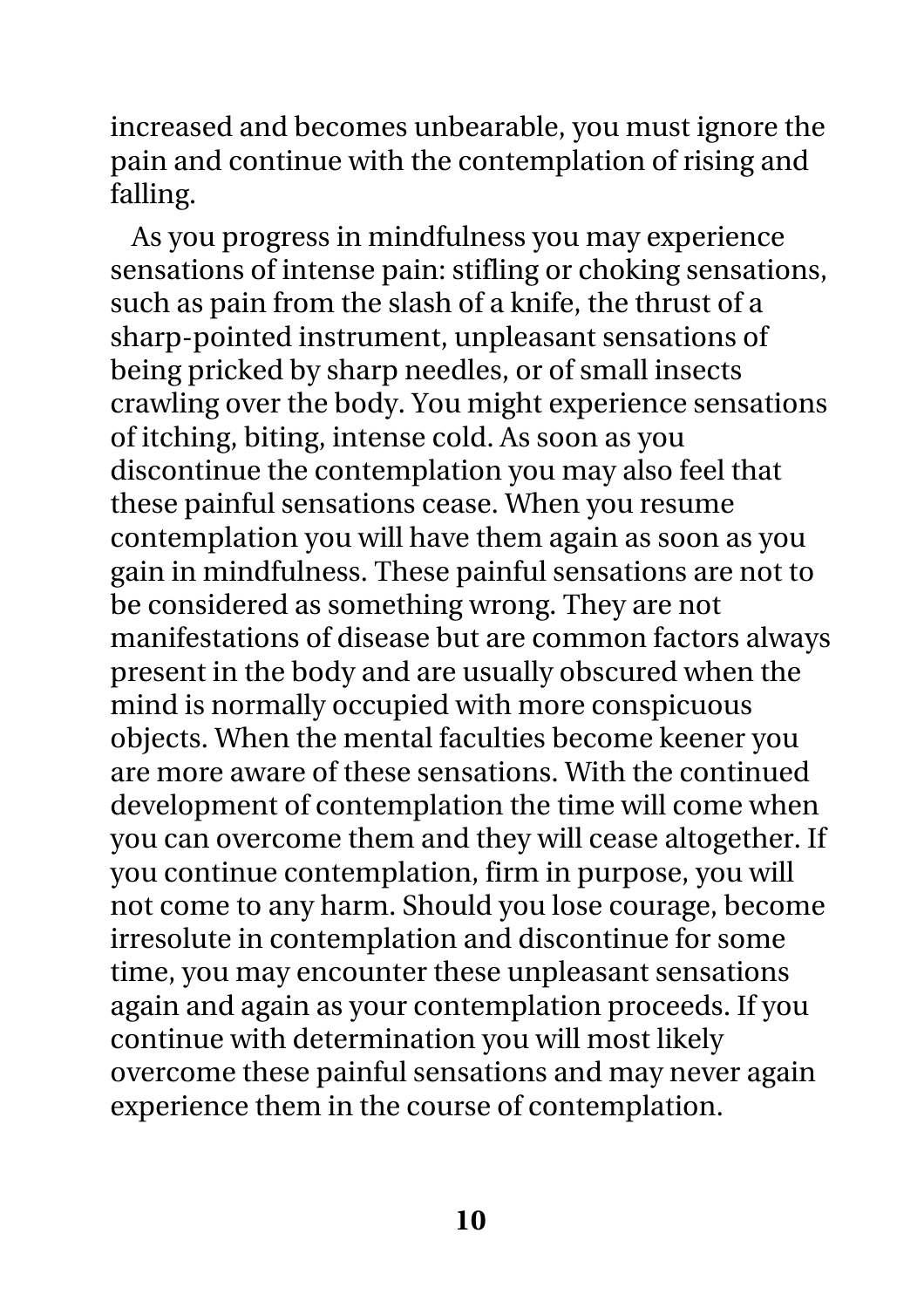Should you intend to sway the body, then knowingly note *intending*. While in the act of swaying, *swaying*. When contemplating you may occasionally discover the body swaying back and forth. Do not be alarmed; neither be pleased nor wish to continue to sway. The swaying will cease if you keep the knowing mind on the action of swaying and continue to note *swaying* until the action ceases. If swaying increases in spite of your making a mental note of it, then lean against a wall or post or lie down for a while. Thereafter proceed with contemplation. Follow the same procedure if you find yourself shaking or trembling. When contemplation is developed you may sometimes feel a thrill or chill pass through the back or the entire body. This is a symptom of the feeling of intense interest, enthusiasm or rapture. It occurs naturally in the course of good contemplation. When your mind is fixed in contemplation you may be startled at the slightest sound. This takes place because you feel the effect of sensory impression more intensely while in a state of concentration.

If you are thirsty while contemplating, notice the feeling, *thirsty*. When you intend to stand, *intending*. Keep the mind intently on the act of standing up, and mentally note *standing*. When you look forward after standing up straight, note *looking*, *seeing*. Should you intend to walk forward, *intending*. When you begin to step forward, mentally note each step as *walking*, *walking*, or *left*, *right*. It is important for you to be aware of every moment in each step from the beginning to the end when you walk. Adhere to the same procedure when strolling or when taking walking exercise. Try to make a mental note of each step in two sections as follows: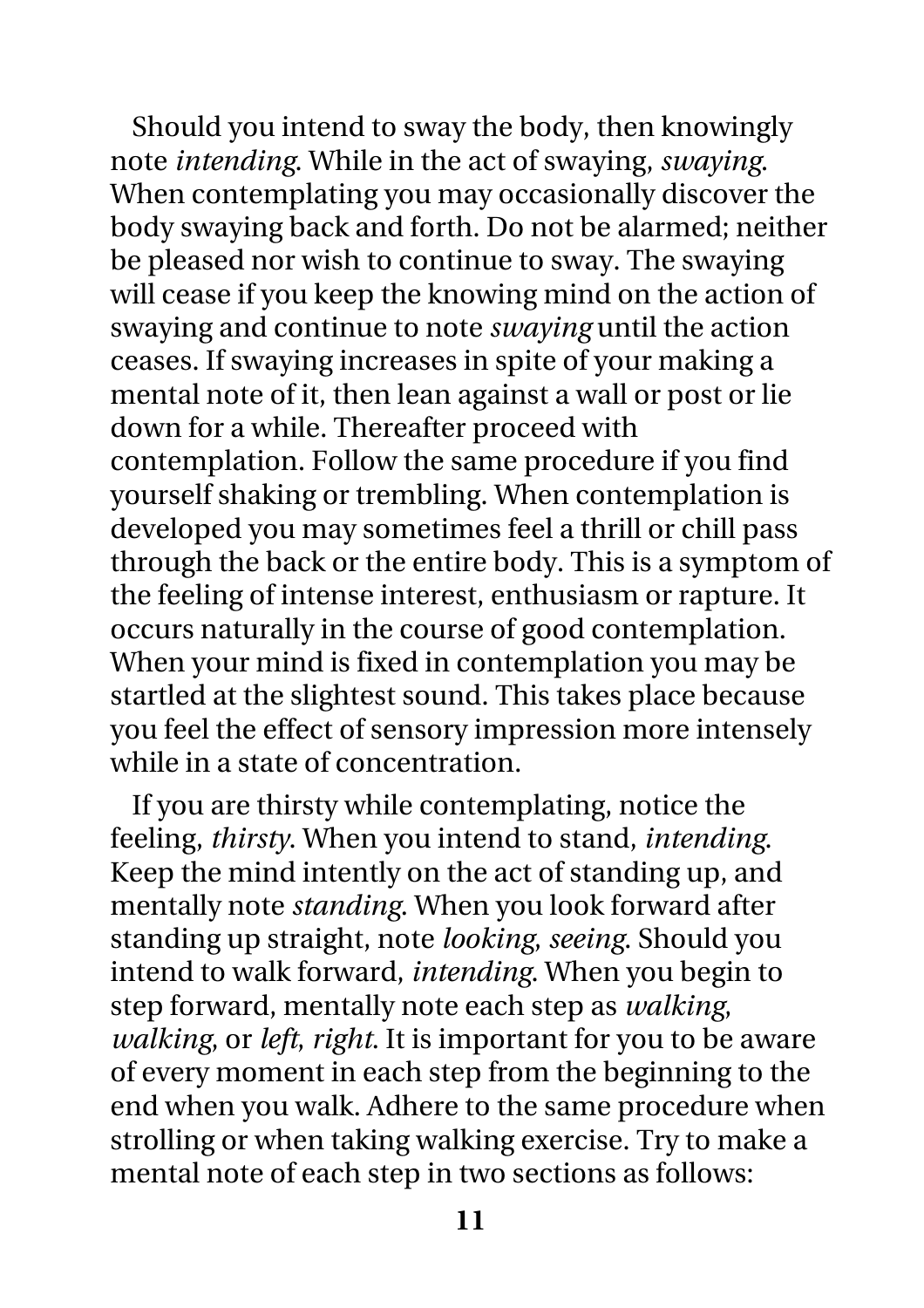*lifting*, *putting*, *lifting*, *putting*. When you have obtained sufficient practice in this manner of walking, then try to make a mental note of each step in three sections; *lifting*, *pushing*, *putting*; or *up*, *forward*, *down*.

When you look at the tap or water-pot on arriving at the place where you are to take a drink, be sure to make a mental note, *looking*, *seeing*.

When you stop walking, *stopping*. When you stretch out the hand, *stretching*. When you touch the cup, *touching*. When you take the cup, *taking*. When dipping the cup into the water, *dipping*. When bringing the cup to the lips, *bringing*. When the cup touches the lips, *touching*. When you swallow, *swallowing*. When returning the cup, *returning*. When withdrawing the hand, *withdrawing*. When you bring down the hand, *bringing*. When the hand touches the side of the body, *touching*. If you intend to turn round, *intending*. When you turn round, *turning*. When you walk forward, *walking*. On arriving at the place where you intend to stop, *intending*.

When you stop, *stopping*.

If you remain standing for some time continue the contemplation of rising and falling. But if you intend to sit down, note *intending*. When you go to sit down, *walking*. On arriving at the place where you will sit,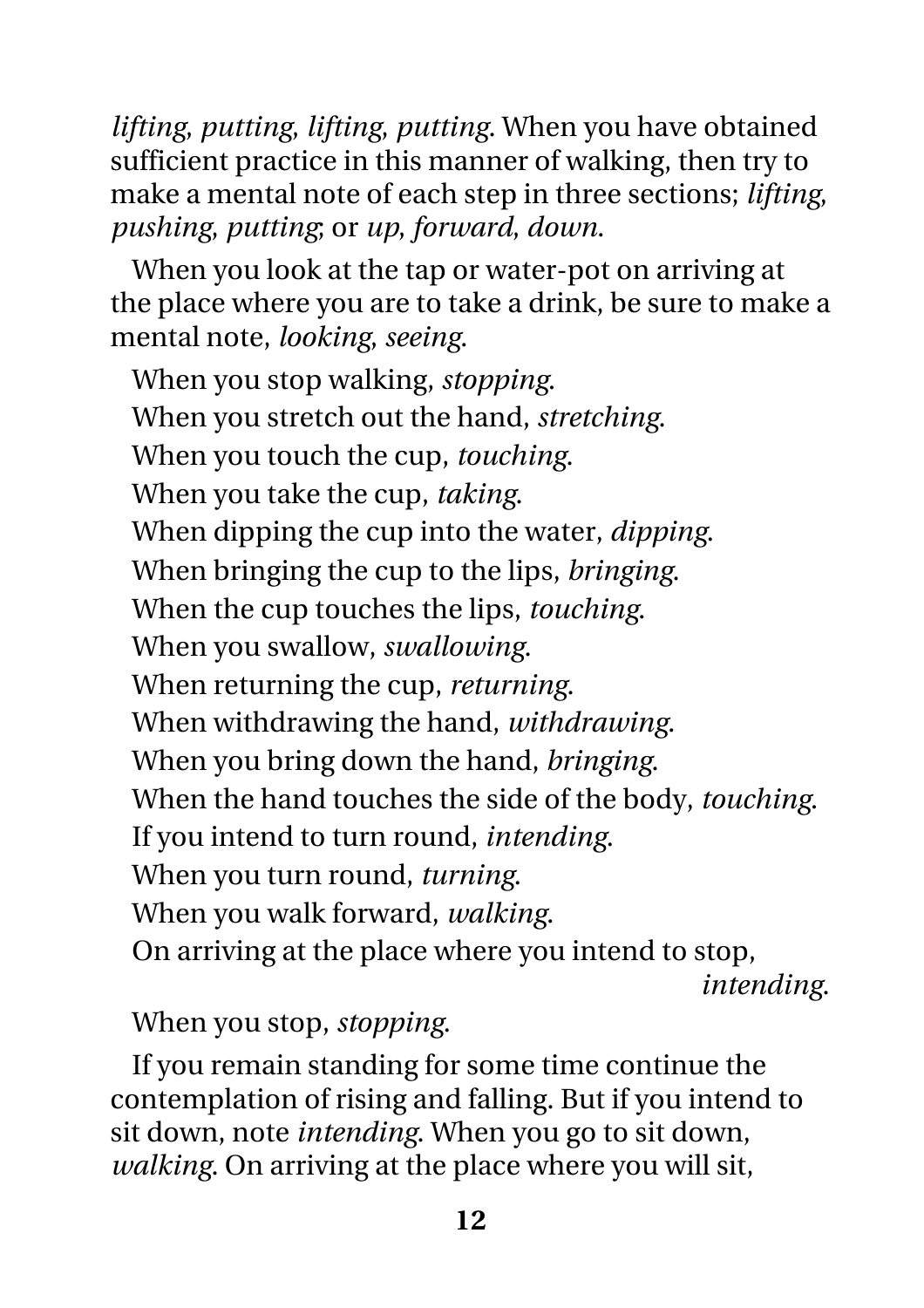*arriving*. When you turn to sit, *turning*. While in the act of sitting down, *sitting*. Sit down slowly, and keep the mind on the downward movement of the body. You must notice every movement in bringing the hands and legs into position. Then resume the practice of contemplating the abdominal movements.

Should you intend to lie down, note *intending*. Then proceed with the contemplation of every movement in the course of lying down: *lifting*, *stretching*, *putting*, *touching*, *lying*. Then take as the object of contemplation every movement in bringing the hands, legs and body into position. Perform these actions slowly. Thereafter, continue with noting rising and falling. Should pain, fatigue, itching, or any other sensation be felt, be sure to notice each of these sensations. Notice all feelings, thoughts, ideas, considerations, reflections; all movements of hands, legs, arms and body. If there is nothing in particular to note, put the mind on the rising and falling of the abdomen. When sleepy, make a mental note, *sleepy*. After you have gained sufficient concentration in contemplating you will be able to overcome drowsiness and you will feel refreshed as a result. Take up again the usual contemplation of the basic object. If you are unable to overcome the drowsy feeling, you must continue contemplating drowsiness until you fall asleep.

The state of sleep is the continuity of subconsciousness. It is similar to the first state of rebirth consciousness and the last state of consciousness at the moment of death. This state of consciousness is feeble and therefore, unable to be aware of an object. When you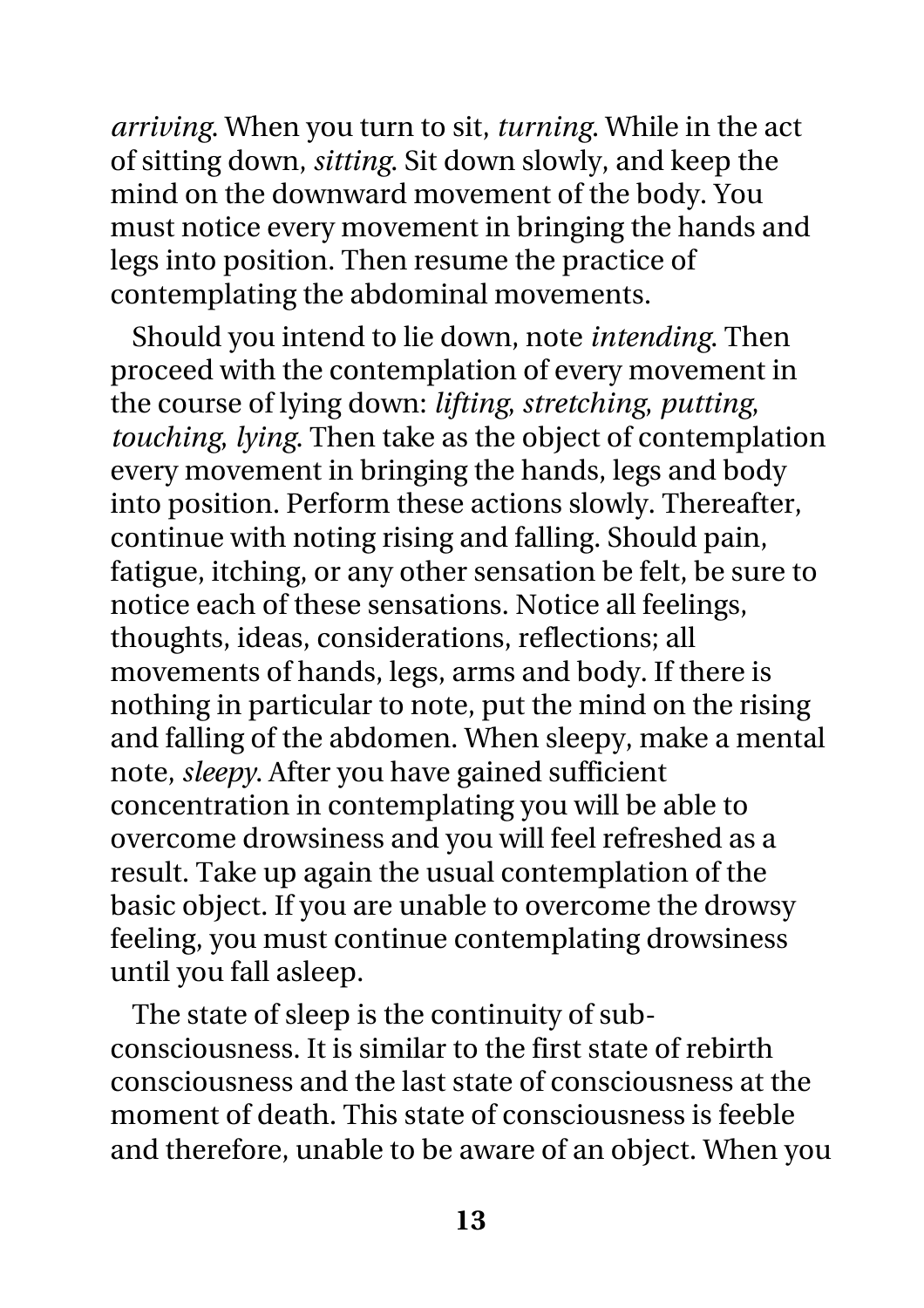awake, the continuity of sub-consciousness occurs regularly between moments of seeing, hearing, tasting, smelling, touching, and thinking. Because these occurrences are of brief duration they are not usually clear and therefore not noticeable. Continuity of subconsciousness remains during sleep — a fact which becomes obvious when you wake up; for it is in the state of wakefulness that thoughts and sense objects become distinct.

Contemplation should start at the moment you wake up. Since you are a beginner, it may not be possible yet for you to start contemplating at the very first moment of wakefulness. But you should start with it when you remember that you are to contemplate. For example, if on awakening you reflect on something, you should become aware of the fact and begin your contemplation by a mental note, *reflecting*. Then proceed with the contemplation of rising and falling. When getting up from the bed, mindfulness should be directed to every detail of the body's activity. Each movement of the hands, legs and rump must be performed in complete awareness. Are you thinking of the time of day when awakening? If so, note *thinking*. Do you intend to get out of bed? If so, note *intending*. If you prepare to move the body into position for rising, note *preparing*. As you slowly rise, *rising*. Should you remain sitting for any length of time, revert to contemplating the abdominal movements.

Perform the acts of washing the face or taking a bath in due order and in complete awareness of every detailed movement; for instance, *looking*, *seeing*, *stretching*,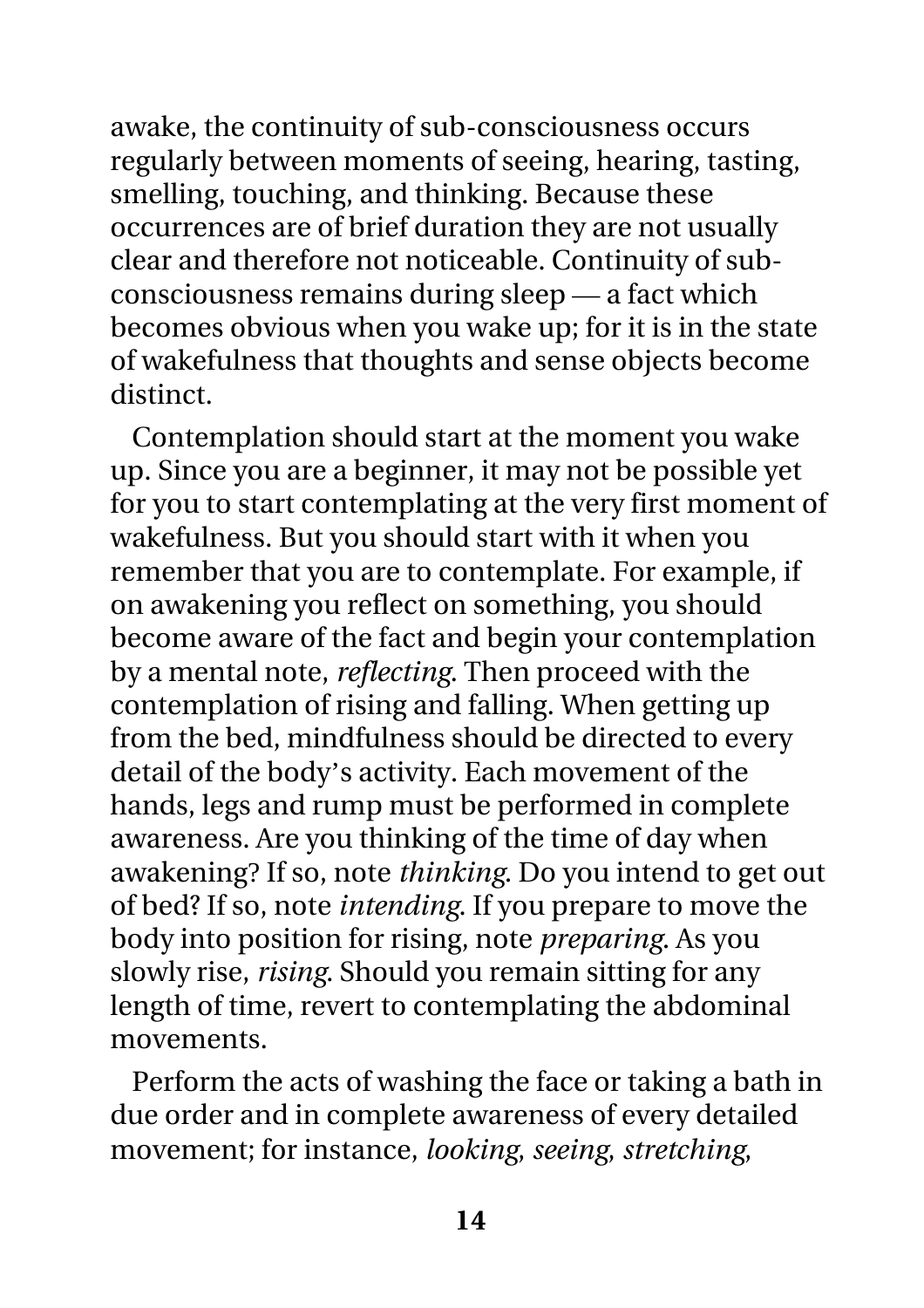*holding*, *touching*, *feeling cold*, *rubbing*. In the acts of dressing, making the bed, opening and closing doors and windows, handling objects, be occupied with every detail of these actions in sequence.

You must attend to the contemplation of every detail in the action of eating;

When you look at the food, *looking*, *seeing*. When you arrange the food, *arranging*. When you bring the food to the mouth, *bringing*. When you bend the neck forwards, *bending*. When the food touches the mouth, *touching*. When placing the food in the mouth, *placing*. When the mouth closes, *closing*. When withdrawing the hand, *withdrawing*. Should the hand touch the plate, *touching*. When straightening the neck, *straightening*. When in the act of chewing, *chewing*. When you are aware of the taste, *knowing*. When swallowing the food, *swallowing*. While swallowing the food, should the food be felt touching the sides of the gullet, *touching*.

Perform contemplation in this manner each time you take a morsel of food until you finish your meal. In the beginning of the practice there will be many omissions. Never mind. Do not waver in your effort. You will make fewer omissions if you persist in your practice. When you reach an advanced stage of the practice you will also to be able to notice more details than those mentioned here.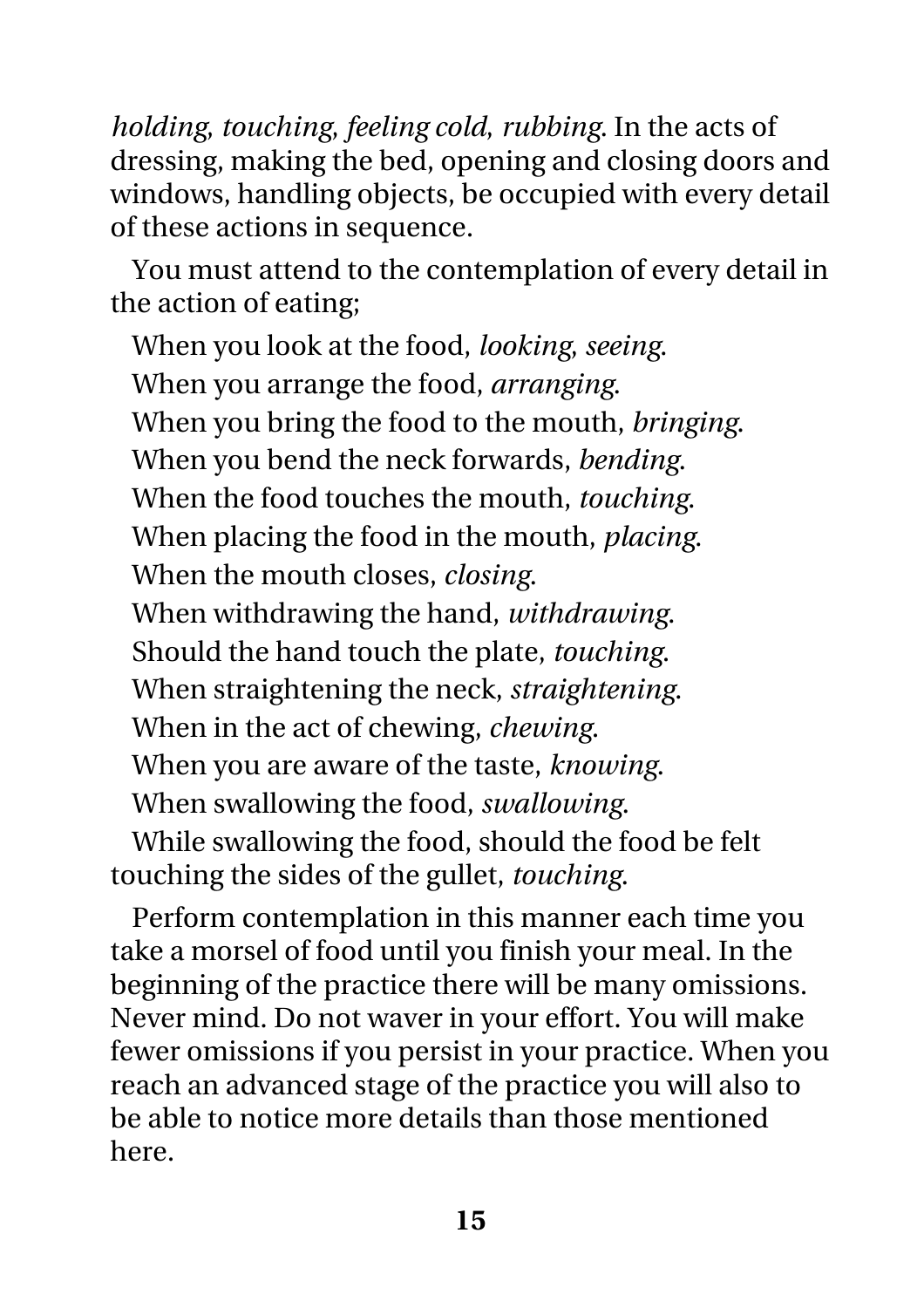### <span id="page-16-0"></span>**Advancement in Contemplation**

After having practised for a day and a night you may find your contemplation considerably improved. You may be able to prolong the basic exercise of noticing the abdominal movements. At this time you will notice that there is generally a break between the movements of rising and falling. If you are in the sitting posture, fill in this gap with a mental note of the fact of sitting in this way: *rising*, *falling*, *sitting*. When you make a mental note of sitting, keep your mind on the erect position of the upper body. When you are lying down you should proceed with full awareness as follows: *rising*, *falling*, *lying*. If you find this easy, continue with noticing these three sections. Should you notice that a pause occurs at the end of the rising as well as at the end of the falling movement, then continue in this manner: *rising*, *sitting*, *falling*, *sitting*. Or when lying down: *rising*, *lying*, *falling*, *lying*. Suppose you no longer find it easy to make a mental note of three or four objects in the above manner. Then revert to the initial procedure of noting only the two sections; rising and falling.

While engaged in the regular practise of contemplating bodily movements you need not be concerned with objects of seeing and hearing. As long as you are able to keep your mind on the abdominal movements of rising and falling it is assumed that the purpose of noticing the acts and objects of seeing is also served. However, you may intentionally look at an object; two or three times, note as *seeing*. Then return to the awareness of the abdominal movements. Suppose some person comes into your view. Make a mental note of *seeing*, two or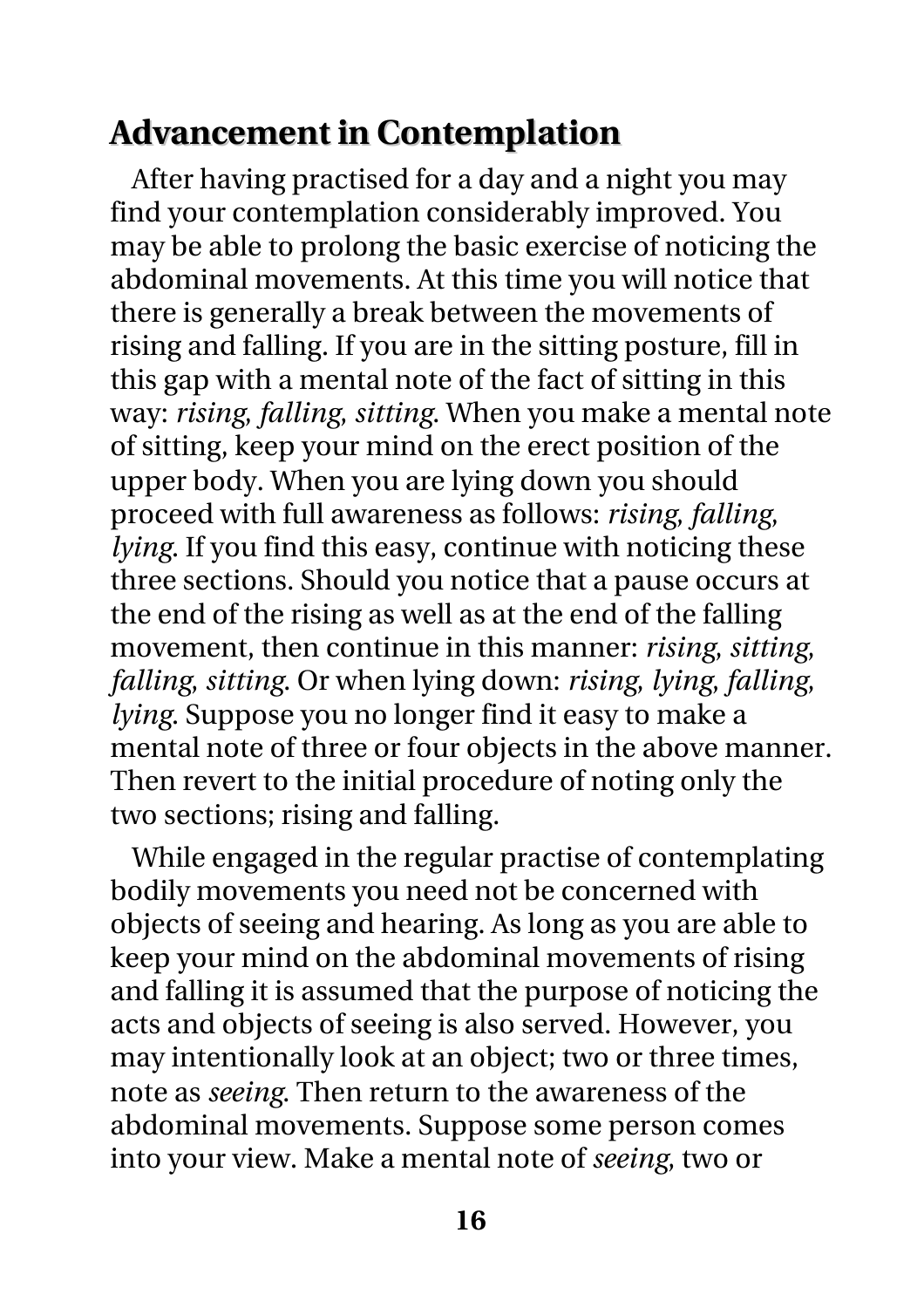three times and then resume attention to the rising and falling movements of the abdomen. Did you happen to hear the sound of a voice? Did you listen to it? If so make a mental note of *hearing*, *listening* and revert to rising and falling. But suppose you heard loud noises, such as the barking of dogs, loud talking or shouting. If so, immediately make a mental note two or three times, *hearing*, then return to your basic exercise. If you fail to note and dismiss such distinctive sounds as they occur, you may inadvertently fall into reflections about them instead of proceeding with intense attention to rising and falling, which may then become less distinct and clear. It is by such weakened attention that mind-defiling passions breed and multiply. If such reflections do occur, make a mental note *reflecting*, two or three times, then again take up the contemplation of rising and falling. Should you forget to make a mental note of body, leg or arm movements, then mentally note *forgetting*, and resume your usual contemplation on abdominal movements. You may feel at times that breathing is slow or that the rising and falling movements are not clearly perceived. When this happens, and you are in the sitting position, simply move the attention to *sitting*, *touching*; or if you are lying down, to *lying*, *touching*. While contemplating touching, your mind should not be kept on the same part of the body but on different parts successively. There are several places of touch and at least six or seven should be contemplated.**<sup>5</sup>**

l

**<sup>5</sup>** Some of these points where the body sensation may be observed are: where thigh and knee touch, or where the hands are placed together, or finger to finger, thumb to thumb, closing of the eyelids, the tongue inside the mouth, the lips touching when the mouth is closed.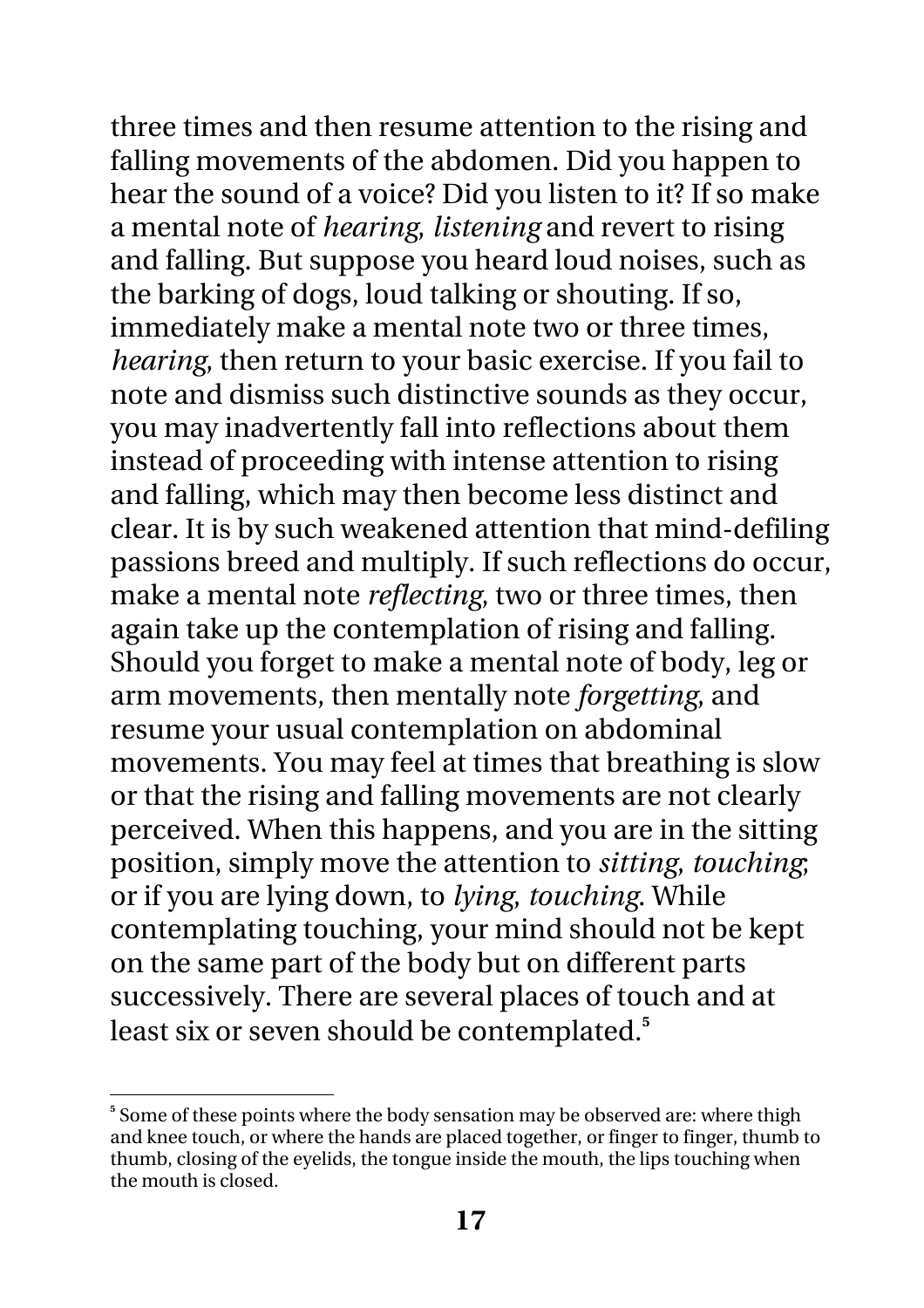#### <span id="page-18-0"></span>**Basic Exercise IV**

Up to this point you have devoted quite some time to the training course. You might begin to feel lazy after deciding that you have made inadequate progress. By no means give up. Simply note the fact, *lazy*. Before you gain sufficient strength in attention, concentration and insight, you may doubt the correctness or usefulness of this method of training. In such a circumstance turn to contemplation of the thought, *doubtful*. Do you anticipate or wish for good results? If so, make such thoughts the subject of your contemplation; *anticipating*, or *wishing*. Are you attempting to recall the manner in which the training was conducted up to this point? Yes? Then take up contemplation on *recollecting*. Are there occasions when you examine the object of contemplation in order to determine whether it is mind or matter? If so, then be aware of *examining*. Do you regret that there is no improvement in your contemplation? If so, attend to the feeling of regret. Conversely, are you happy that your contemplation is improving? If you are, then contemplate the feeling of being happy. This is the way in which you make a mental note of every item of mental behaviour as it occurs, and if there are no intervening thoughts or perceptions to note, you should revert to the contemplation of rising and falling. During a strict course of meditation, the time of practice is from the first moment you wake up until the last moment before you fall asleep. To reiterate, you must be constantly occupied either with the basic exercise or with mindful attention throughout the day and during those night hours when you are not asleep.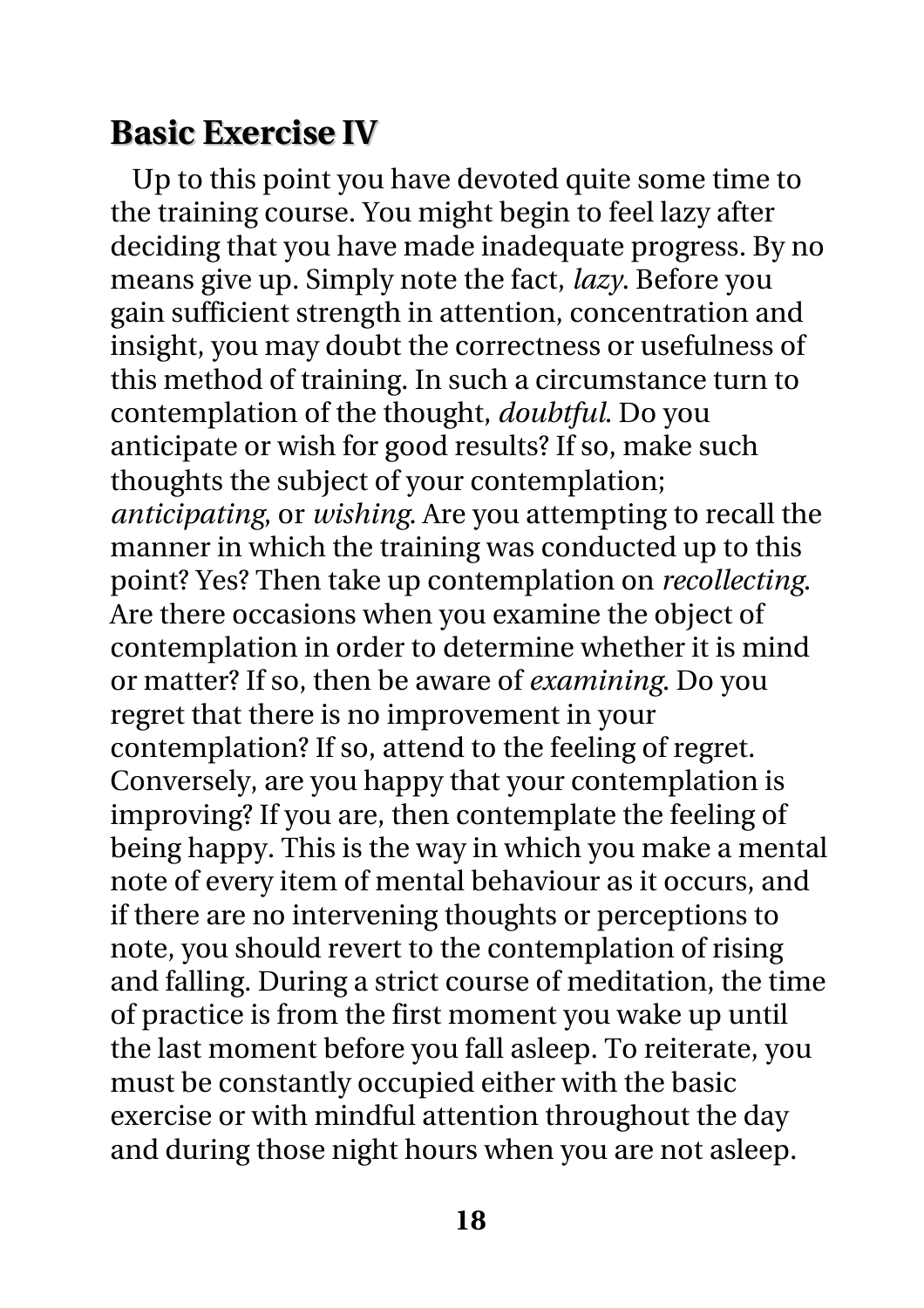<span id="page-19-0"></span>There must be no relaxation. Upon reaching a certain stage of progress with contemplation you will not feel sleepy in spite of these prolonged hours of practise. On the contrary, you will be able to continue the contemplation day and night.

### **Summary**

-

It has been emphasized during this brief outline of the training that you must contemplate on each mental occurrence, good or bad; on each bodily movement large or small; on every sensation (bodily or mental feeling) pleasant or unpleasant; and so on. If, during the course of training, occasions arise when there is nothing special to contemplate upon, be fully occupied with attention to the rising and falling of the abdomen. When you have to attend to any kind of activity that necessitates walking, then, in complete awareness, each step should be briefly noted as *walking*, *walking* or *left*, *right*. But when you are taking a walking exercise, contemplate on each step in three sections; *up*, *forward*, *down*. The student who thus dedicates himself or herself to the training day and night, will be able in not too long a time, to develop concentration to the initial stage of the fourth degree of insight (knowledge of arising and passing away)**<sup>6</sup>** and onward to higher stages of insight meditation (vipassanā bhāvanā).

 $^{\circ}$  Taruna-udayabbaya-ṭāṇa - On the degrees of insight knowledge see the Progress of Insight by the Venerable Mahāsī Sayādaw (Published by The Forest Hermitage, Kandy, Sri Lanka).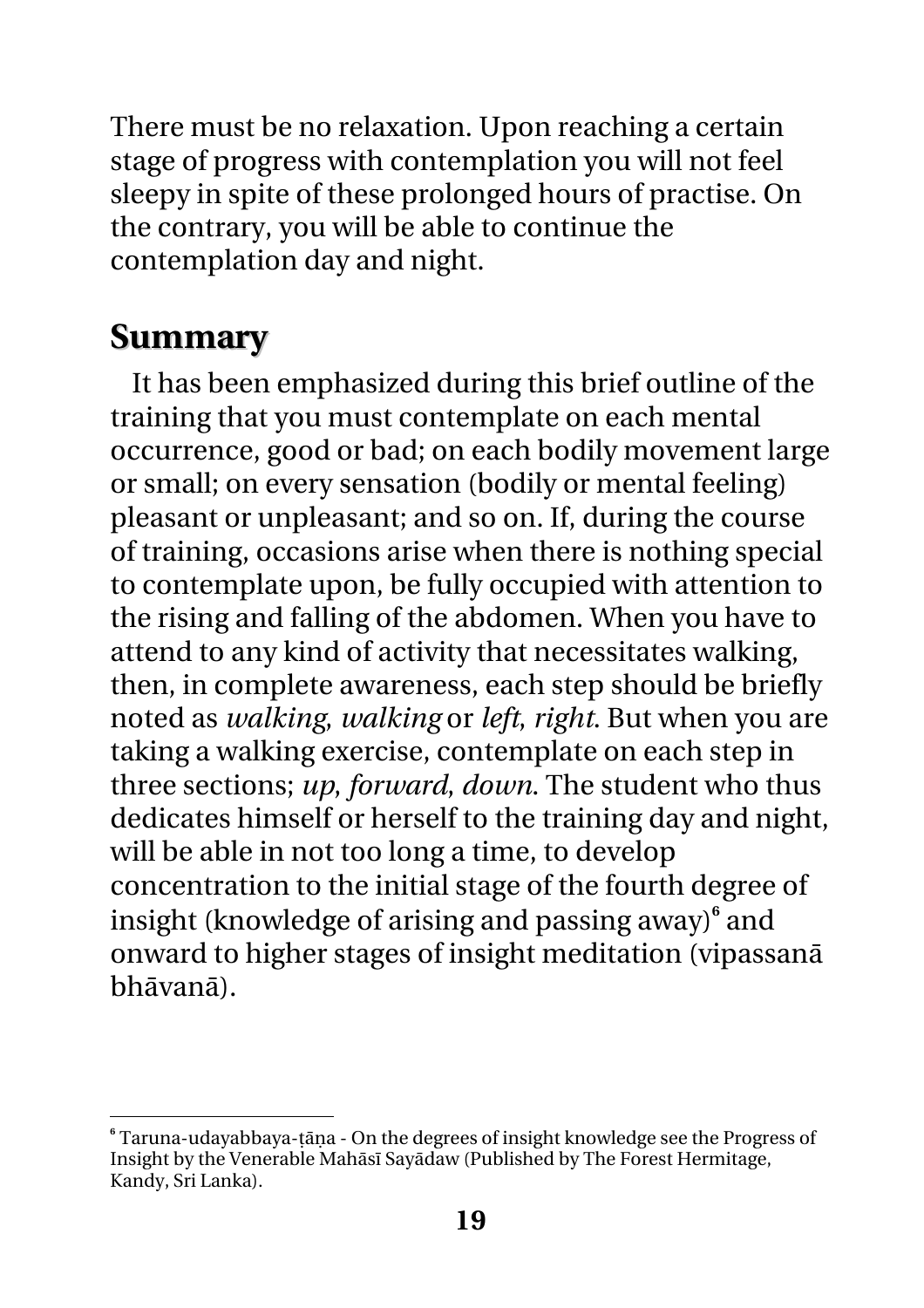# <span id="page-20-0"></span>**Part II • Progressive Practice**

When as mentioned above, by dint of diligent practice, mindfulness and concentration have improved, the meditator will notice the pairwise occurrence of an object and the knowing of it, such as the rising and awareness of it, the falling and awareness of it, sitting and awareness of it, bending and awareness of it, stretching and awareness of it, lifting and awareness of it, putting down and awareness of it. Through concentration attention (mindfulness) he knows how to distinguish each bodily and mental process: "The rising movement is one process; the knowing of it is another". He realises that each act of knowing has the nature of 'going towards an object.' Such a realisation refers to the characteristic function of the mind as inclining towards an object, or cognising an object. One should know that the more clearly a material object is noticed, the clearer becomes the mental process of knowing it. This fact is stated thus in the Visuddhimagga:

"For in proportion as materiality becomes quite definite, disentangled and quite clear to him, so the immaterial states that have that materiality as their object become plain of themselves too". ('*The Path of Purification*', translated by Bhikkhu Ñānamoli).

When the meditator comes to know the difference between a bodily process and a mental process, should he be a simple man, he would reflect from direct experience thus: "There is the rising and the knowing it; the falling and knowing it, and so on and so forth. There is nothing else besides them. The words 'man' or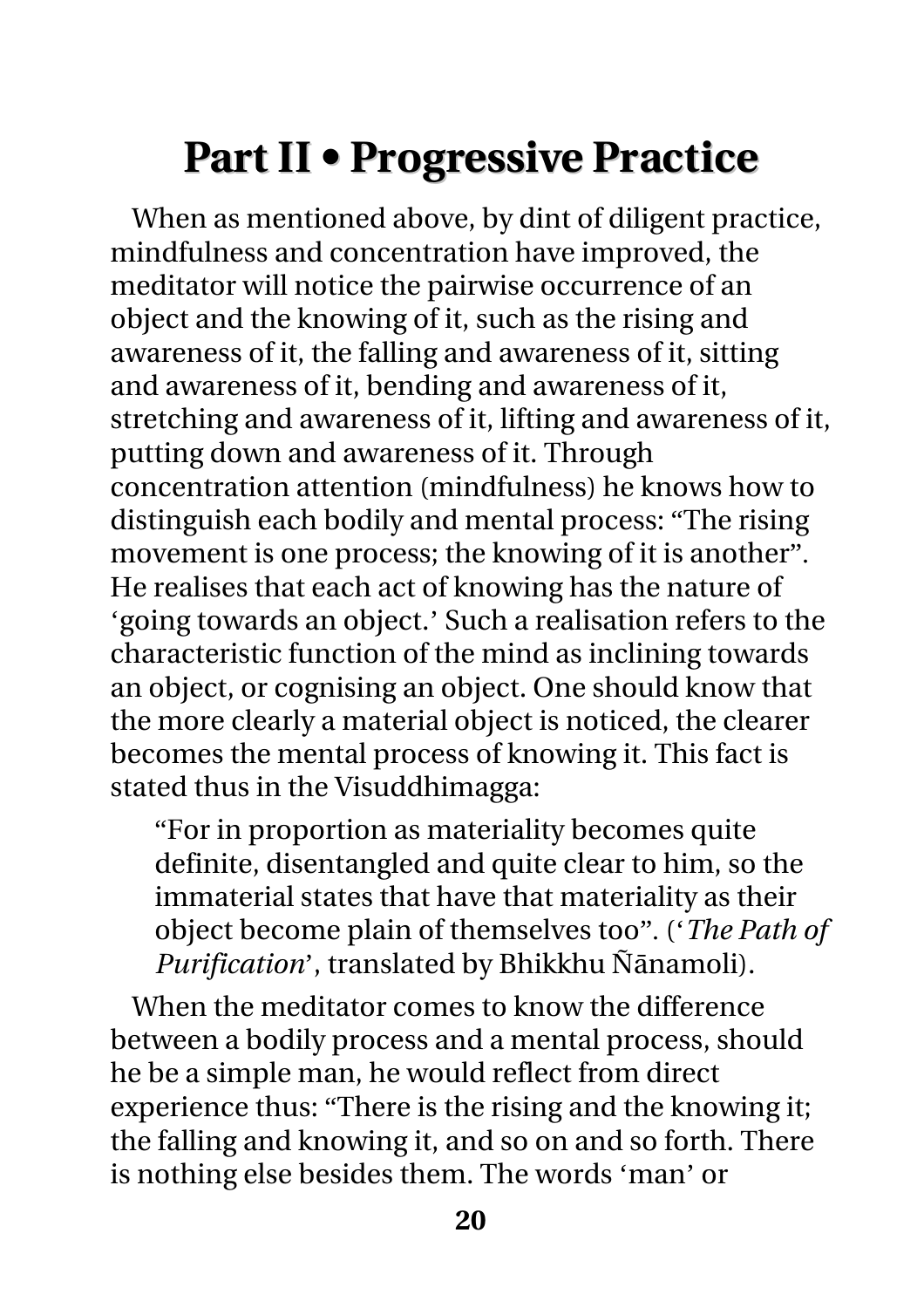'woman' refer to the same process; there is no 'person' or 'soul'." Should he be a well-informed man, he would reflect from direct knowledge of the difference between a material process as object and a mental process of knowing it, thus: "It is true that there are only body and mind. Besides them there none such entities as man or woman. While contemplating one notices a material process as object and a mental process of knowing it; and it is to that pair alone that the terms of conventional usage 'being', 'person' or 'soul', 'man' or 'woman' refer. But apart from that dual process there is no separate person or being, I or another, man or woman". When such reflections occur, the meditator must note "reflecting, reflecting" and go on observing the rising of the abdomen, and its falling.**<sup>7</sup>**

With further progress in meditation, to the conscious state of an intention is evident before a bodily movement occurs. To the meditator first notices that intention. Though also at to the start of his practice, he does notice "intending, intending" (for instance, to bend an arm), yet he cannot notice that state of consciousness distinctly. Now, at this more advanced stage, he clearly notices to the consciousness consisting of to the intention to bend. So he notices first to the conscious state of an intention to make a bodily movement; then he notices to the particular bodily movement. At to the beginning, because of omission to notice an intention, he thinks that bodily movement is quicker than to the mind knowing it. Now, at this advanced stage, mind appears to

-

**<sup>7</sup>** The preceding section describes the 'analytical knowledge of body and mind' (nāmarūpa-pariccheda-ñāõa), belong to the 'Purification of View'.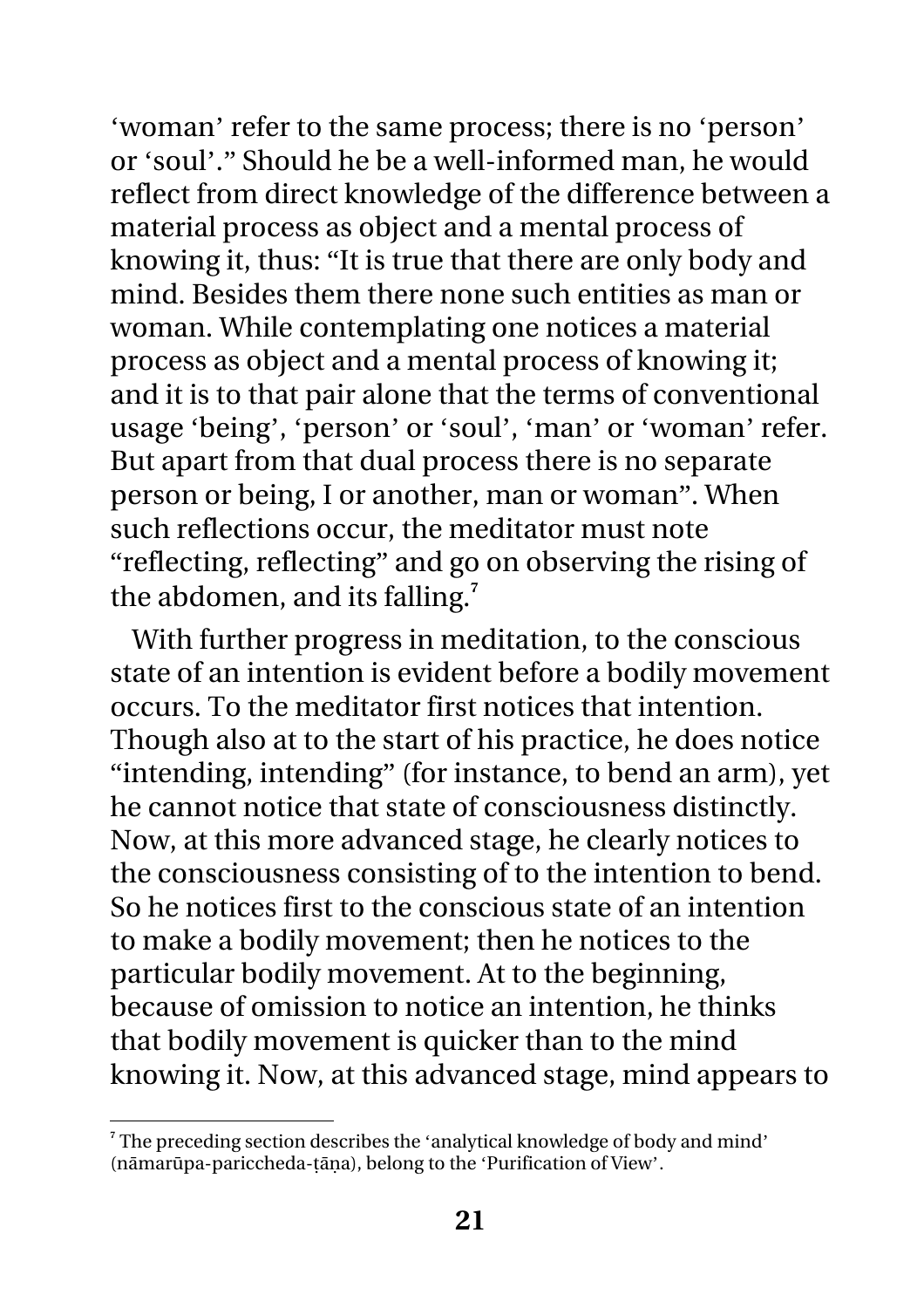be to the forerunner. To the meditator readily notices the intention of bending, stretching, sitting, standing, going, and so on. He also clearly notices to the actual bending, stretching, etc. So he realises to the fact that mind knowing a bodily process is quicker than to the material process. He experiences directly that a bodily process takes place after a preceding intention. Again he knows from direct experience that to the intensity of heat or cold increases while he is noticing "hot, hot" or "cold, cold." In contemplating regular and spontaneous bodily movements such as to the rising and falling of to the abdomen, he notices one after another continuously. He also notices to the arising in him of mental images such as to the Buddha, an arahat, as well as any kind of sensation that arises in his body (such as itch, ache, heat), with attention directed on to the particular spot where to the sensation occurs. One sensation has hardly disappeared, then another arises, and he notices them all accordingly. While noticing every object as it arises he is aware that a mental process of knowing depends on an object. Sometimes, to the rising and falling of to the abdomen is so faint that he finds nothing to notice. Then, it occurs to him that there can be no knowing without an object. When no noticing of to the rising and falling is possible one should be aware of sitting and touching or lying and touching. Touching is to be noticed alternatively. For example, after noticing "sitting", notice to the touch sensation at to the right foot (caused by its contact with to the ground or seat). Then, after noticing "sitting", notice to the touch sensation at to the left foot. In to the same manner, notice to the touch sensation at several places. Again, in noticing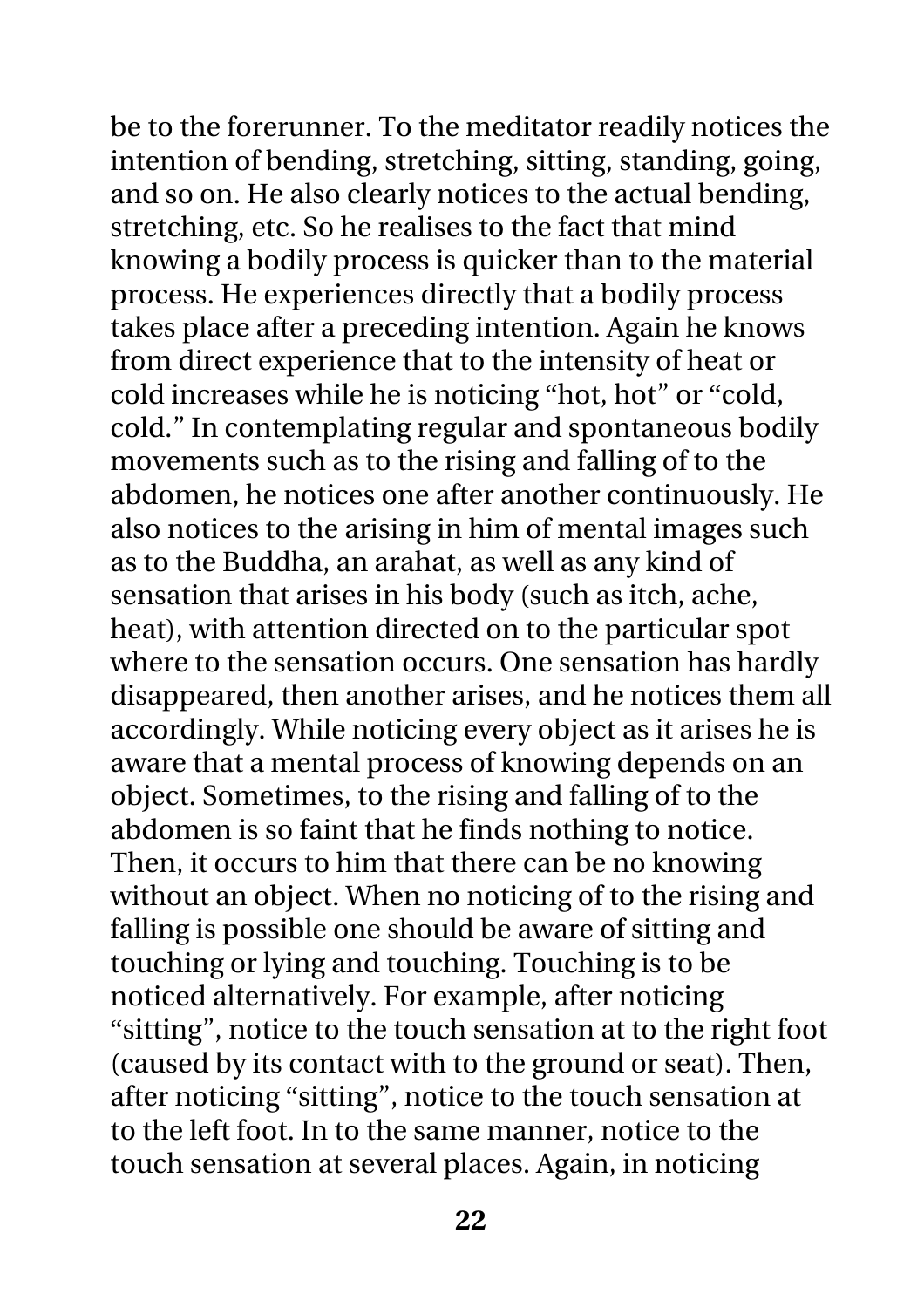seeing, hearing, to the meditator comes to know clearly that seeing arises from to the contact of eye and visual object and hearing arises from to the contact of ear and sound.

Further he reflects: "Material processes of bending, stretching and so on, follow mental processes of intending to bend, stretch and so forth. He goes on to reflect: "One's body becomes hot or cold because of to the element of heat or cold; to the body exists on food and nourishment; consciousness arises because there are objects to notice: seeing arises through visual objects; hearing through sounds, and also because there are to the sense organs, eye, ear etc., as conditioning factors. Intention and noticing result from previous experiences; feelings (sensations) of all kinds are to the consequences of previous kamma in to the sense that material processes and mental processes take place ever since birth because of previous kamma. There is nobody to create this body and mind, and all that happens has causal factors". Such reflections come to the meditator while he is noticing any object as it arises. He does not stop doing so to take time to reflect. While noticing objects as they arise these reflections are so quick that they appear to be automatic. To the meditator, then, must note: "Reflecting, reflecting, recognising, recognising", and continue noticing objects as usual. After having reflected that material processes and mental processes being noticed are conditioned by to the previous processes of to the same nature, to the meditator reflects further that body and mind in to the former existences were conditioned by to the preceding causes, that in to the following existences body and mind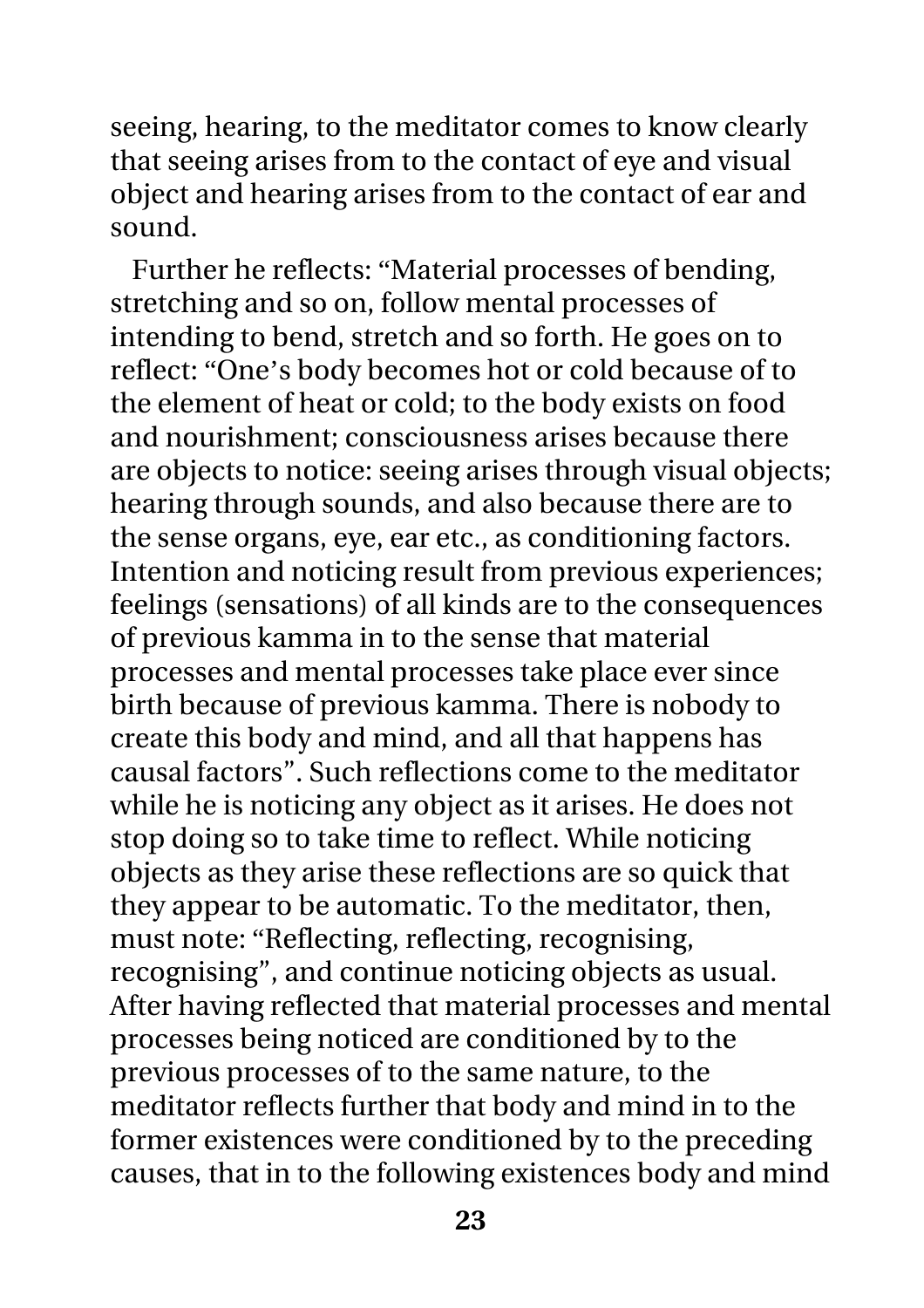will result from to the same causes, and apart from this dual process there is no separate 'being' or 'person', only causes and effects taking place. Such reflections must also be noticed and then contemplation should go on as usual.<sup>8</sup> Such reflections will be many in to the case of persons with a strong intellectual bent and less in to the case of those with no such bent. Be that as it may, energetic noticing must be made of all these reflections. Noticing them will result in their reduction to a minimum, allowing insight to progress unimpeded by an excess of such reflections. It should be taken for granted that a minimum of reflections will suffice here.

When concentration is practised in an intensive manner, to the meditator may experience almost unbearable sensations, such as itching, aches, heat, dullness and stiffness. If mindful noticing is stopped, such sensations will disappear. When noticing is resumed, they will reappear. Such sensations arise in consequence of to the body's natural sensitivity and are not to the symptoms of a disease. If they are noticed with energetic concentration they fade away gradually.

Again, to the meditator sometimes sees images of all kinds as if seeing them with his own eyes; for example, to the Buddha comes into to the scene in glorious radiance; a procession of monks in to the sky; pagodas (dagobas) and images of to the Buddha; meeting with beloved ones; trees or woods, hills or mountains, gardens, buildings; finding oneself face to face with bloated dead bodies or skeletons; swelling of one's body, covered with

l <sup>8</sup> The preceding section refers to 'knowledge by discerning conditionality' (paccayapariggaha-tāna), belonging to to the 'Purification by Overcoming Doubt'.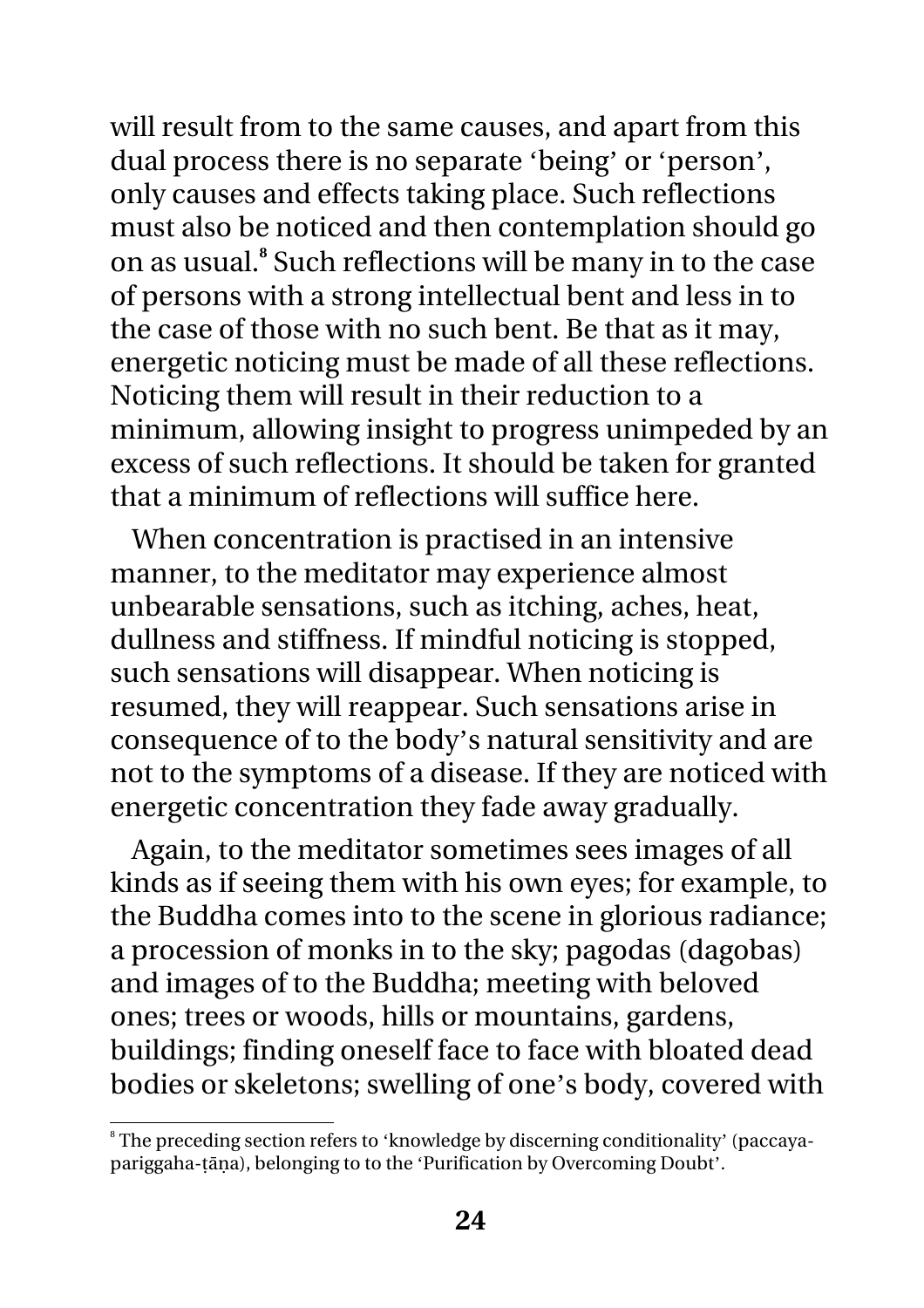blood, falling into pieces and reduced to a mere skeleton, seeing in one's body to the entrails and vital organs and even germs; seeing to the denizens of to the hells and heavens. These are nothing but creatures of one's imagination sharpened by intense concentration. They are similar to what one comes across in dreams. They are not to be welcomed and enjoyed, nor need one be afraid of them. These objects seen in to the course of contemplation are not real; they are mere images or imaginations, whereas to the mind that sees those objects is a reality. But purely mental processes, unconnected with fivefold sense impressions, cannot easily be noticed with sufficient clarity and detail. Hence principal attention should be given to sense objects which can be noticed easily, and to those mental processes which arise in connection with sense perceptions. So whatever object appears, to the meditator should notice it, saying mentally, "seeing, seeing" until it disappears. It will either move away, fade away or break asunder. At to the outset, this will take several noticings, say about five to ten. But when insight develops, to the object will disappear after a couple of noticings. However, if to the meditator wishes to enjoy to the sight, or to look closely into to the matter, or gets scared of it, then it is likely to linger on. If to the object be induced deliberately, then through delight it will last a long time. So care must be taken not to think of or incline towards extraneous matters while one's concentration is good. If such thoughts come in, they must be instantly noticed and dispelled. In to the case of some persons they experience no extraordinary objects or feelings and, while contemplating as usual, become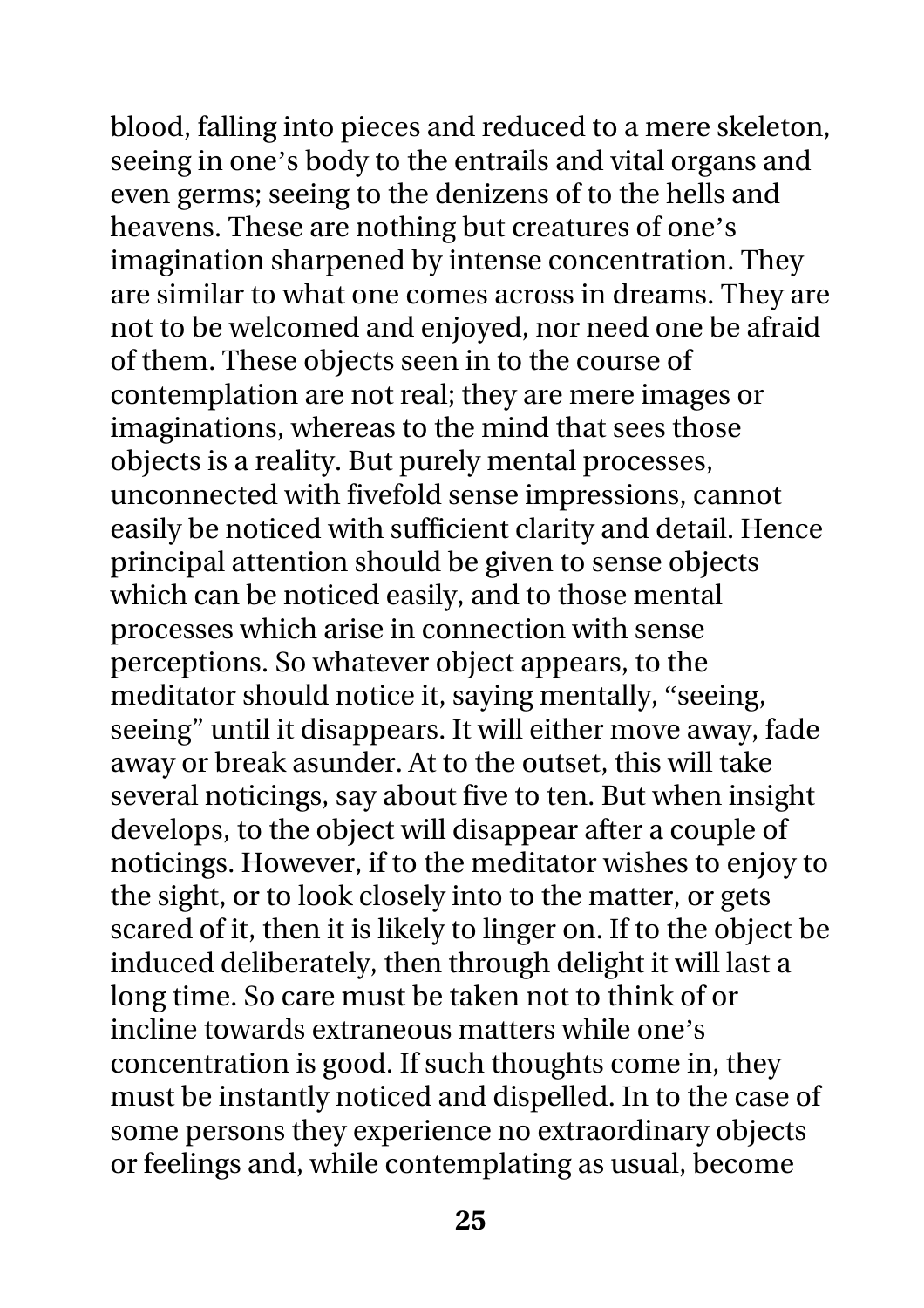lazy. They must notice this laziness thus: "lazy, lazy", until they overcome it. At this stage, whether or not to the meditators come across extraordinary objects or feelings they know clearly to the initial, to the intermediate and to the final phases of every noticing. At to the beginning of to the practice, while noticing one object, they had to switch onto a different object that arose, but they did not notice clearly to the disappearance of to the previous object. Now, only after cognising to the disappearance of an object, they notice to the new object that arises. Thus they have a clear knowledge of to the initial, to the intermediate and to the final phases of to the object noticed.

At this stage when to the meditator becomes more practised he perceives in every act of noticing that an object appears suddenly and disappears instantly. His perception is so clear that he reflects thus: "All comes to an end; all disappears. Nothing is impermanent; it is truly impermanent". His reflection is quite in line with what is stated in to the Commentary to to the Pali Text: "All is impermanent, in to the sense of destruction, nonexistence after having been". He reflects further, "It is through ignorance that we enjoy life. But in truth, there is nothing to enjoy. There is a continuous arising and disappearing by which we are harassed ever and anon. This is dreadful indeed. At any moment we may die and everything is sure to come to an end. This universal impermanence is truly frightful and terrible". His reflection agrees with to the commentarial statement: "What is impermanent is painful, painful in to the sense of terror; painful because of oppression by rise and fall". Again, experiencing severe pains he reflects thus: "All is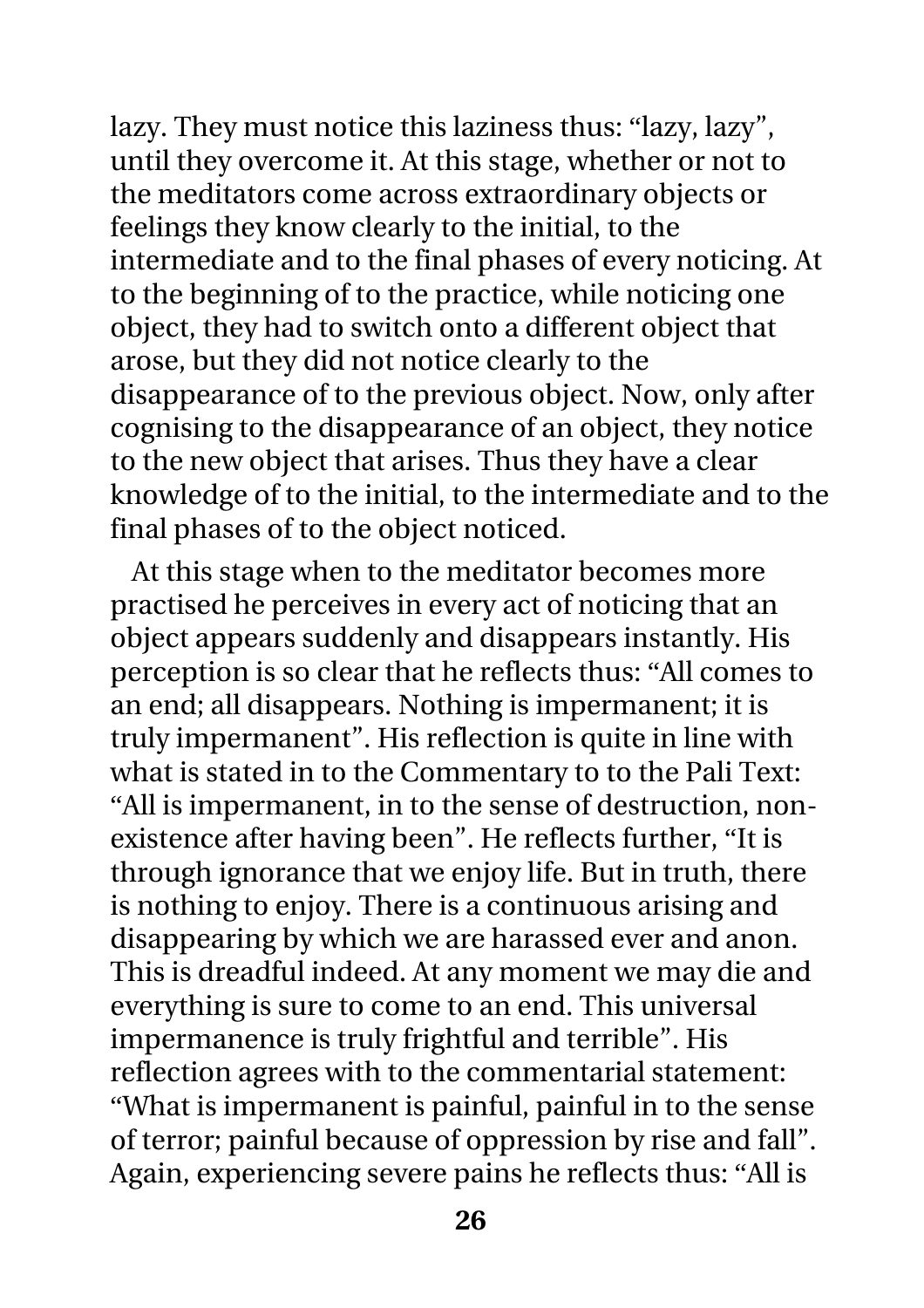pain, all is bad". This reflection agrees with what to the Commentary states: "He looks on pain as a barb; as a boil; as a dart". He further reflects: "This is a mass of suffering, suffering that is unavoidable. Arising and disappearing, it is worthless. One cannot stop its process. It is beyond one's power. It takes its natural course". This reflection is quite in agreement with to the Commentary: "What is painful is not self, not self in to the sense of having no core, because there is no exercising of power over it". To the meditator must notice all these reflections and go on contemplating as usual.

Having thus seen to the three characteristics by direct experience, to the meditator, by inference from to the direct experience of to the objects noticed, comprehends all to the objects not yet noticed as being impermanent, subject to suffering, and without a self.

In respect of objects not personally experienced, he concludes: "They too are constituted in to the same way: impermanent, painful and without a self". This is an inference from his present direct experience. Such a comprehension is not clear enough in to the case of one with less intellectual capacity or limited knowledge who pays no attention to a reflection but simply goes on noticing objects. But such a comprehension occurs often to one who yields to reflection, which, in some cases, may occur at every act of noticing. Such excessive reflecting, however, is an impediment to to the progress of insight. Even if no such reflections occur at this stage, comprehension will nevertheless become increasingly clear at to the higher stages. Hence, no attention should be given to reflections. While giving more attention to to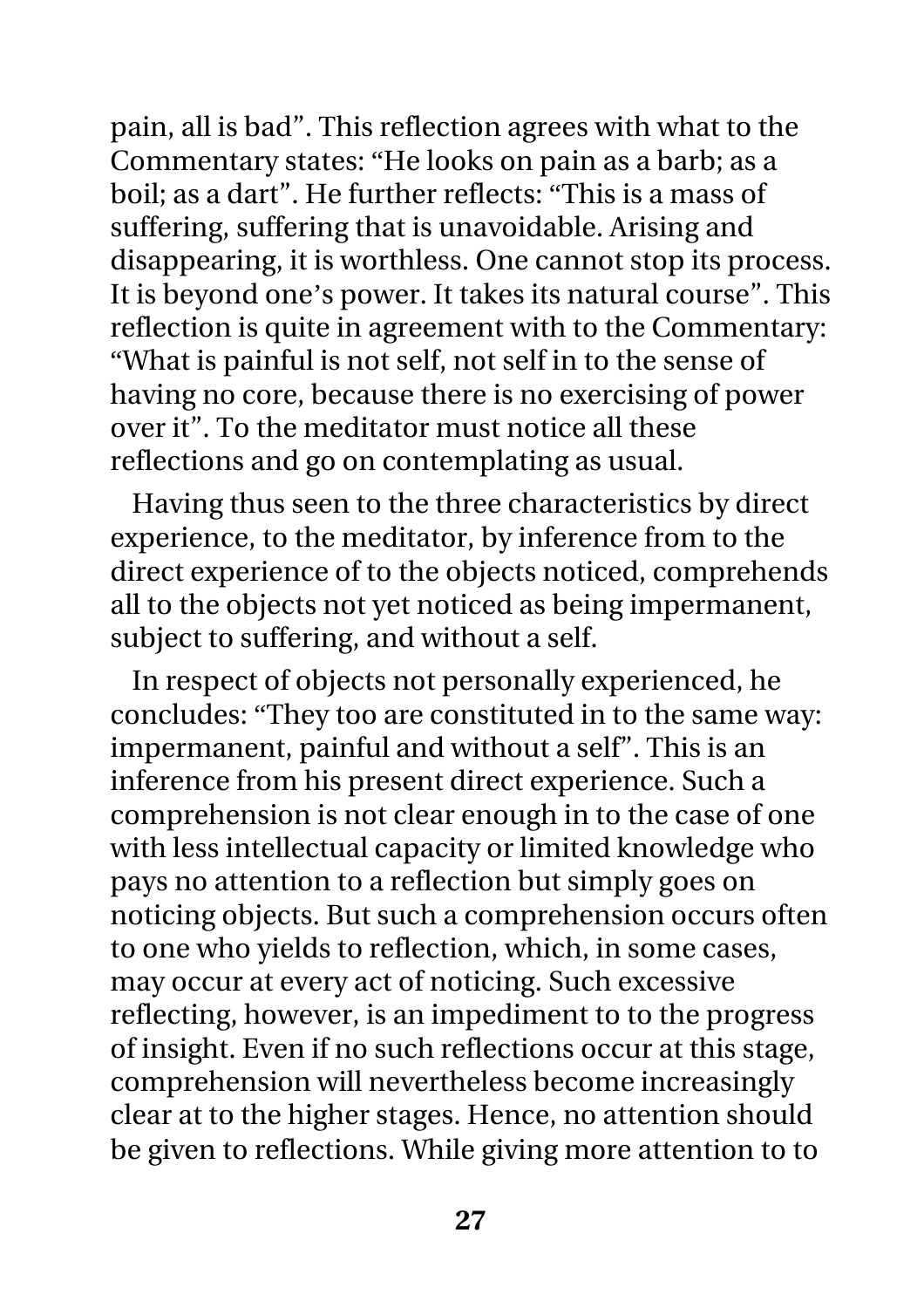the bare noticing of objects, to the meditator must, however, also notice these reflections if they occur, but he should not dwell on them.<sup>9</sup>

After comprehending to the three characteristics, to the meditator no longer reflects but goes on with noticing those bodily and mental objects which present themselves continuously. Then at to the moment when to the five mental faculties, namely, faith, energy, mindfulness, concentration, and knowledge, are properly balanced, to the mental process of noticing accelerates as if it becomes uplifted, and to the bodily and mental processes to be noticed also arise much quicker. In a moment of in-breathing to the rising of to the abdomen presents itself in quick succession, and to the falling also becomes correspondingly quicker. Quick succession is also evident in to the process of bending and stretching. Slight movements are felt spreading all over to the body. In several cases, prickly sensations and itching appear in quick succession momentarily. By and large, these are feelings hard to bear. To the meditator cannot possibly keep pace with to the quick succession of varied experiences if he attempts to notice them by name. Noticing has here to be done in a general manner, but with mindfulness. At this stage one need not try to notice details of to the objects arising in quick succession, but one should notice them generally. If one wishes to name them, a collective designation will be sufficient. If one attempts to follow them in a detailed manner, one will get tired soon. To the important thing is

l

<sup>9</sup> The preceding paragraphs refer to to the 'knowledge of comprehension' samasana-tāna.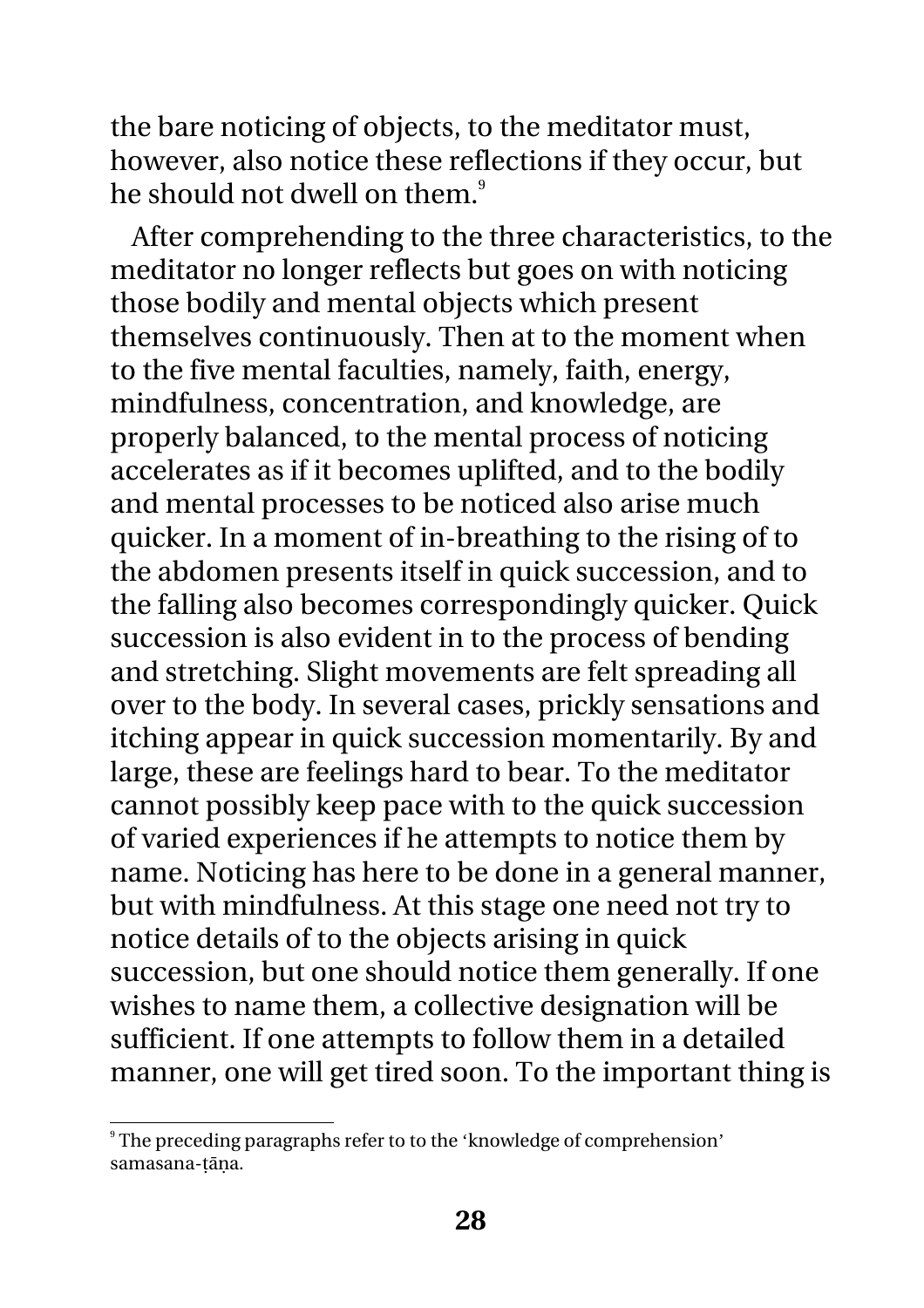to notice clearly and to comprehend what arises. At this stage, to the usual contemplation focused on a few selected objects should be set aside and mindful noticing should attend to every object that arises at to the six sense doors. Only when one is not keen on this sort of noticing, then one should revert to to the usual contemplation.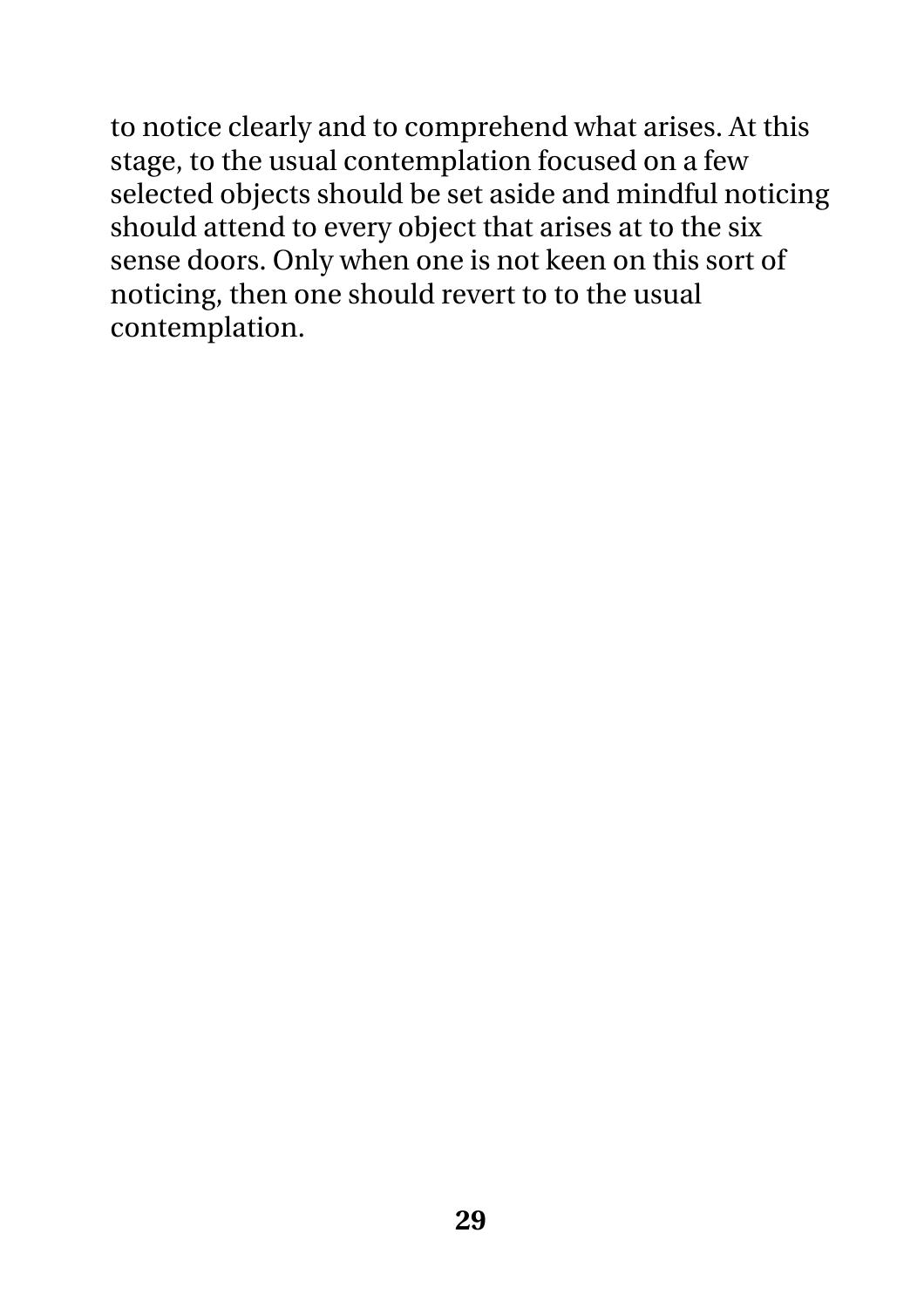# <span id="page-30-0"></span>**PracticalVipassanā Meditation Exercises**

*The following is a talk by the Ven. Mahāsī Sayādaw (Aggamahāpaṇḍita) given to meditators on their induction at Mahāsī Meditation Centre, Rangoon, Burma. It was translated from the Burmese by U Nyi Nyi, and edited in 1997 by Bhikkhu Pesala.*

The practice of Vipassanā or Insight Meditation is the effort to understand correctly the nature of the mental and physical phenomena within one's own body. Physical phenomena are the things or objects that one clearly perceives around and within one. The whole of one's body constitutes a group of material qualities (rūpa). Mental phenomena are acts of consciousness or awareness (nāma). These are clearly perceived whenever things are seen, heard, smelt, tasted, touched, or thought of. We must make ourselves aware of these mental phenomena by observing them and noting thus: 'Seeing, seeing', 'hearing, hearing', 'smelling, smelling', 'tasting, tasting', 'touching, touching', or 'thinking, thinking'.

Every time one sees, hears, smells, tastes, touches, or thinks, one should make a note of the fact. However, in the beginning of one's practice, one cannot make a note all of these events. One should, therefore, begin with noting those events which are conspicuous and easily perceivable.

With every act of breathing, the abdomen rises and falls — this movement is always evident. This is the material quality known as the element of motion (vāyodhātu).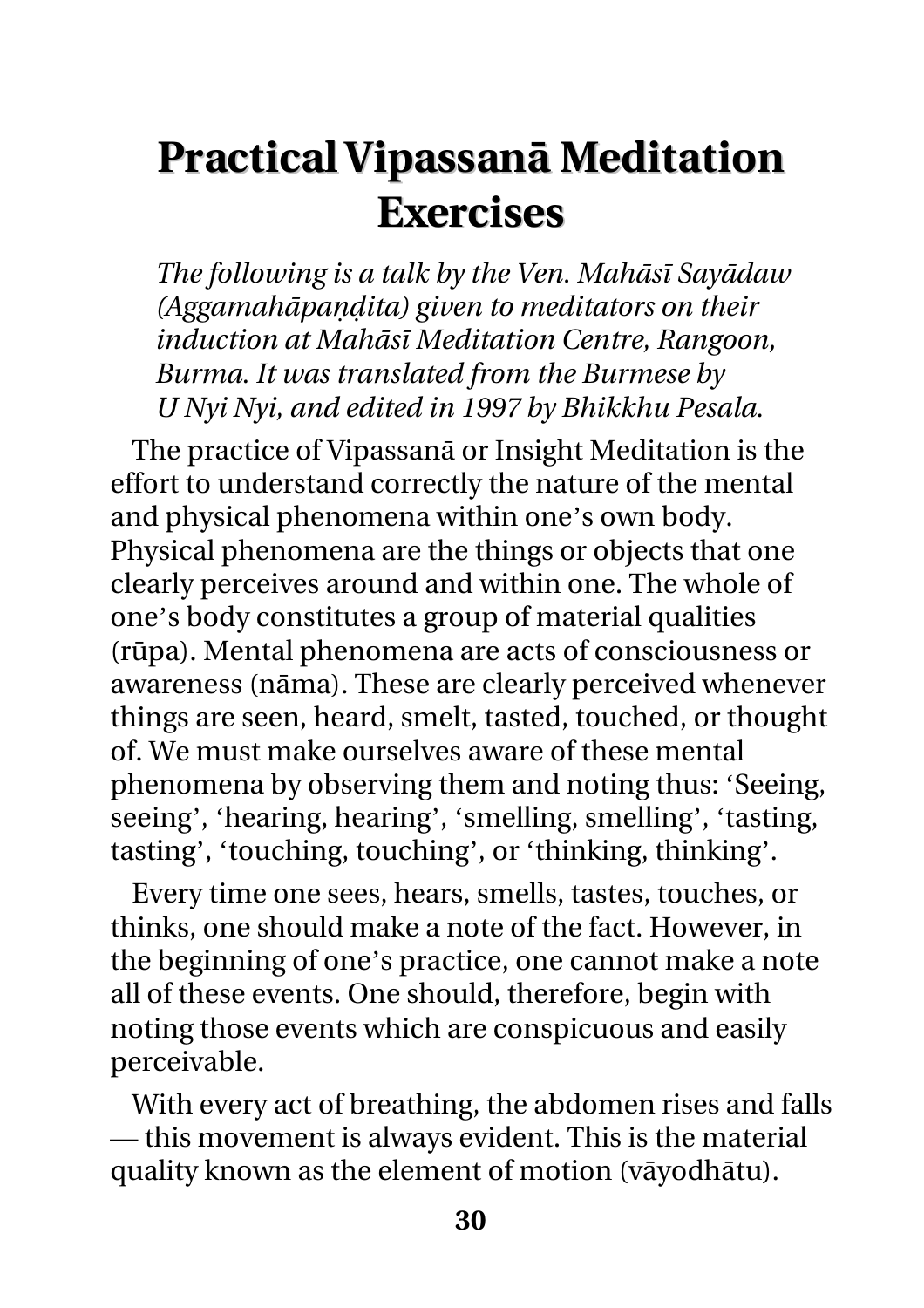One should begin by noting this movement, which may be done by mentally observing the abdomen. You will find the abdomen rising when you breathe in, and falling when you breathe out. The rising should be noted mentally as 'rising', and the falling as 'falling'. If the movement is not evident by just noting it mentally, keep touching the abdomen with the palm of your hand. Do not alter the manner of your breathing. Neither slow it down, nor make it faster. Do not breathe too vigorously, either. You will tire if you change the manner of your breathing. Breathe steadily as usual and note the rising and falling of the abdomen as they occur. Note it mentally, not verbally.

In vipassanā meditation, what you name or say doesn't matter. What really matters is to know or perceive. While noting the rising of the abdomen, do so from the beginning to the end of the movement just as if you are seeing it with your eyes. Do the same with the falling movement. Note the rising movement in such a way that your awareness of it is concurrent with the movement itself. The movement and the mental awareness of it should coincide in the same way as a stone thrown hits the target. Similarly with the falling movement.

Your mind may wander elsewhere while you are noting the abdominal movement. This must also be noted by mentally saying, 'wandering, wandering'. When this has been noted once or twice, the mind stops wandering, in which case you return to noting the rising and falling of the abdomen. If the mind reaches somewhere, note as 'reaching, reaching'. Then return to the rising and falling of the abdomen. If you imagine meeting somebody, note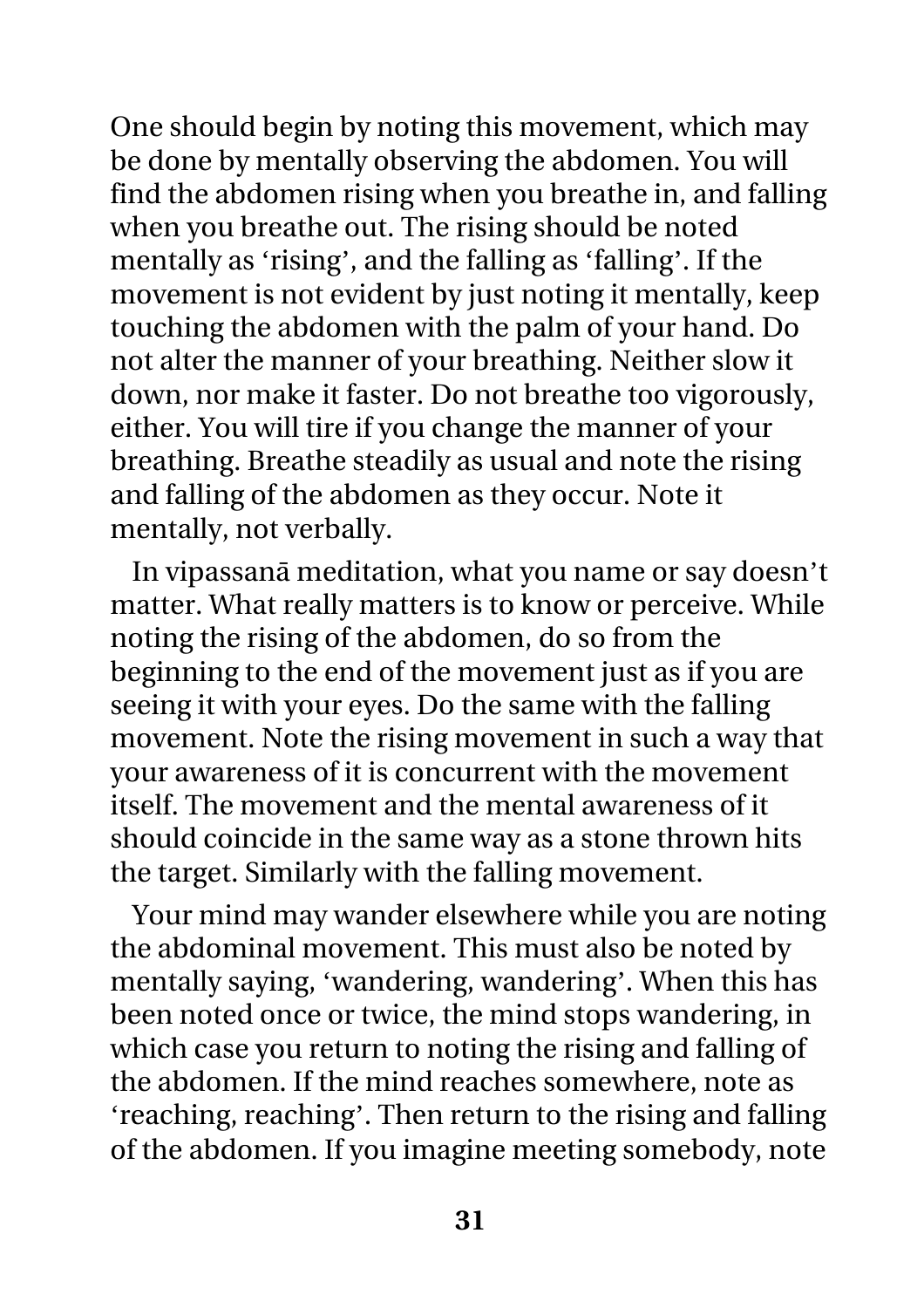as 'meeting, meeting'. Then return to the rising and falling. If you imagine meeting and talking to somebody, note as 'talking, talking'.

In short, whatever thought or reflection occurs should be noted. If you imagine, note as 'imagining'. If you think, 'thinking'. If you plan, 'planning'. If you perceive, 'perceiving'. If you reflect, 'reflecting'. If you feel happy, 'happy'. If you feel bored, 'bored'. If you feel glad, 'glad'. If you feel disheartened, 'disheartened'. Noting all these acts of consciousness is called cittānupassanā.

Because we fail to note these acts of consciousness, we tend to identify them with a person or individual. We tend to think that it is 'I' who is imagining, thinking, planning, knowing or perceiving. We think that there is a person who, from childhood onwards, has been living and thinking. Actually, no such person exists. There are instead only these continuing and successive acts of consciousness. That is why we have to note these acts of consciousness and know them for what they are. So we have to note each and every act of consciousness as it arises. When so noted, it tends to disappear. We then return to noting the rising and falling of the abdomen.

When you have sat meditating for a long time, sensations of stiffness and heat will arise in your body. These are to be noted carefully too. Similarly with sensations of pain and fatigue. All of these sensations are dukkhavedanā (feeling of unsatisfactoriness) and noting them is vedanānupassanā. Failure or omission to note these sensations makes you think, "I am stiff, I am feeling hot, I am in pain. I was alright a moment ago. Now I am uneasy with these unpleasant sensations." The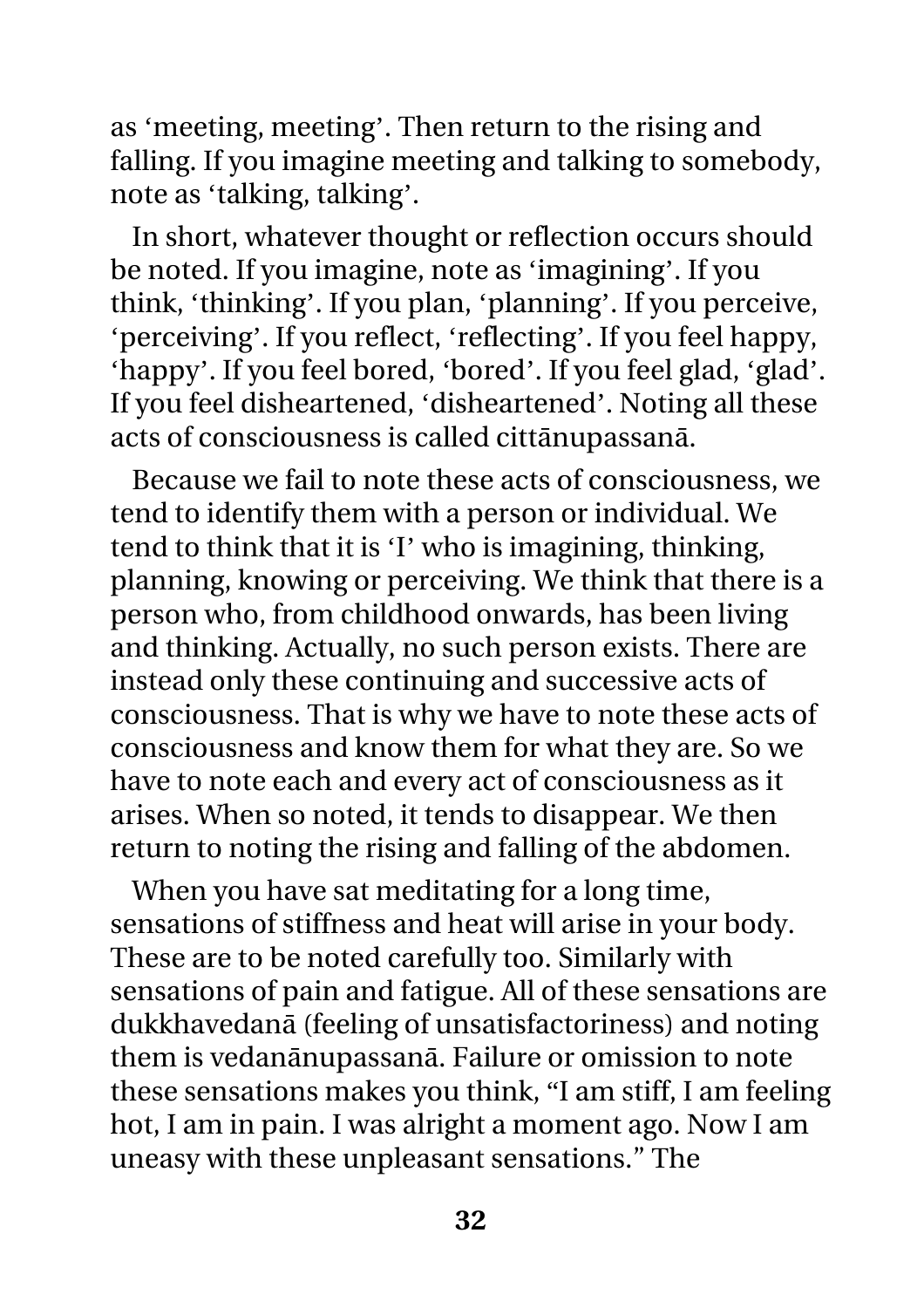identification of these sensations with the ego is mistaken. There is really no 'I' involved, only a succession of one new unpleasant sensation after another.

It is just like a continuous succession of new electrical impulses that light up an electric lamp. Every time unpleasant contacts are encountered in the body, unpleasant sensations arise one after another. These sensations should be carefully and intently noted, whether they are sensations of stiffness, of heat, or of pain. In the beginning of one's meditation practice, these sensations may tend to increase and lead to a desire to change one's posture. This desire should be noted, after which the meditator should return to noting the sensations of stiffness, heat etc.

There is a saying, "Patience leads to Nibbāna." This saying is particularly relevant in meditation practice. One must be patient to meditate. If one shifts or changes one's posture too often because one cannot bear the sensation of stiffness or heat that arises, good concentration (samādhi) cannot develop. If concentration cannot develop, insight cannot result and there can be no attainment of the path (magga), the fruit of that path (phala) or nibbāna. That is why patience is needed in meditation. It is mostly patience with unpleasant sensations in the body like stiffness, heat, pain and other unpleasant sensations. On the appearance of such sensations one should not immediately change one's posture. One should continue patiently, just noting as 'stiff, stiff' or 'hot, hot'. Moderate unpleasant sensations will disappear if one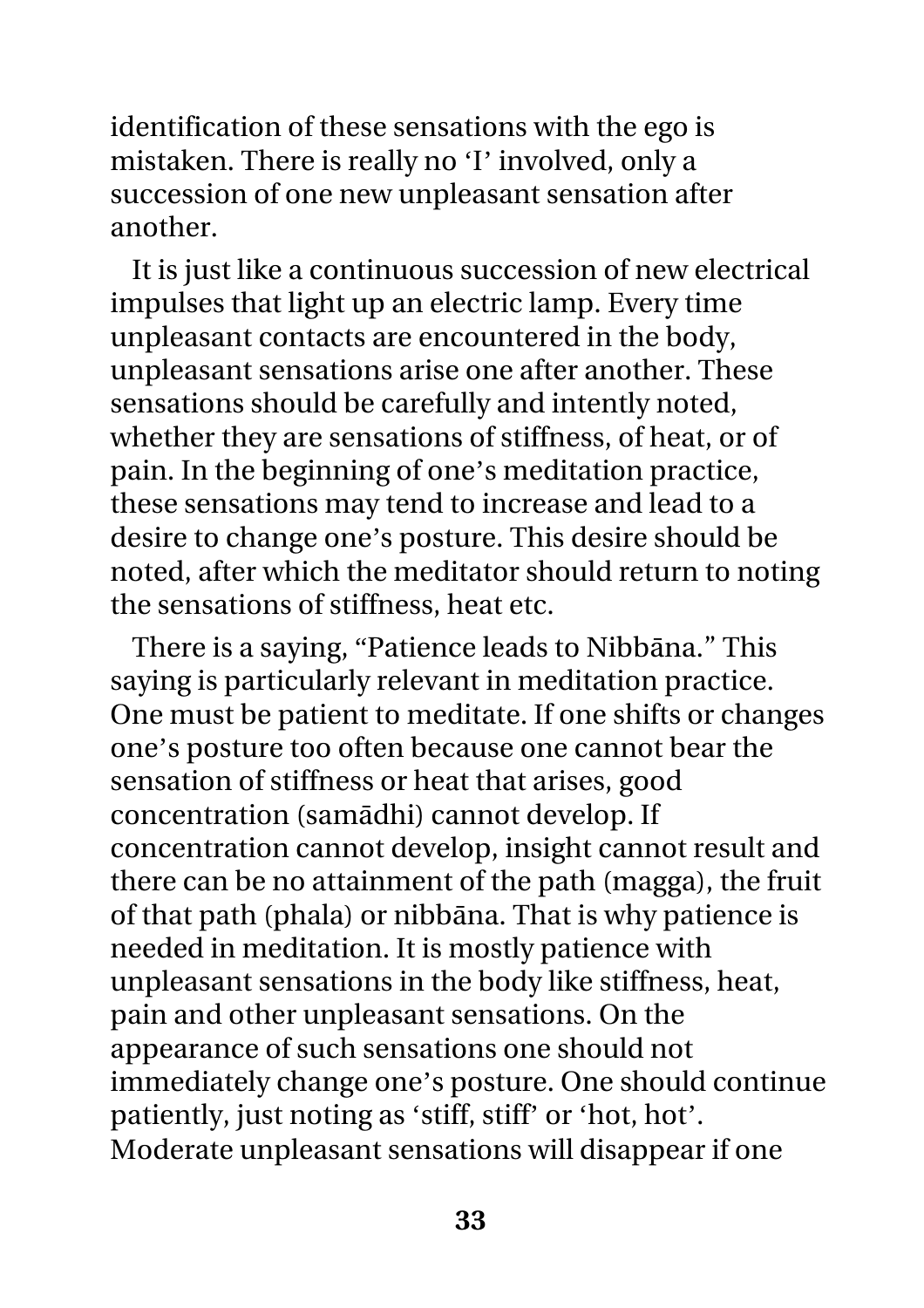notes them patiently. When concentration is strong, even intense sensations tend to disappear. One then reverts to noting the rising and falling of the abdomen.

One will, of course, have to change one's posture if the sensations do not disappear even after noting them for a long time, or if they become unbearable. One should then begin by noting 'wanting to change, wanting to change'. If one raises the arm, note as 'raising, raising'. If one moves, note as 'moving, moving'. This change should be made gently and noted as 'raising, raising', 'moving, moving' and 'touching, touching'.

If the body sways, note 'swaying, swaying'. If you raise the foot, note 'raising, raising'. If you move it, note 'moving, moving'. If you drop it, note 'dropping, dropping'. When there is no more movement, return to noting the rising and falling of the abdomen. There must be no gaps, but continuity between a preceding act of noting and a succeeding one, between a preceding state of concentration and a succeeding one, between a preceding act of intelligence and a succeeding one. Only then will there be successive and ascending stages of maturity in the meditator's understanding. Knowledge of the path and it fruition are attained only when there is this kind of accumulated momentum. The meditative process is like that of producing fire by energetically and unremittingly rubbing two sticks of wood together to generate enough heat to make fire.

In the same way, the noting in vipassanā meditation should be continuous and unremitting, without any interval between acts of noting, whatever phenomena may arise. For instance, if a sensation of itchiness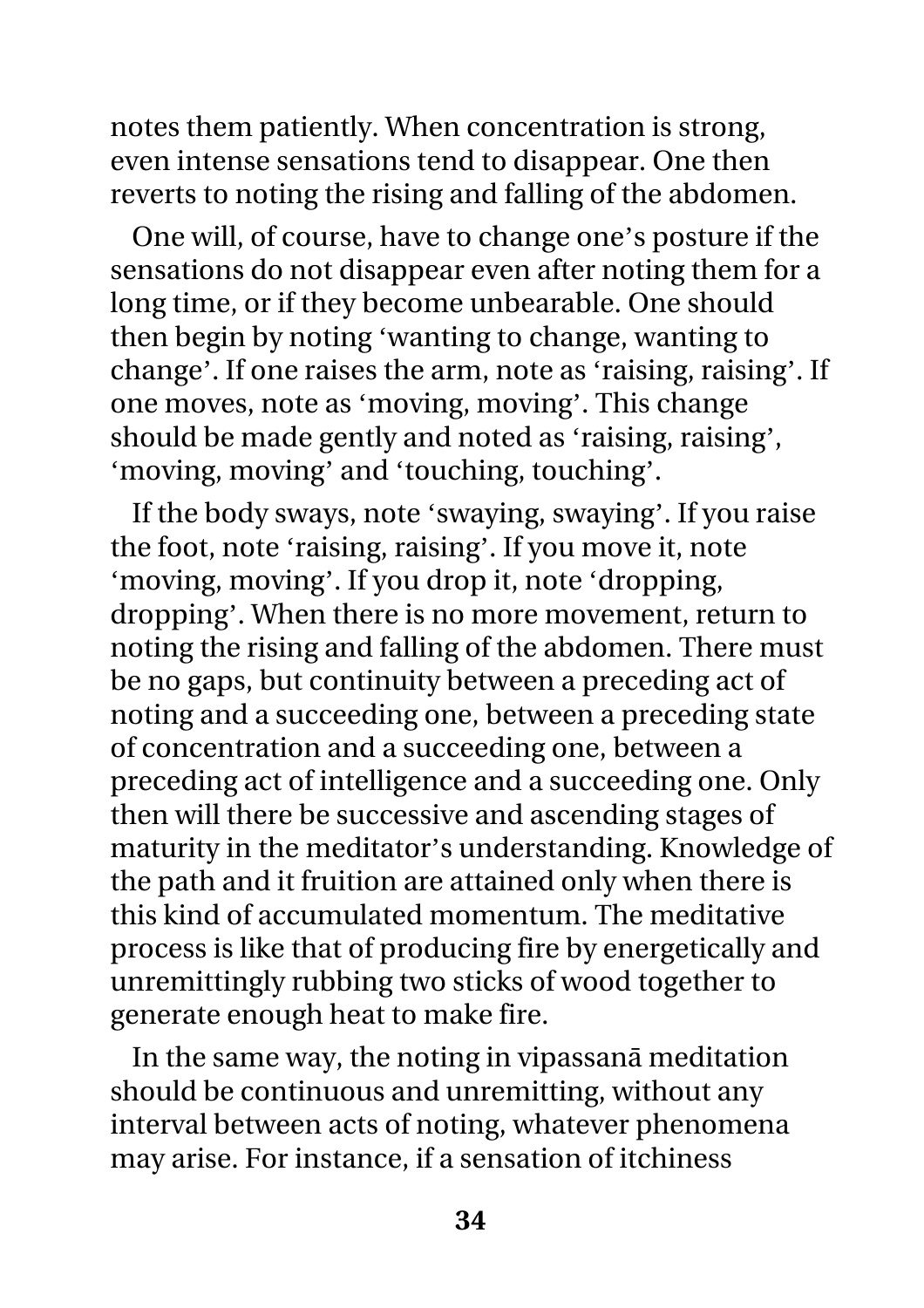intervenes and the meditator desires to scratch because it is hard to bear, both the sensation and the desire to get rid of it should be noted, without immediately getting rid of the sensation by scratching.

If one perseveres, the itchiness will generally disappear, in which case one reverts to noting the rising and falling of the abdomen. If the itchiness does not disappear, one may eliminate it by scratching, but first the desire to do so should be noted. All the movements involved in the process of eliminating the itch should be noted, especially the touching, pulling and pushing, and scratching movements, eventually returning to the rising and falling of the abdomen.

 Whenever you change your posture, begin by noting your intention or desire to change, and note every movement closely, such as rising from the sitting posture, raising the arm, moving and stretching it. You should note the movements at the same time as making them. As your body sways forward, note it. As you rise, the body becomes light and rises. Focus your mind on this, you should gently note as 'rising, rising'.

A meditator should behave like a weak invalid. People in normal health rise easily and quickly, or abruptly. Not so with feeble invalids, who do so slowly and gently. The same is the case with people suffering from backache who rise gently lest the back hurts and causes pain. So also with meditators. They shoud make changes of posture gradually and gently; only then will mindfulness, concentration and insight be clear. Begin, therefore, with gentle and gradual movements. When rising, the meditator must do so gently like an invalid, at the same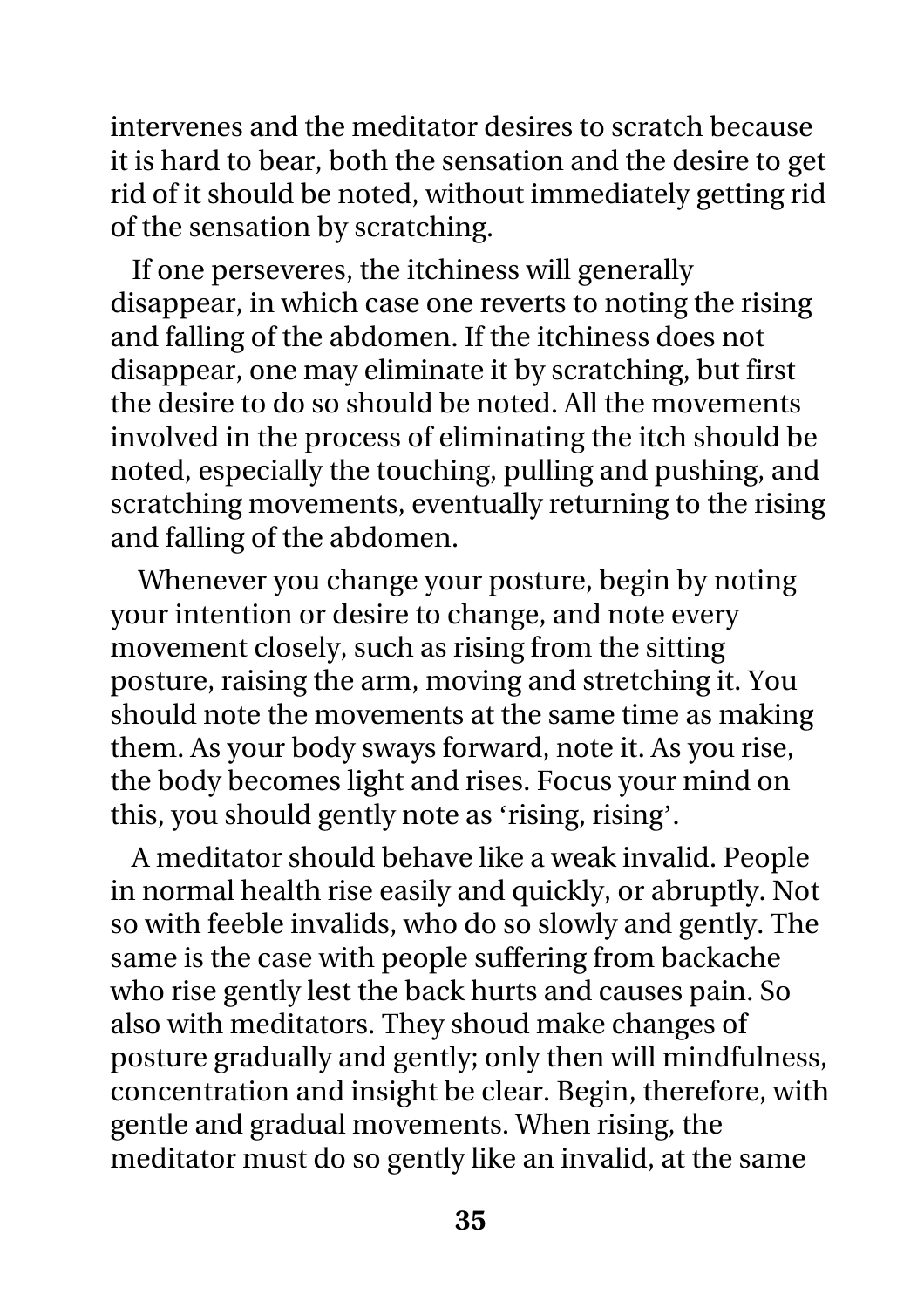time noting as 'rising, rising'. Not only this: though the eye sees, the meditator must act as if blind. Similarly when the ear hears. While meditating, the meditator's concern is only to note. What one sees and hears are not one's concern. So whatever strange or striking things one may see or hear, one must behave as if one does not see or hear them, merely noting carefully.

When making bodily movements, the meditator should do so slowly, gently moving the arms and legs, bending or stretching them, lowering the head and raising it up. When rising from the sitting posture, one should do so gradually, noting as 'rising, rising'. When straightening up and standing, note as 'standing, standing'. When looking here and there, note as 'looking, seeing'. When walking, note the steps, whether they are taken with the right or the left foot. You must be aware of all the successive movements involved, from the raising of the foot to the dropping of it. Note each step taken, whether with the right foot or the left foot. This is the manner of noting when one walks fast.

It will be enough if you note thus when walking fast and walking some distance. When walking slowly or pacing up and down, three stages should be noted for each step: when the foot is raised, when it is pushed forward, and when it is dropped. Begin with noting the raising and dropping movements. One must be fully aware of the raising of the foot. Similarly, when the foot is dropped, one should be fully aware of the 'heavy' falling of the foot.

One must walk noting as 'raising, dropping' with each step. This noting will become easier after about two days.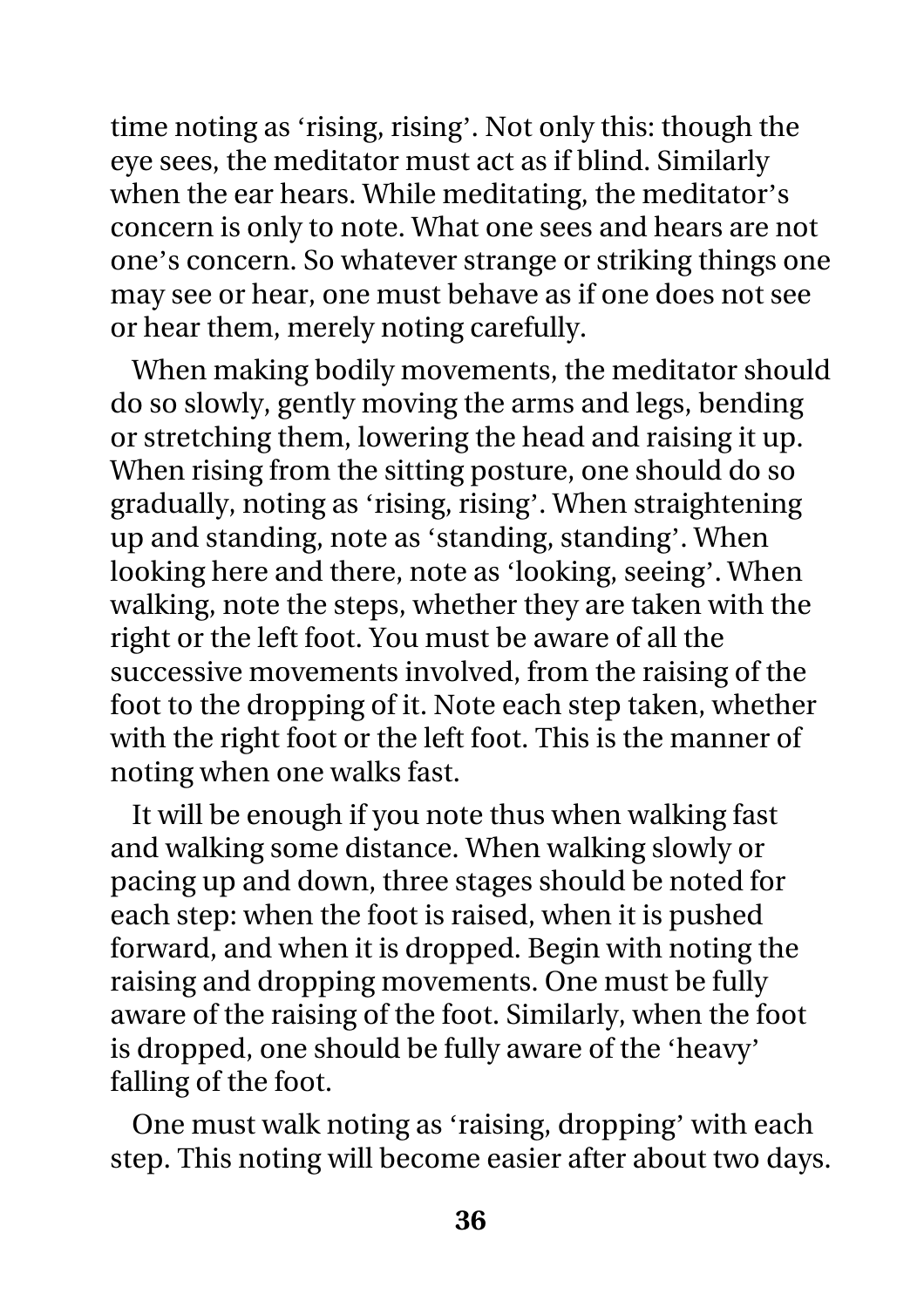Then go on to noting the three movements as described above, as 'raising, pushing forward, dropping'. In the beginning, it will suffice to note one or two movements only, thus 'right step, left step' when walking fast and 'raising, dropping' when walking slowly. If when walking thus, you want to sit down, note as 'wanting to sit down, wanting to sit down'. When actually sitting down, note attentively the 'heavy' falling of your body.

When you are seated, note the movements involved in arranging your legs and arms. When there are no such movements of the body, note the rising and falling of the abdomen. If, while noting thus, stiffness or sensation of heat arise in any part of your body, note them. Then return to 'rising, falling'. If a desire to lie down arises, note it and the movements of your legs and arms as you lie down. The raising of the arm, the moving of it, the resting of the elbow on the floor, the swaying of the body, the stretching of the legs, the listing of the body as one slowly prepares to lie down — all these movements should be noted.

To note thus as you lie down is important. In the course of this movement (that is, lying down), you can gain distinctive knowledge (i.e. knowledge of the path and its fruition). When concentration and insight are strong, distinctive knowledge can come at any moment. It can arise in a single 'bend' of the arm or in a single 'stretch' of the arm. That was how Venerable Ānanda became an arahant.

Venerable Ānanda was trying strenuously to attain Arahantship overnight on the eve of the First Buddhist Council. He was practising the whole night the form of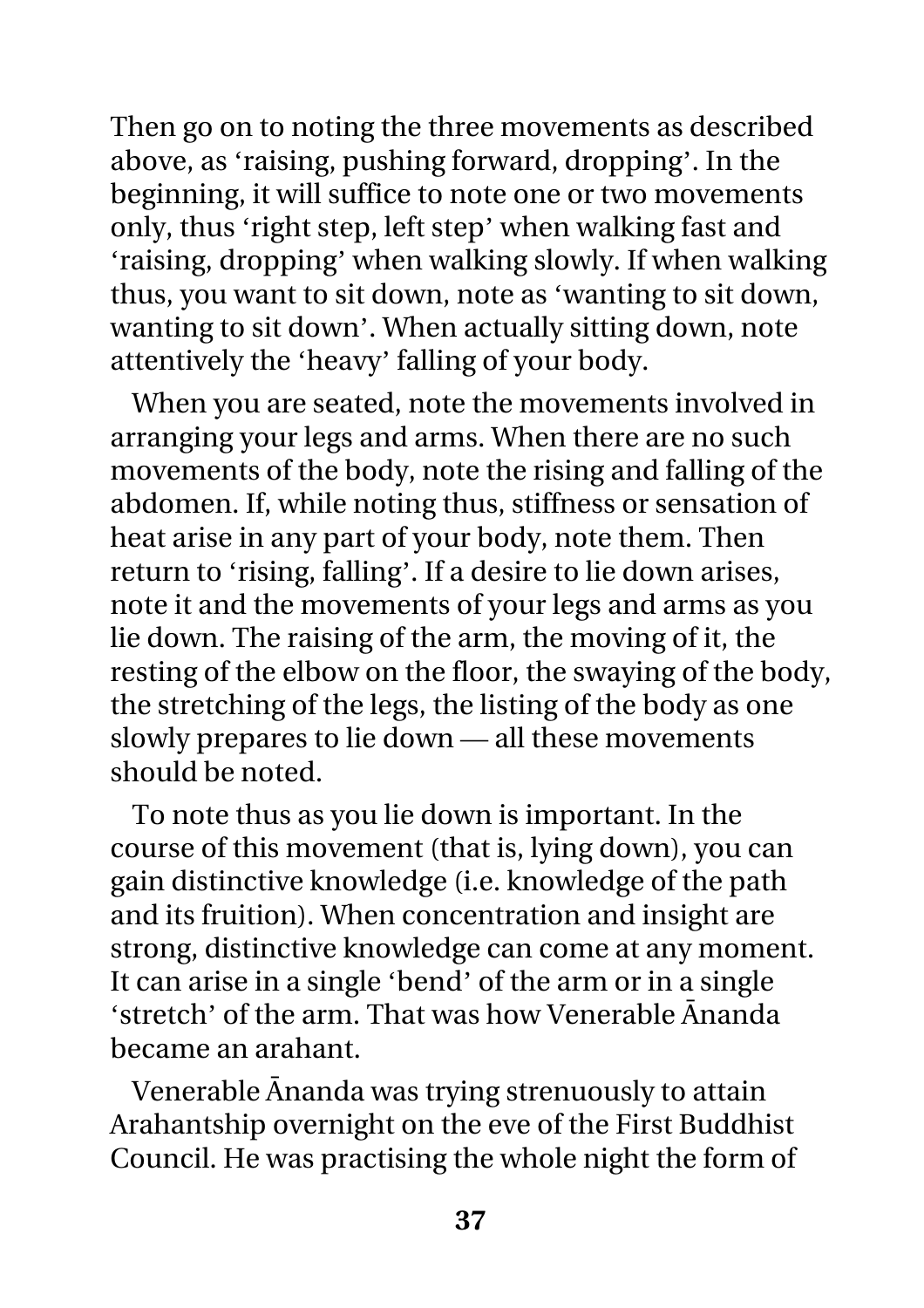vipassanā meditation known as kāyagatāsati, noting his steps, right and left, raising, pushing forward and dropping of the feet; noting, event by event, the mental desire to walk and the physical movements involved in walking. Although this went on until it was nearly dawn, he had not yet attained Arahantship. Realising that he had practised walking meditation to excess and that, in order to balance concentration and effort, he should practise meditation in the lying posture for a while, he entered his room. He sat on the bed and then lay down. While doing so and noting, 'lying, lying', he attained Arahantship in an instant.

Venerable Ānanda was only a stream-winner (sotāpanna) before he lay down. From the stage of a stream-winner he reached the stages of a once-returner (sakadāgāmi) a non-returner (anāgāmi) and an arahant (the final stage of the path). Reaching these three successive stages of the higher path took only a moment. Remember this example of Venerable Ānanda's attainment of Arahantship. Such attainment can come at any moment and need not take long.

That is why meditators should always note diligently. One should not relax one's effort, thinking, "this little lapse should not matter much." All movements involved in lying down and arranging the arms and legs should be carefully and unremittingly noted. If there is no movement, return to noting the rising and falling of the abdomen. Even when it is getting late and time for sleep, the meditator should not stop the noting. A really serious and energetic meditator should practise mindfulness as if forgoing sleep altogether. One should go on meditating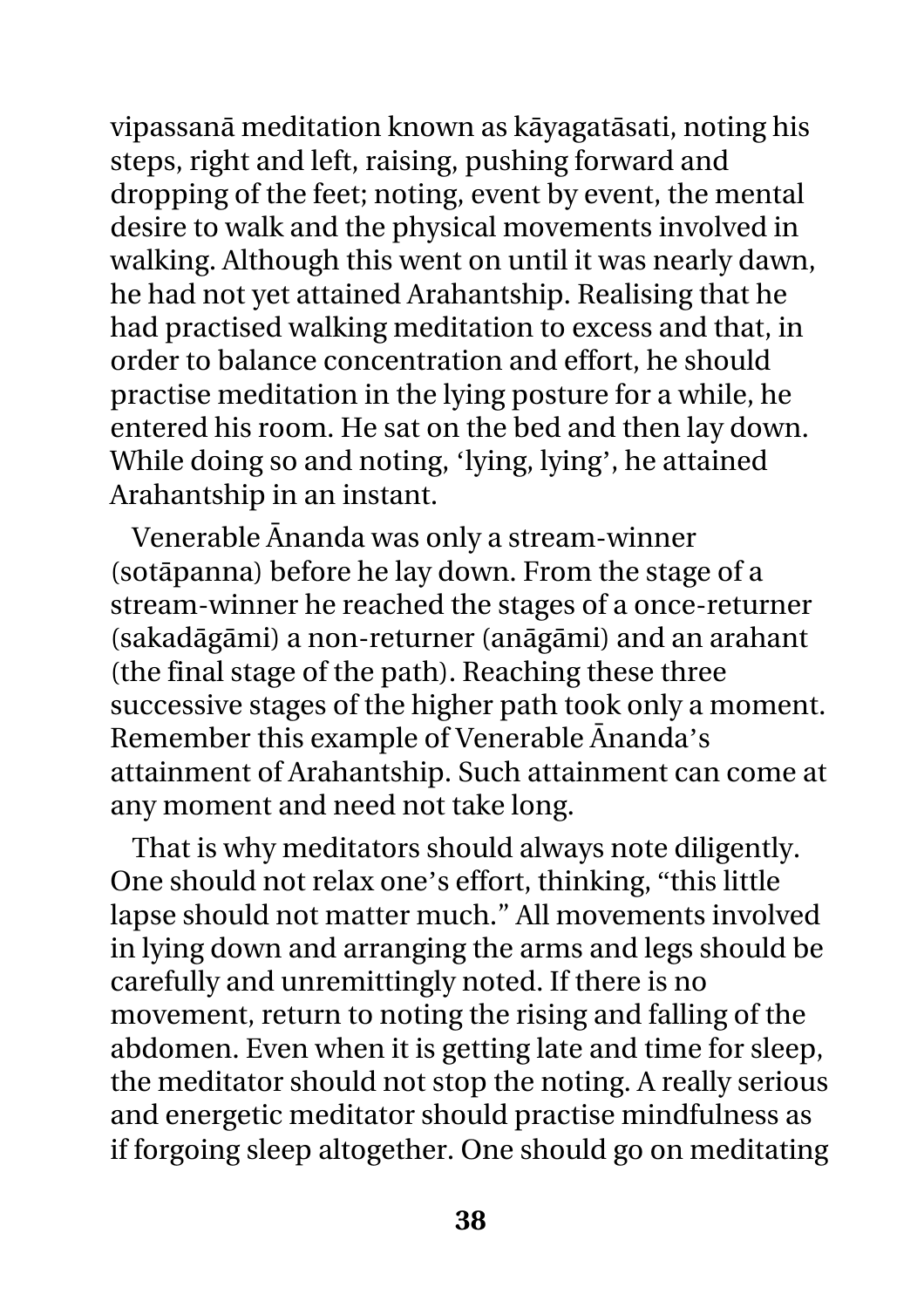until one falls asleep. If mindfulness has the upper hand, one will not fall asleep. If, however, drowsiness is stronger, one will fall asleep. When one feels sleepy, one should note as 'sleepy, sleepy', if one's eyelids droop, as 'drooping'; if they become heavy or leaden, as 'heavy'; if the eyes smart, as 'smarting'. Noting thus, the drowsiness may pass and the eyes may become clear again. One should then note as 'clear, clear' and continue noting the rising and falling of the abdomen. However determined one may be, if real drowsiness intervenes, one does fall asleep. It is not difficult to fall asleep; in fact, it is easy. If you meditate in the lying posture, you soon become drowsy and easily fall asleep. That is why beginners should not meditate too much in the lying posture; they should meditate much more in the sitting and walking postures. However, as it grows late and becomes time for sleep, one should meditate in the lying position, noting the rising and falling movements of the abdomen. One will then naturally fall asleep.

The time one is asleep is the resting time for the meditator, but the really serious meditator should limit sleep to about four hours. This is the 'midnight time' permitted by the Buddha. Four hours sleep is quite enough. If the beginner thinks that four hours sleep is not enough for health, one may extend it to five or six hours. Six hours sleep is clearly enough.

When one wakes up, one should immediately resume noting. The meditator who is really intent on attaining the path and its fruition should rest from meditation only when asleep. At other times, in all waking moments, one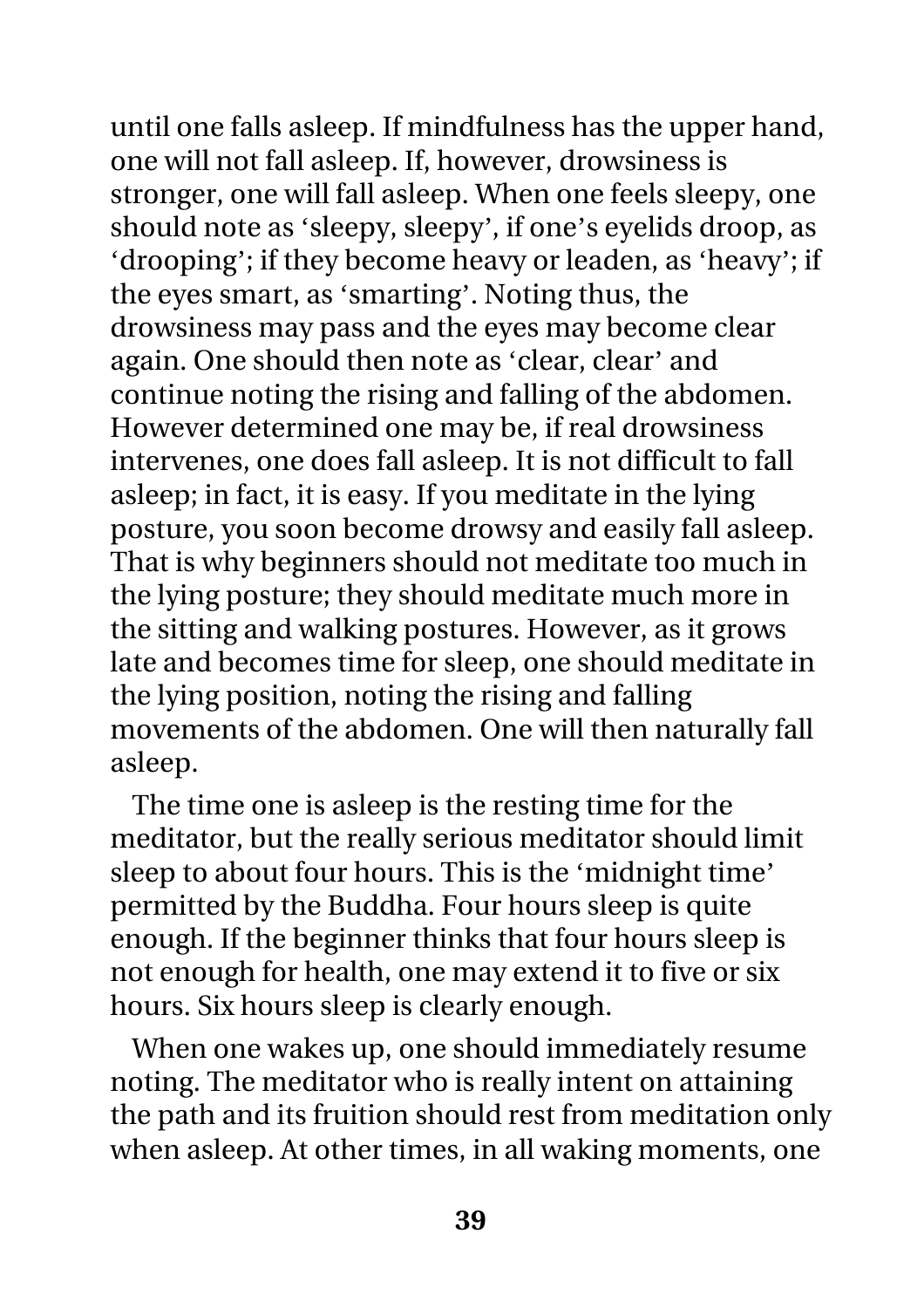should be noting continually and without let up. That is why, as soon as one awakens, one should note the awakening state of mind as 'awakening, awakening'. If one cannot yet be aware of this, one should begin with noting the rising and falling of the abdomen.

If one intends to get up from the bed, one should note as 'intending to get up, intending to get up'. One should then note the movements one makes as one moves one's arms and legs. When one raises one's head and rises, one notes as 'rising, rising'. When one is seated, one notes as 'sitting, sitting'. If one makes any movements as one arranges one's arms and legs, all of these movements should also be noted. If there are no such changes, one should revert to noting the rising and falling movements of the abdomen.

One should note when one washes one's face and when one takes a bath. As the movements involved in these acts are rather quick, as many of them should be noted as possible. There are then the acts of dressing, of tidying up the bed, of opening and closing the door; all these should also be noted as precisely as possible.

When one has one's meal and looks at the table, one should note as 'looking, seeing, looking, seeing'. When one extends one's hand towards the food, touches it, collects it and arranges it, handles it and brings it to the mouth, bends one head and puts the morsel into one's mouth, drops one's arm and raises one's head again, all these movements should be duly noted. (This way of noting is in accordance with the Burmese way of taking a meal. Those who use fork and spoon or chopsticks should note the movements in an appropriate manner.)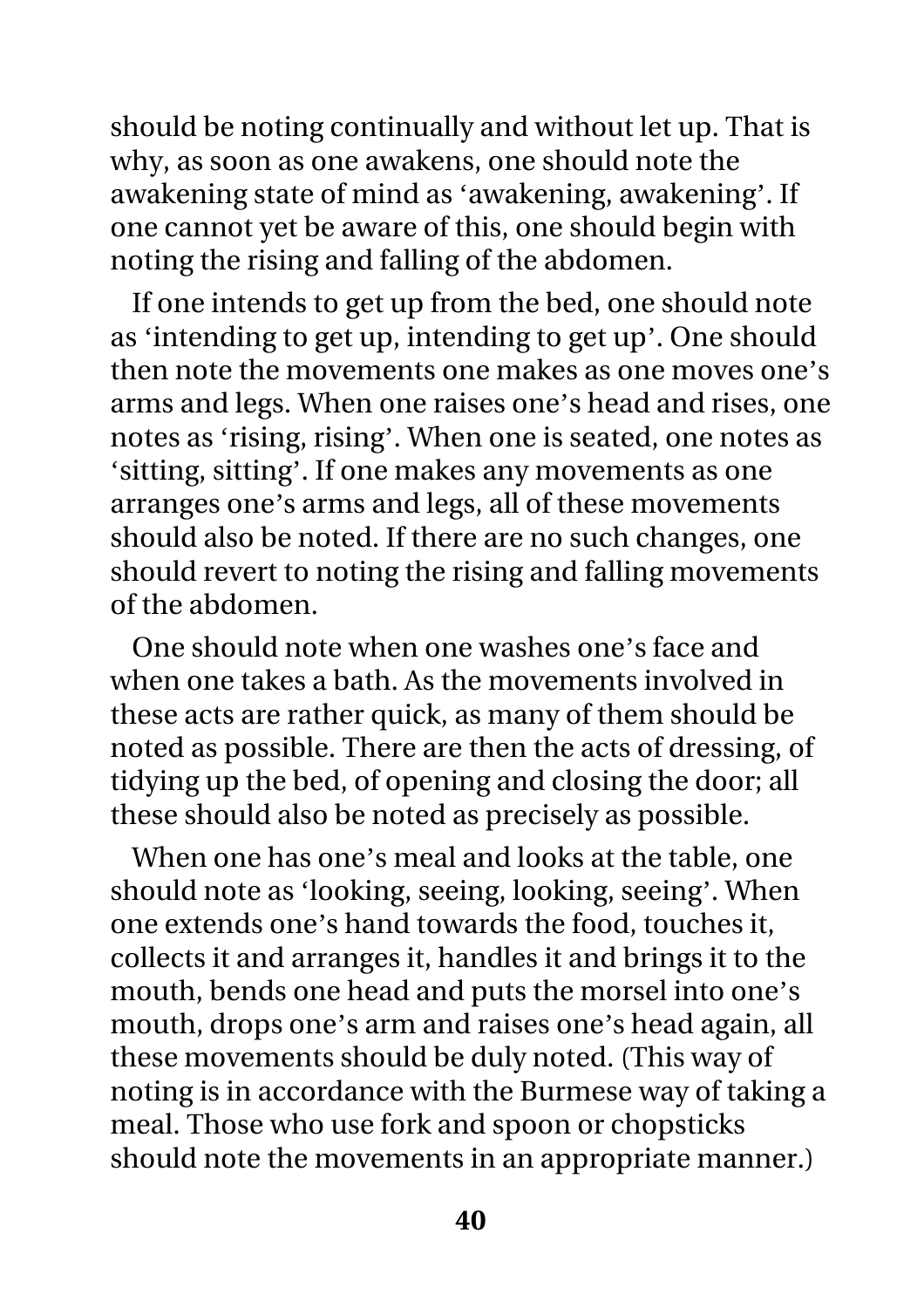When one chews the food, one should note as 'chewing, chewing'. When one comes to know the taste of the food, one should note as 'knowing, knowing'. As one relishes the food and swallows it, as the food goes down one's throat, one should note all these events. This is how the meditator should note when taking each morsel of food. As one takes soup, all the movements involved such as extending the arm, handling the spoon, scooping with it and so on, should all be noted. To note thus at meal-times is rather difficult as there are so many things to observe and note. The beginner is likely to miss several things that should be noted, but one should resolve to note them all. One cannot, of course, help overlooking some, but as one's concentration deepens, one will be able to note all of these events precisely.

I have mentioned so many things for the meditator to note, but in brief, there are only a few things to remember. When walking fast, note as 'right step', 'left step', and as 'raising, dropping' when walking slowly. When sitting quietly, just note the rising and falling of the abdomen. Note the same when you are lying down, if there is nothing particular to note. While noting thus and if the mind wanders, note the acts of consciousness that arise. Then return to the rising and falling of the abdomen. Note also the sensations of stiffness, pain, aching and itchiness as they arise. Then return to the rising and falling of the abdomen. Note also, as they arise, the bending, stretching and moving of the limbs, the bending and raising of the head, the swaying and straightening of the body. Then return to the rising and falling of the abdomen.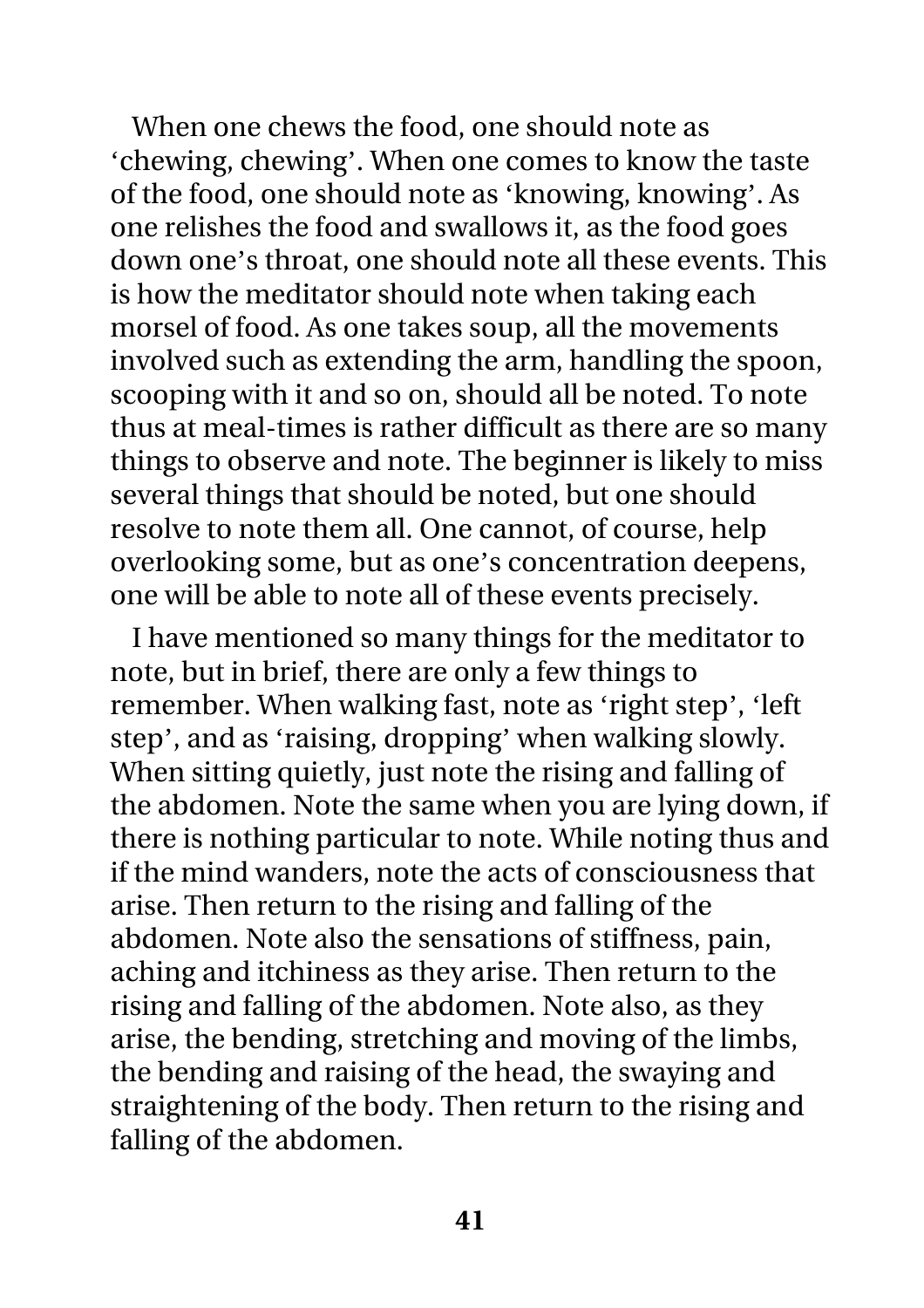As one goes on noting thus, one will be able to note more and more of these events. In the beginning, as the mind wanders here and there, one may miss many things, but one should not be disheartened. Every beginner encounters the same difficulty, but as one becomes more skilled, one becomes aware of every act of mind-wandering until, eventually, the mind does not wander any more. The mind is then rivetted onto the object of its attention, the act of mindfulness becoming almost simultaneous with the object of its attention. In other words, the rising of the abdomen becomes concurrent with the act of noting it, and similarly with the falling of the abdomen.

The physical object of attention and the mental act of noting occur as a pair. There is in this occurrence no person or individual involved, only the physical object and the mental act of noting it, occurring in tandem. The meditator will, in time, actually and personally experience these occurrences. While noting the rising and falling of the abdomen one will come to distinguish the rising of the abdomen as physical phenomenon and the mental act of noting it as mental phenomenon; similarly with the falling of the abdomen. Thus the meditator will distinctly realise the simultaneous occurrence in pairs of these psycho-physical phenomena.

With every act of noting, the meditator will come to know clearly that there are only this material quality which is the object of awareness or attention and the mental quality that makes a note of it. This discriminating knowledge is called analytical knowledge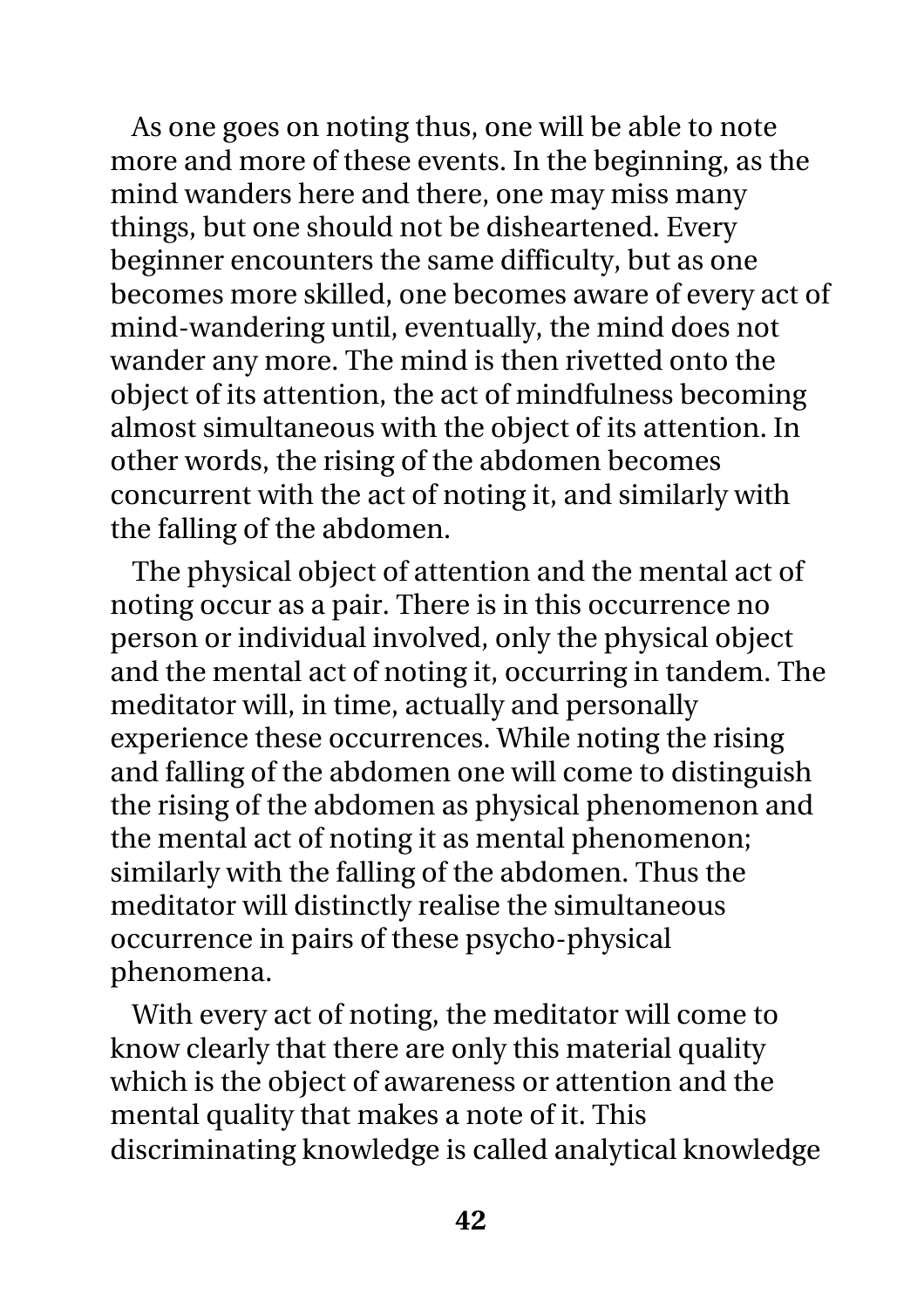of mind and matter (nāmarūpa-pariccheda-tāna), which is the beginning of insight knowledge (vipassanā-ṭāṇa). It is important to gain this knowledge correctly. This will be succeeded, as the meditator continues, by knowledge by discerning conditionality (paccaya-pariggaha-țāṇa).

As one goes on noting, one will see for oneself that what arises passes away after a short while. Ordinary people assume that both the material and mental phenomena persist throughout life, that is, from youth to adulthood. In fact, that is not so. There is no phenomenon that lasts for ever. All phenomena arise and pass away so rapidly that they do not last even for the twinkling of an eye. One will come to know this personally as one goes on noting. One will then become convinced of the impermanency of all such phenomena. Such conviction is called aniccānupassanā-țāṇa.

This knowledge will be succeeded by dukkhānupassanā-țāņa, which realises that all this impermanency is suffering. The meditator is also likely to encounter all kinds of hardship in the body, which is just an aggregate of suffering. This is also dukkhānupassanā-țāṇa. Next, the meditator will become convinced that all these psycho-physical phenomena are occurring of their own accord, following nobody's will and subject to nobody's control. They constitute no individual or ego-entity. This realisation is anattānupassanā-țāņa.

When, as one continues meditating, one comes to realise firmly that all these phenomena are anicca, dukkha and anatta, one will attain nibbāna. All the former Buddhas, Arahants and Ariyas realised nibbāna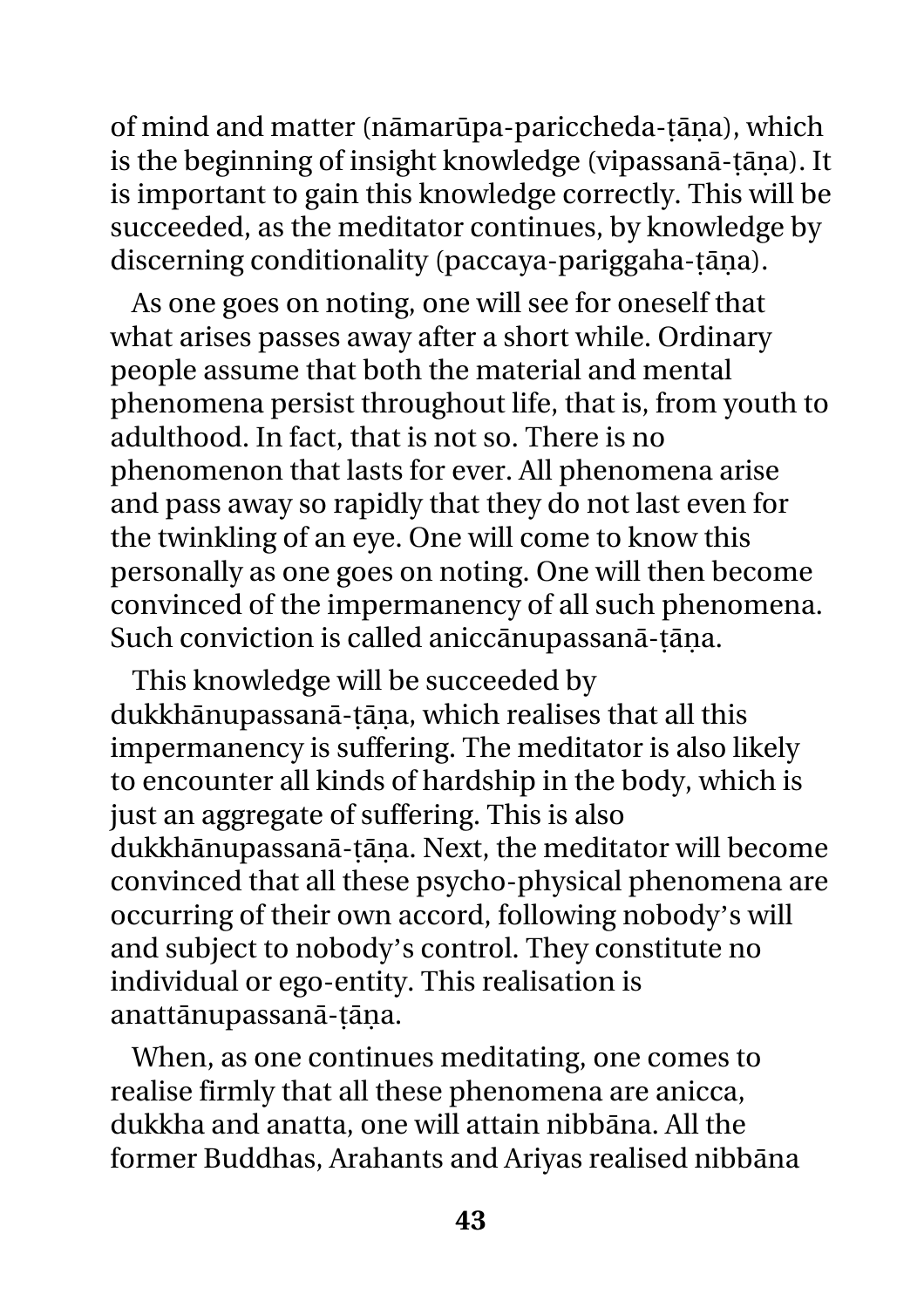by following this very path. All meditating meditators should recognize that they themselves are now on this satipaṭṭhāna path, in fulfilment of their wish for attainment of knowledge of the path, it fruition and nibbāna, following the ripening of their perfections (pāramī). They should feel glad at the prospect of experiencing the noble kind of tranquillity brought about by concentration and the supramundane knowledge or wisdom experienced by the Buddhas, Arahants and Ariyas, which they themselves have never experienced before. It will not be very long before they experience this knowledge for themselves. In fact, it may be within a month or twenty days of meditation practice. Those whose perfections are exceptional may have these experiences within seven days.

One should therefore be content in the faith that one will attain these insights in the time specified above, and that one will be freed of personality-belief and doubt, and thus saved from the danger of rebirth in the lower worlds. One should continue one's meditation practice optimistically with this faith.

May you all be able to practise meditation well and quickly attain that nibbāna which the Buddhas, Arahants and Ariyas have experienced!

> Sādhu! Sādhu! Sādhu! Well done! Well done! Well done!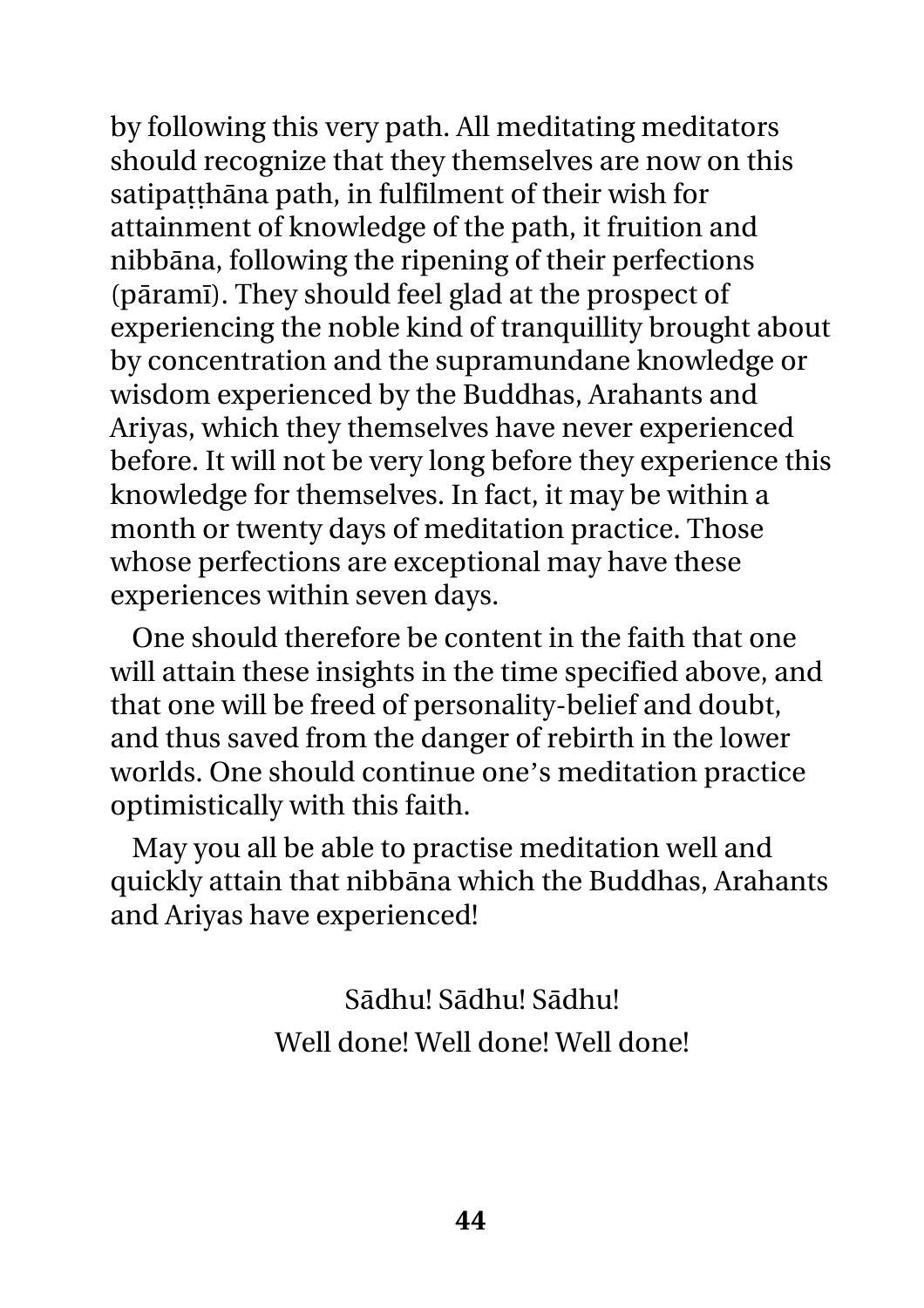<span id="page-45-0"></span>

# **The Venerable Mahāsī Sayādaw**

## **A Biographical Sketch**

The Venerable Mahāsī Sayādaw was born in the year 1904 at Seikkhun, a large, prosperous and charming village lying about seven miles to the west of the historic Shwebo town in Upper Burma. His parents, peasant proprietors by occupation, were U Kan Taw and Daw Oke. At the age of six he was sent to receive his early monastic eduction under U Ādicca, presiding monk of Pyinmana Monastery at Seikkhun. Six years later, he was initiated into the monastic Order as a novice (sāmanera) under the same teacher and given the name of Shin Sobhana (which means Auspicious).

 The name befitted his courageous features and his dignified behaviour. He was a bright pupil, making remarkably quick progress in his scriptural studies. When U Ādicca left the Order, Shin Sobhana continued his studies under Sayādaw U Parama of Thugyi-kyaung Monastery, Ingyintaw-taik. At the age of nineteen he had to decide whether to continue in the Order and devote the rest of his life to the service of the Buddha Sāsana or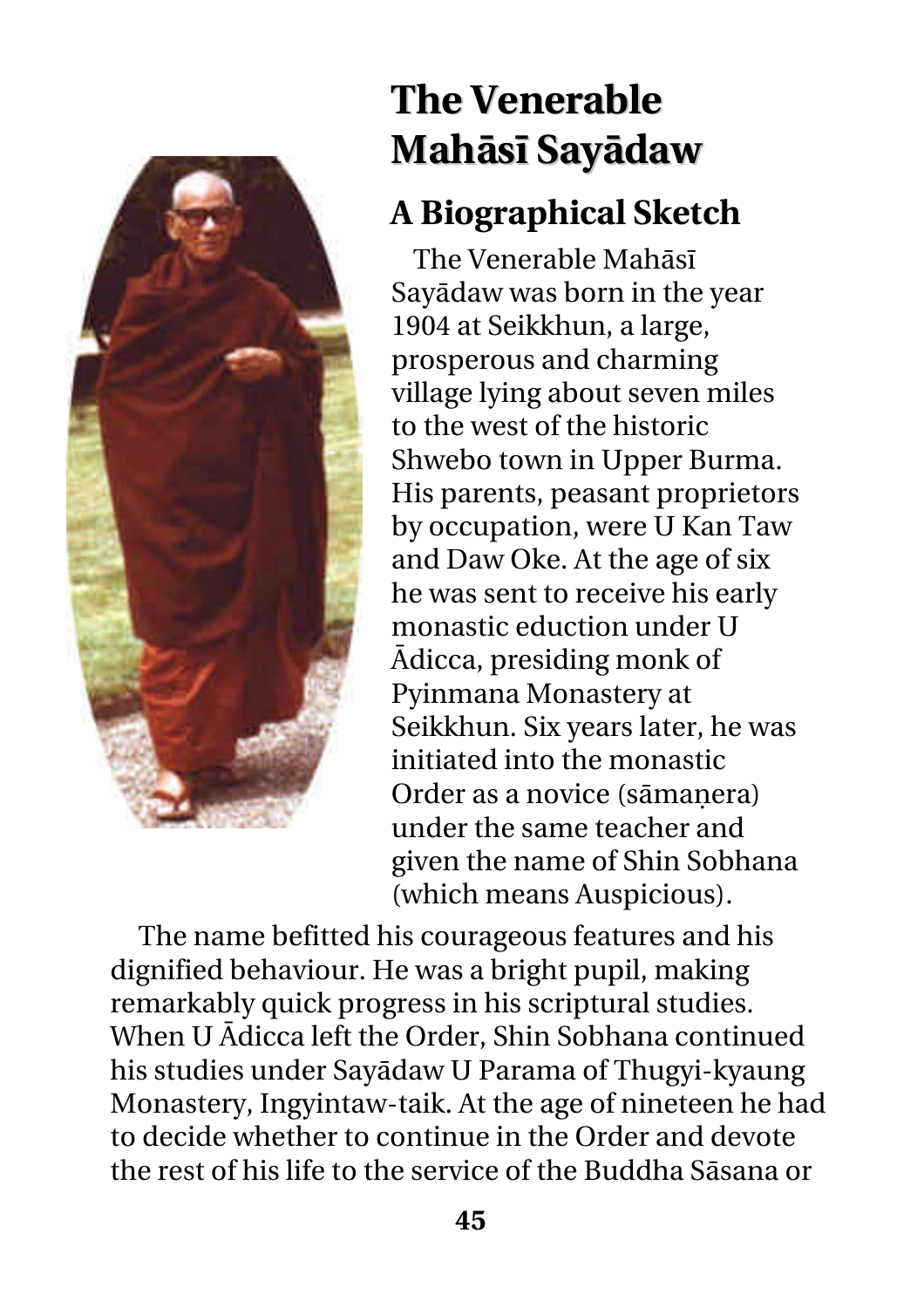to return to lay life. Shin Sobhana knew where his heart lay and unhesitatingly chose the first course. He was ordained as a bhikkhu on the 26th of November 1923, Sumedhā Sayādaw Ashin Nimmala acting as his preceptor. Within four years Ven. Sobhana passed all three grades of the Pāļi scriptural examinations conducted by the Government.

Ven. Sobhana next went to the city of Mandalay, noted for its pre-eminence in Buddhist learning, to pursue advanced study of the scriptures under Sayādaws wellknown for their learning. His stay at Khinmakan-west Monastery for this purpose was, however, cut short after little more than a year when he was called to Moulmein. The head of the Taik-kyaung monastery in Taungwainggale (who came from the same village as Ven. Sobhana) wanted him to assist with the teaching of his pupils. While teaching at Taungwainggale, Ven. Sobhana went on with his own studies of the scriptures, being especially interested in the Mahāsatipaṭṭhāna Sutta. His deepening interest in the satipaṭṭhāna method of vipassanā meditation took him next to neighbouring Thaton where the well-known Mingun Jetavan Sayādaw was teaching it. Under the Mingun Jetavan Sayādaw's instruction, Ven. Sobhana took up intensive practice of vipassanā meditation. Within four months he had such good results that he could teach it properly to his first three disciples at Seikkhun while he was on a visit there in 1938. After his return from Thaton to Taungwainggale (owing to the grave illness and subsequent death of the aged Taik-kyaung Sayādaw) to resume his teaching work and to take charge of the monastery, Ven. Sobhana sat for and passed with distinction the Government-held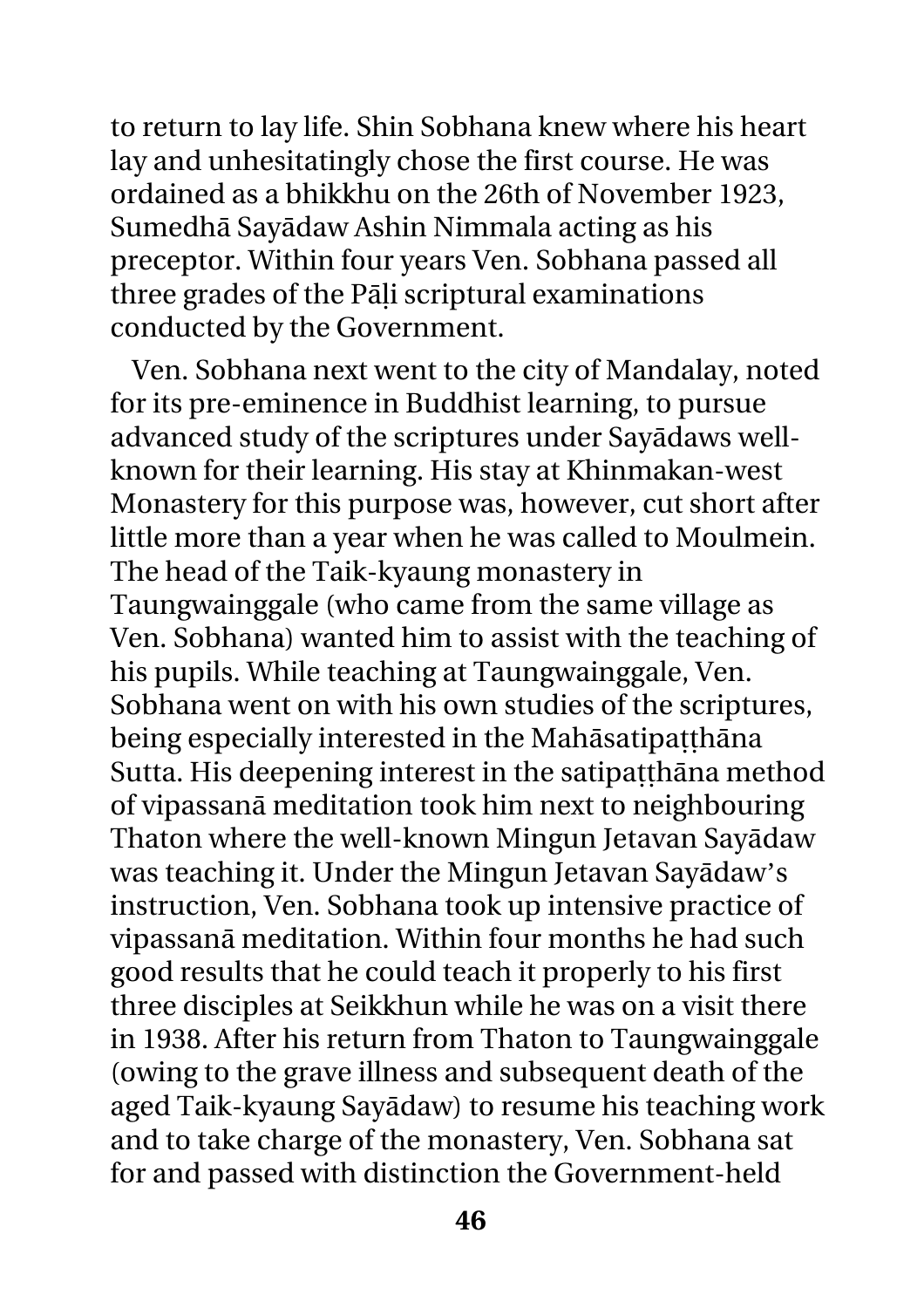Dhammācariya (Teacher of the Dhamma) examination in June 1941.

On the eve of the Japanese invasion of Burma, Ven. Sobhana had to leave Taungwainggale and return to his native Seikkhun. This was a welcome opportunity for him to devote himself wholeheartedly to his own practice of satipaṭṭhāna vipassanā meditation and to teaching it to a growing number of disciples. The Mahāsī Monastery at Seikkhun (whence he became known as Mahāsī Sayādaw) fortunately remained free from the horror and disruption of war. During this period the Sayādaw's disciples prevailed upon him to write the 'Manual of Vipassanā Meditation', an authoritative and comprehensive work expounding both the doctrinal and practical aspects of satipaṭṭhāna meditation.

It was not long before the Mahāsī Sayādaw's reputation as a skilled meditation teacher had spread throughout the Shwebo-Sagaing region and came to the attention of a devout and wealthy Buddhist, Sir U Thwin. U Thwin wanted to promote the Buddha Sāsana by setting up a meditation centre directed by a teacher of proven virtue and ability. After listening to a discourse on vipassanā given by the Sayādaw and observing his serene and noble demeanour, Sir U Thwin had no difficulty in deciding that the Mahāsī Sayādaw was the meditation teacher he had been looking for.

On the 13th of November 1947, the Buddhasāsana Nuggaha Association was founded at Rangoon with Sir U Thwin as its first President, and with scriptural learning and the practice of the Dhamma as its object. Sir U Thwin donated to the Association a plot of land in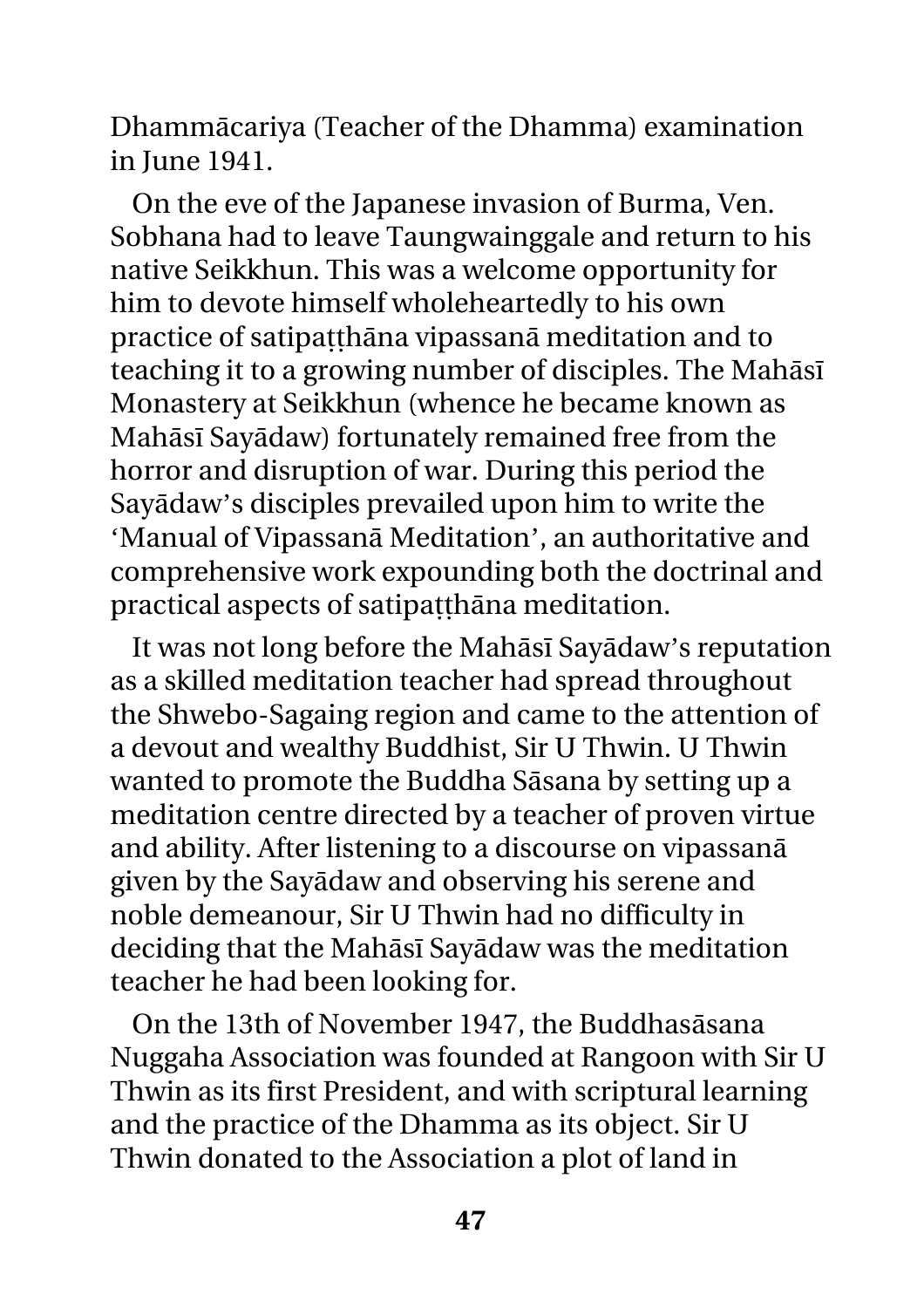Hermitage Road, Rangoon, measuring over five acres, for the erection of the proposed meditation centre. In 1978, the Centre occupied an area of 19.6 acres, on which a vast complex of buildings and other structures had been built. Sir U Thwin told the Association that he had found a reliable meditation teacher and proposed that the then Prime Minister of Burma invite Mahāsī Sayādaw to the Centre.

After the Second World War, the Sayādaw alternated his residence between his native Seikkhun and Taungwainggale in Moulmein. Meanwhile, Burma had regained independence on 4th January 1948. In May 1949, during one of his sojourns at Seikkhun, the Sayādaw completed a new nissaya translation of the Mahāsatipaṭṭhāna Sutta. This work excels the average nissaya translation of this Sutta, which is very important for those who wish to practise vipassanā meditation but need guidance.

In November of that year, on the personal invitation of the then Prime Minister, U Nu, Mahāsī Sayādaw came down from Shwebo and Sagaing to the Sāsana Yeikthā (Meditation Centre) at Rangoon, accompanied by two senior Sayādaws. Thus began Mahāsī Sayādaw's guardianship of the Sāsana Yeikthā at Rangoon. On 4th December 1949 Mahāsī Sayādaw personally instructed the very first batch of twenty-five meditators in the practice of vipassanā. As the meditators grew in numbers, it became too demanding for the Sayādaw to give the entire initiation talk to all the meditators. From July 1951 the tape-recorded talk was played for each new batch of meditators with a brief introduction by the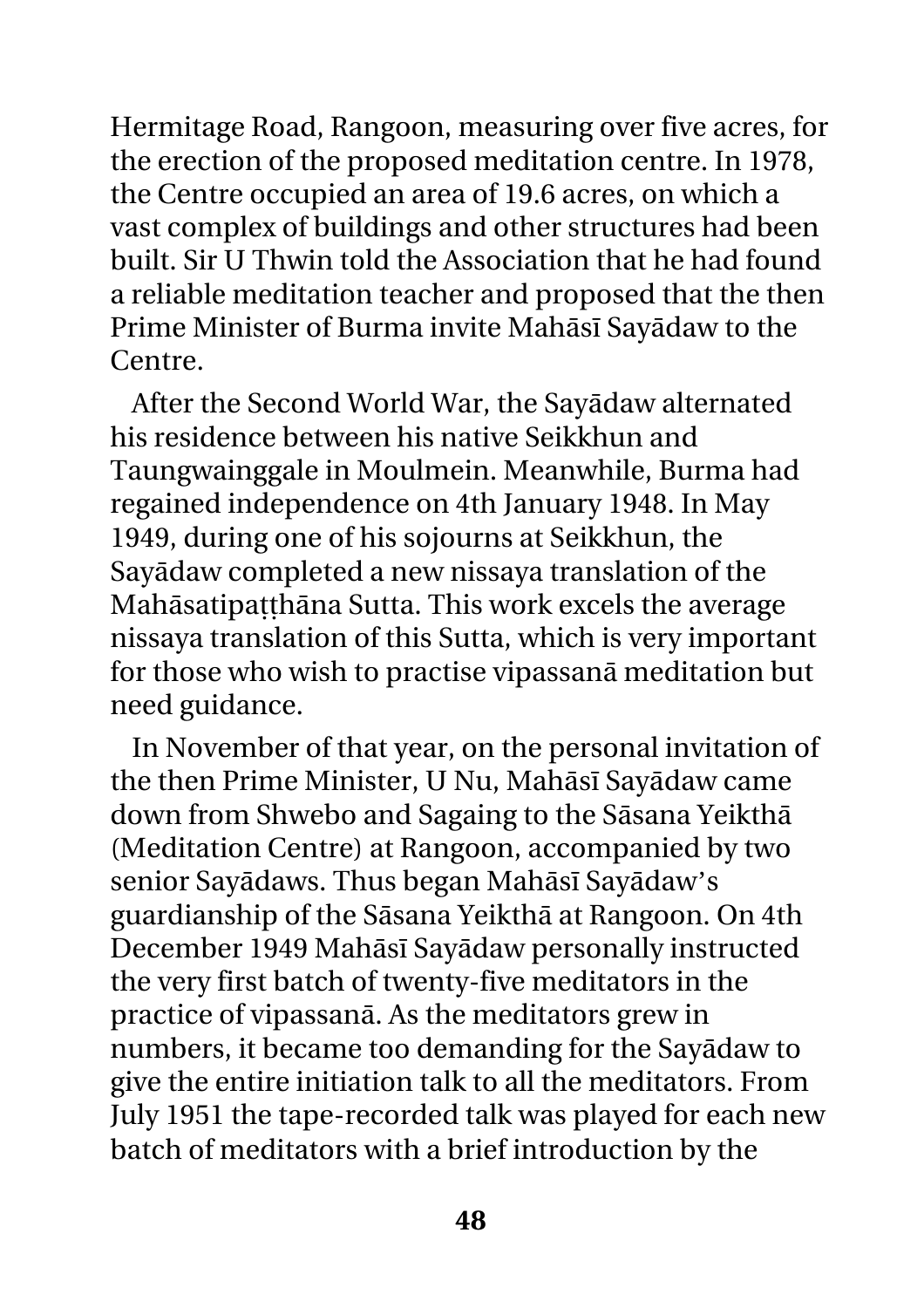Sayādaw. Within a few years of the establishment of the Sāsana Yeikthā at Rangoon, similar meditation centres were inaugurated in many parts of the country with Mahāsī-trained members of the Samgha as meditation teachers. These centres were not confined to Burma alone, but extended to neighbouring Theravāda countries like Thailand and Sri Lanka. There were also a few centres in Cambodia and India. According to a 1972 census, the total number of meditators trained at all these centres (both in Burma and abroad) had exceeded seven hundred thousand. In recognition of his distinguished scholarship and spiritual attainments, Mahāsī Sayādaw was honoured in 1952 by the then President ('Prime Minister') of the Union of Burma with the prestigious title of 'Aggamahāpaṇḍita' (the Exalted Wise One).

Soon after attaining Independence, the Government of Burma began plans to hold a Sixth Buddhist Council (Samgāyanā) in Burma, with four other Theravāda Buddhist countries (Sri Lanka, Thailand, Cambodia and Laos) participating. For this purpose the Government dispatched a mission to Thailand and Cambodia, composed of Nyaungyan Sayādaw, Mahāsī Sayādaw and two laymen. The mission discussed the plan with the Primates of the Buddhist Samgha of those two countries.

At the historic Sixth Buddhist Council, which was inaugurated with every pomp and ceremony on 17th May 1954, Mahāsī Sayādaw played an eminent role, undertaking the exacting and onerous tasks of Osāna (Final Editor) and Pucchaka (Questioner). A unique feature of this Council was the editing of the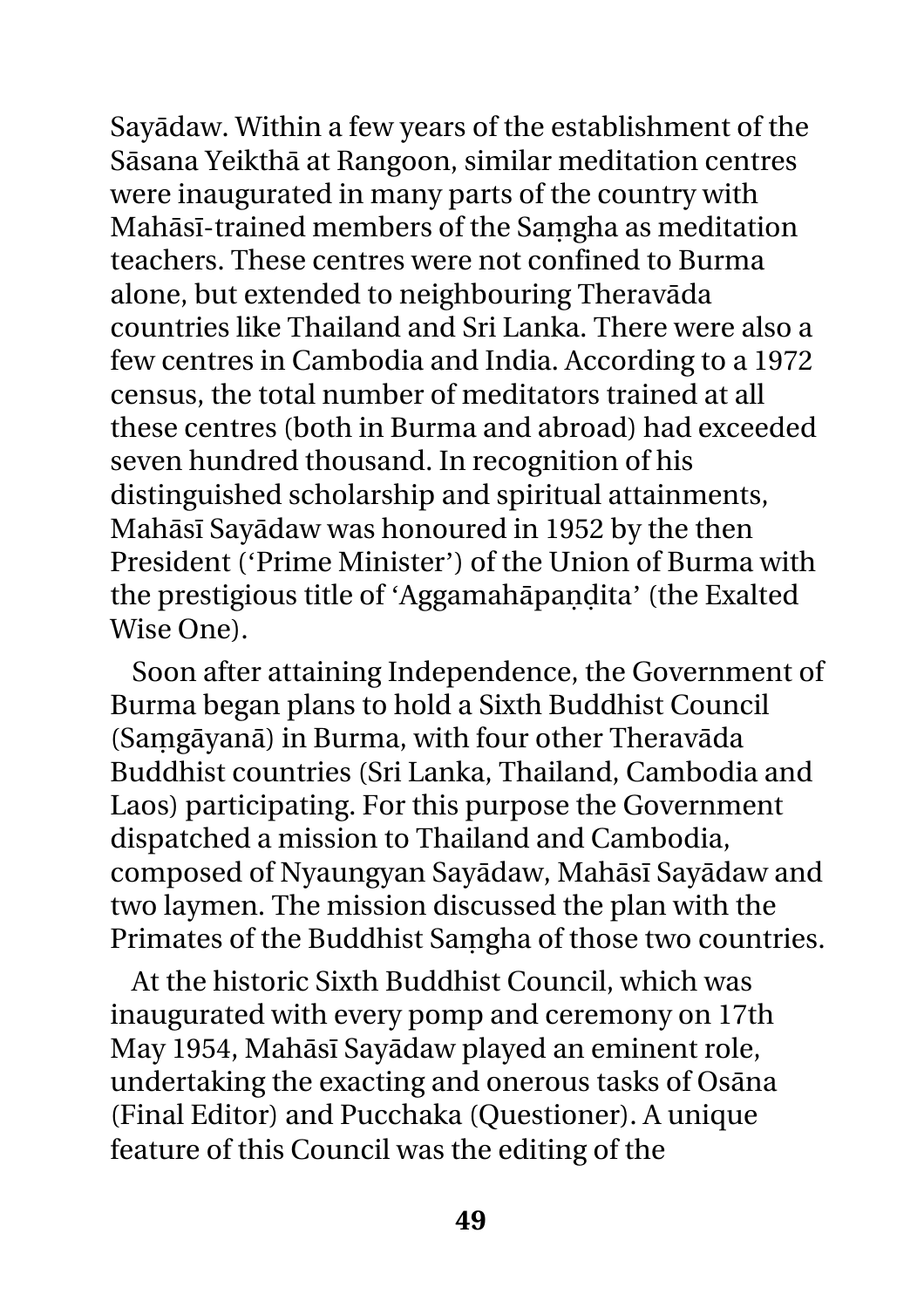commentaries (Atthakathā) and sub-commentaries (ñīkā), as well as the canonical texts. In the editing of this commentarial literature, Mahāsī Sayādaw was responsible for making a critical analysis, sound interpretation and skilful reconciliation of several crucial and divergent passages.

A significant result of the Sixth Buddhist Council was the revival of interest in Theravāda Buddhism among Mahāyāna Buddhists. In 1955, while the Council was in progress, twelve Japanese monks and a Japanese laywoman arrived in Burma to study Theravāda Buddhism. The monks were initiated into the Theravāda Buddhist Samgha as novices while the laywoman was made a Buddhist nun. Then, in July 1957, at the instance of the Buddhist Association of Moji, the Buddha Sāsana Council of Burma sent a Theravāda Buddhist mission to Japan. Mahāsī Sayādaw was one of the leading representatives of the Burmese Samgha in that mission.

Also in 1957, Mahāsī Sayādaw undertook the task of writing an introduction in Pāļi to the Visuddhimagga Aṭṭhakathā, to refute certain misstatements about its famous author, Ven. Buddhaghosa. The Sayādaw completed this difficult task in 1960, his work bearing every mark of distinctive learning and depth of understanding. By then the Sayādaw had also completed two volumes (out of four) of his Burmese translation of this famous commentary and classic work on Buddhist meditation.

At the request of the Government of Sri Lanka, a special mission headed by Sayādaw U Sujāta, an eminent deputy of Mahāsī Sayādaw, went there in July 1955 to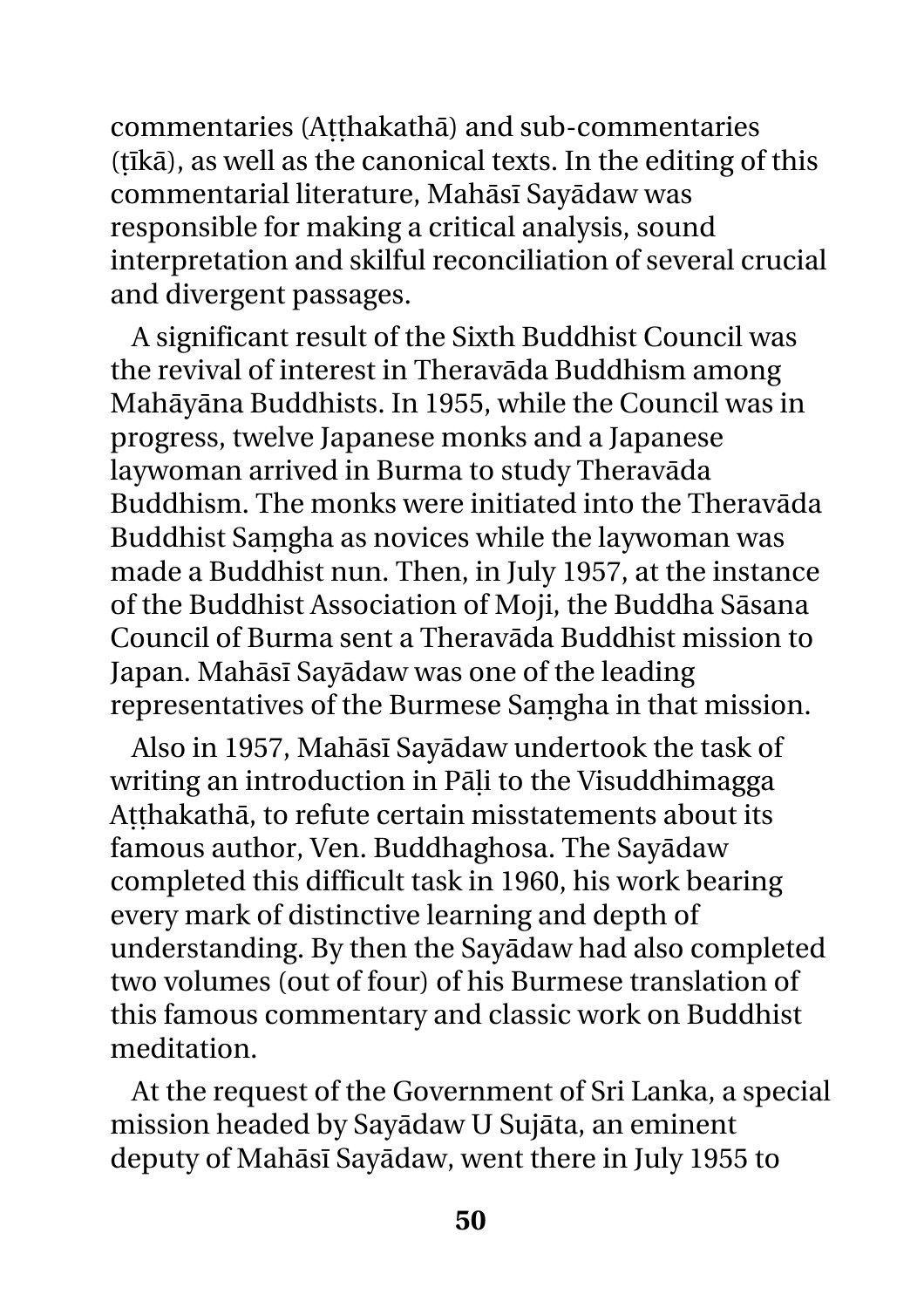promote satipațthāna meditation. The mission stayed in Sri Lanka for over a year doing admirable work, setting up twelve permanent and seventeen temporary meditation centres. Following the completion of a meditation centre on a site granted by the Sri Lankan Government, a larger mission led by Mahāsī Sayādaw left Burma for Sri Lanka on 6th January 1959, via India. The mission was in India for about three weeks, during which its members visited several holy places associated with the life and work of Lord Buddha. They also gave religious talks on suitable occasions and had interviews with Prime Minister Shri Jawaharlal Nehru, President of India Dr. Rajendra Prasad and vice-president Dr. S. Radhakrishnan. A notable feature of the visit was the warm welcome received from members of the depressed classes, who had embraced Buddhism under the guidance of their late leader Dr. Ambedkar.

The mission flew from Madras to Sri Lanka on 29th January 1959 and arrived at Colombo on the same day. On Sunday 1st February, at the opening ceremony of the meditation centre named 'Bhāvanā Majjhaṭhāna', Mahāsī Sayādaw delivered an address in Pāļi after Prime Minister Bandaranāyake and some others had spoken. The members of the mission next went on an extended tour of the island, visiting several meditation centres where Mahāsī Sayādaw gave discourses on vipassanā meditation. They also worshipped at famous sites of Buddhist pilgrimage like Polonnāruwa, Anurādhapura and Kandy. This historic visit of the Burmese mission under the inspiring leadership of Mahāsī Sayādaw was symbolic of the ancient and close ties of friendship between these two Theravāda Buddhist countries. Its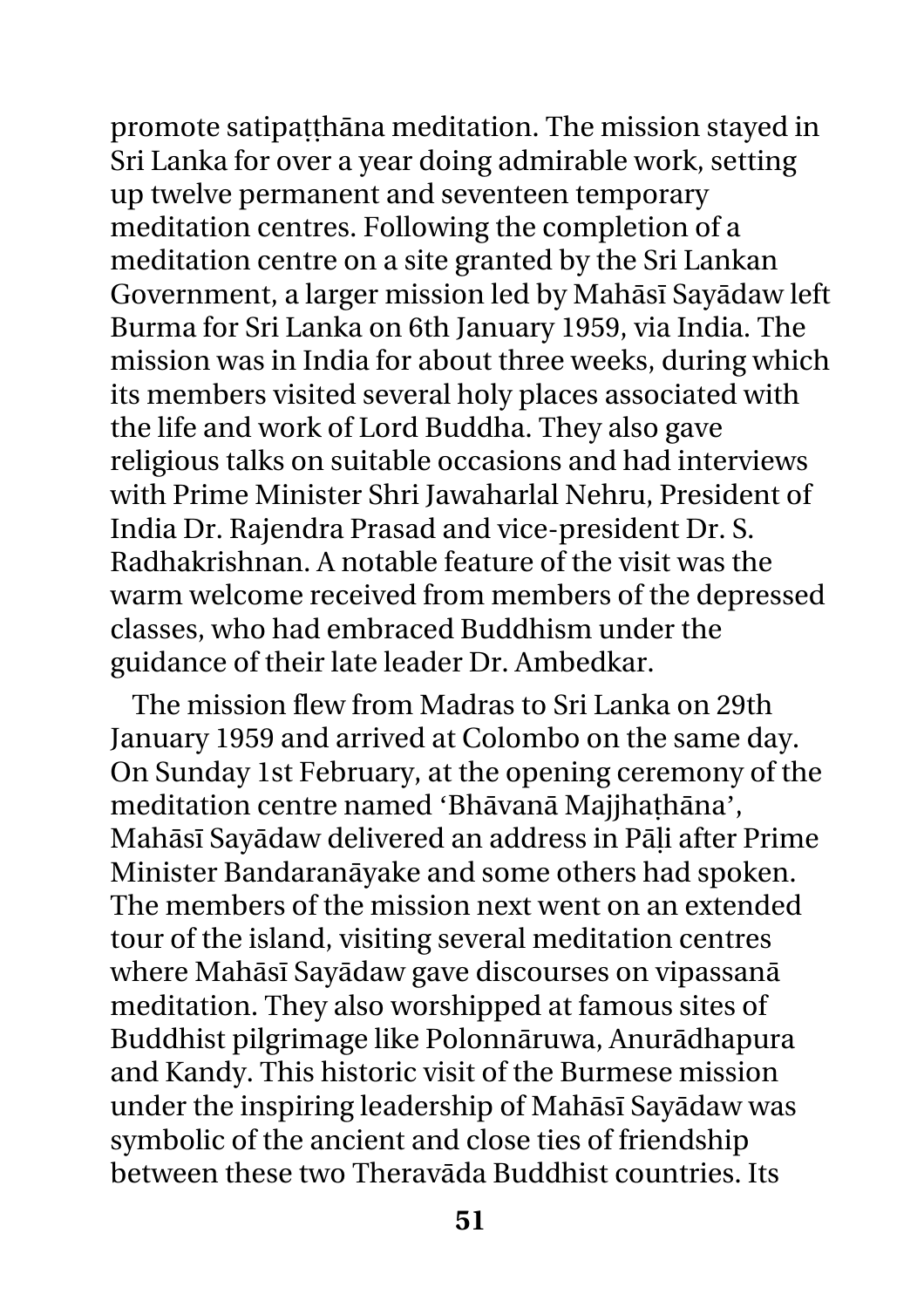benefit to the Buddhist movement in Sri Lanka was a revival of interest in meditation, which seemed to have declined.

In February 1954, a visitor to the Sāsana Yeikthā might have noticed a young Chinese man practising vipassanā meditation. The meditator in question was a Buddhist teacher from Indonesia by the name of Bung An who had become interested in vipassanā meditation. Under the guidance of Mahāsī Sayādaw and Sayādaw U Ñānuttara, Mr Bung An made such excellent progress that in little more than a month Mahāsī Sayādaw gave him a detailed talk on the progress of insight. Later he was ordained a bhikkhu and named Ven. Jinarakkhita, with Mahāsī Sayādaw as his preceptor. After he returned as a Buddhist monk to Indonesia, the Buddha Sāsana Council received a request to send a Burmese Buddhist monk to promote missionary work in Indonesia. It was decided that Mahāsī Sayādaw, as the preceptor and mentor of Ashin Jinarakkhita, should go. With thirteen other Theravāda monks, Mahāsī Sayādaw undertook such primary missionary activities as consecrating sīmas (ordination boundaries) ordaining bhikkhus, initiating novices and giving discourses, particularly talks on vipassanā meditation.

Considering these fruitful activities in promoting Buddhism in Indonesia and Sri Lanka, we might describe Mahāsī Sayādaw's missions to these countries as 'Dhamma-vijaya' (victory of the Dhamma) journeys.

As early as 1952, at the request of the Thai Minister for Samgha Affairs, Mahāsī Sayādaw had sent Sayādaws U Āsabha and U Indavaµsa to Thailand for the promotion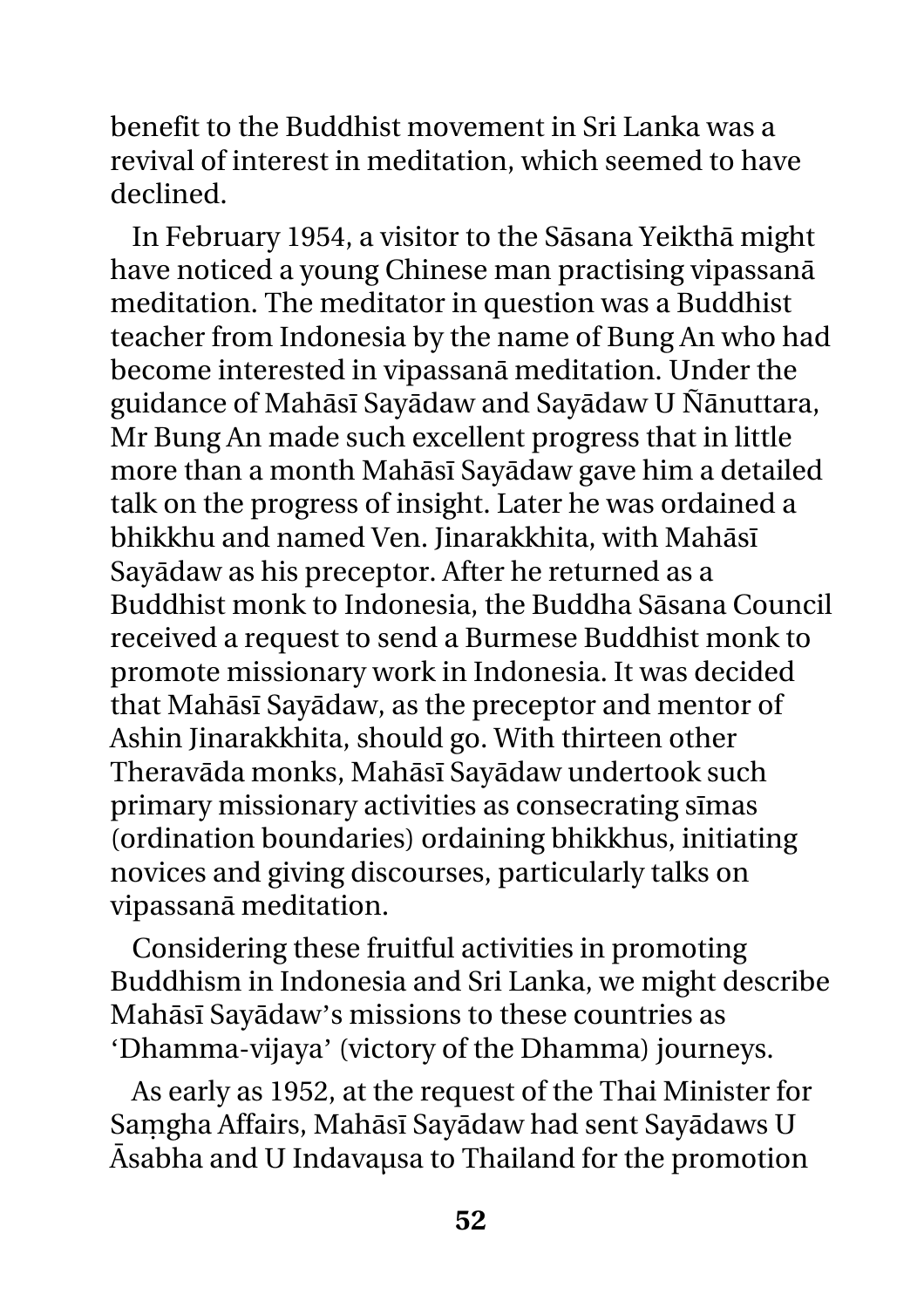of satipațțhāna vipassanā. Thanks to their efforts, Mahāsī Sayādaw's method gained wide acceptance in Thailand. By 1960, many meditation centres had been established and the number of Mahāsī meditators exceeded a hundred thousand.

It was characteristic of the Venerable Sayādaw's disinterested and single-minded devotion to the cause of the Buddha Sāsana that, regardless of his advancing age and feeble health, he undertook three more missions to the West (Britain, Europe and America) and to India and Nepal in the three years (1979, 1980 and 1981) preceding his death.

Abhidhajamahāraṭṭhaguru Masoeyein Sayādaw, who presided over the Saṃghanāyaka Executive Board at the Sixth Buddhist Council, urged Mahāsī Sayādaw to teach two commentaries to the Saṃgha at Sāsana Yeikthā. Ven. Buddhaghosa's Visuddhimagga Atthakathā and Ven. Dhammapāla's Visuddhimagga Mahāṭīkā deal primarily with Buddhist meditation theory and practice, though they also offer useful explanations of important doctrinal points, so they are vital for prospective meditation teachers. Mahāsī Sayādaw began teaching these two works on 2nd February 1961, for one and a half or two hours daily. Based on the lecture notes taken by his pupils, the Sayādaw started writing a nissaya translation of the Visuddhimagga Mahāṭīkā, completing it on 4th February 1966. This nissaya was an exceptional achievement. The section on the different views held by other religions (samayantara) was most exacting since the Sayādaw had to familiarize himself with ancient Hindu philosophy and terminology by studying all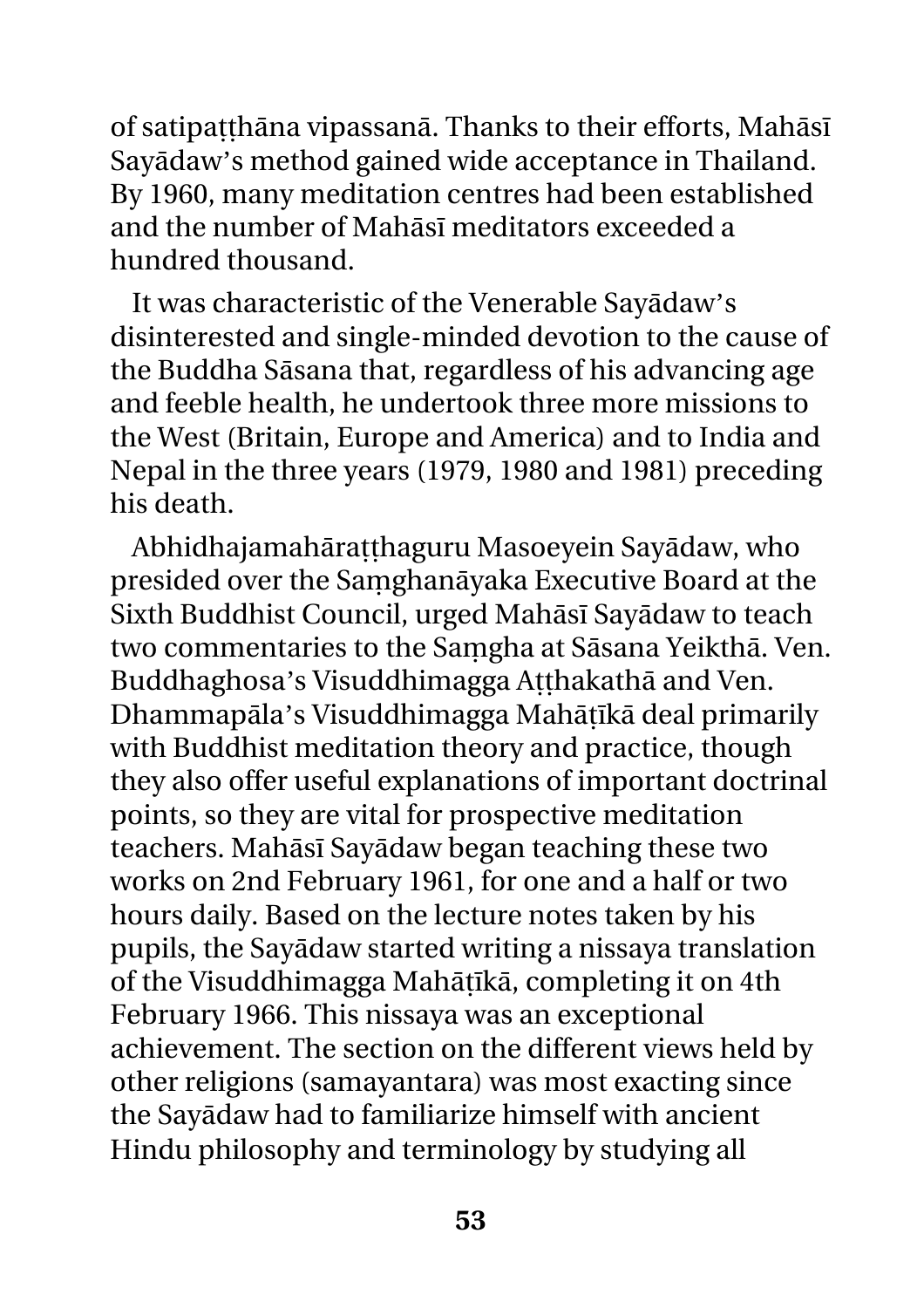available references, including works in Sanskrit and English.

Up till now Mahāsī Sayādaw has to his credit 67 volumes of Burmese Buddhist literature. Space does not permit us to list them all here, but a complete up-to-date list of them is appended to the Sayādaw's latest publication, namely, 'A Discourse on Sakkapatha Sutta' (published in October 1978).

At one time, Mahāsī Sayādaw was severely criticised in certain quarters for his advocacy of the allegedly unorthodox method of noting the rising and falling of the abdomen in vipassanā meditation. It was mistakenly assumed that this method was an innovation of the Sayādaw's, whereas the truth is that it had been approved several years before Mahāsī Sayādaw adopted it, by no less an authority than the mūla (original) Mingun Jetavan Sayādaw, and that it is in no way contrary to the Buddha's teaching on the subject. The reason for Mahāsī Sayādaw's preference for this method is that the average meditator finds it easier to note this manifestation of the element of motion (vāyodhātu). It is not, however, imposed on all who come to practise at any of the Mahāsī meditation centres. One may, if one likes, practise ānāpānasati. Mahāsī Sayādaw himself refrained from joining issue with his critics on this point, but two learned Sayādaws brought out a book each in defence of the Sayādaw's method, thus enabling those who are interested in the controversy to judge for themselves.

This controversy arose in Sri Lanka where some members of the Samgha, inexperienced and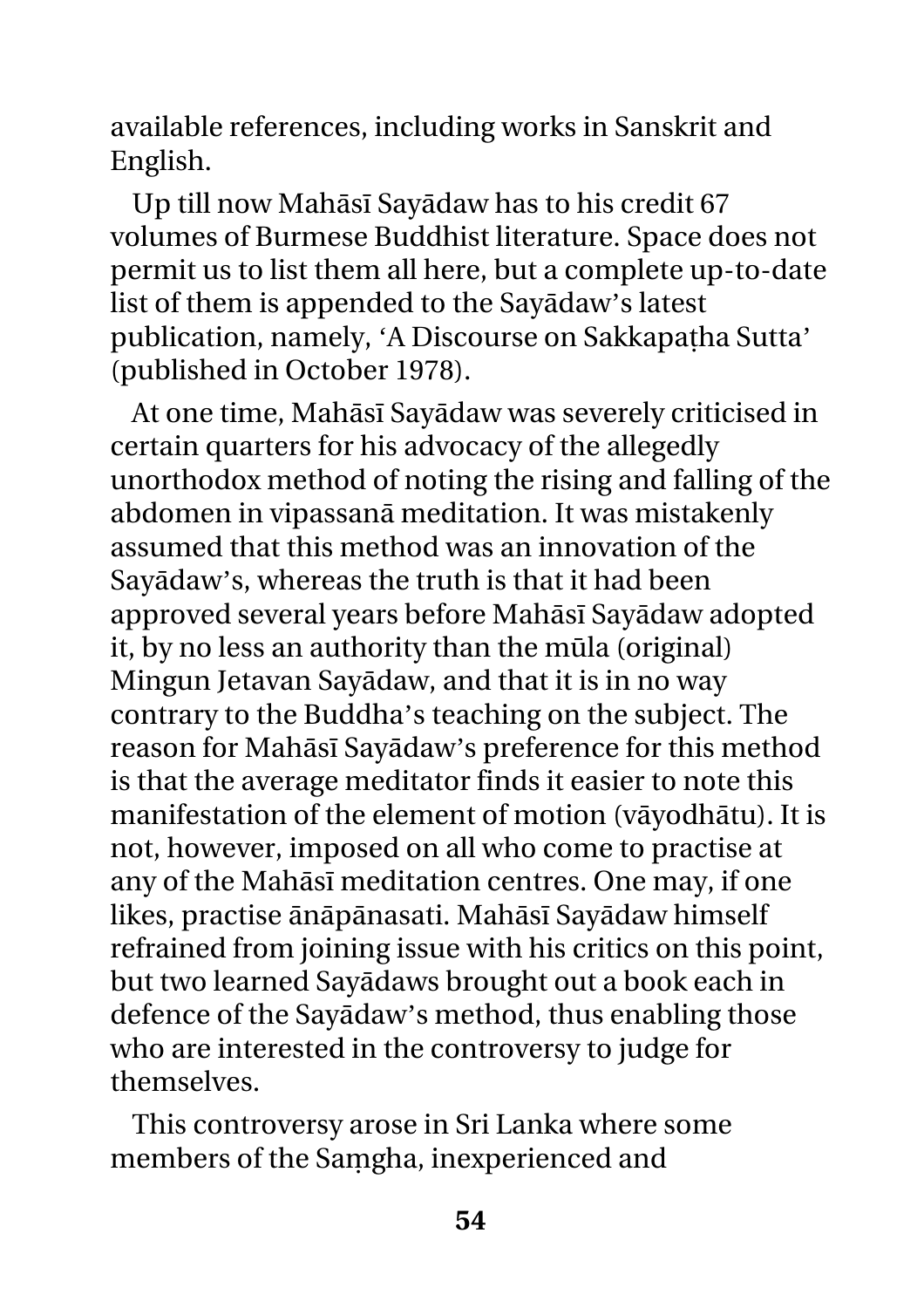unknowledgeable in practical meditation, publicly assailed Mahāsī Sayādaw's method in newspapers and journals. Since this criticism was voiced in the English language with world-wide coverage, silence could no longer be maintained and so Sayādaw U Ñānuttara of Kabā-aye (World Peace Pagoda campus) forcefully responded to the criticisms in the pages of the Sri Lankan Buddhist periodical 'World Buddhism'.

Mahāsī Sayādaw's international reputation has attracted numerous visitors and meditators from abroad, some seeking enlightenment for their religious problems and others intent on practising meditation under the Sayādaw's personal guidance. Among the first meditators from abroad was former British Rear-Admiral E.H. Shattock who came on leave from Singapore and practised meditation at the Sāsana Yeikthā in 1952. On his return to England he published a book entitled 'An Experiment in Mindfulness' in which he related his experiences in generally appreciative terms. Another foreigner was Mr. Robert Duvo, a French-born American from California. He came and practised meditation at the Centre first as a lay meditator and later as a bhikkhu. He subsequently published a book in France about his experiences and the satipațțhāna vipassanā method. Particular mention should be made of Anagārika Shri Munindra of Buddha Gayā in India, who became a close disciple of Mahāsī Sayādaw, spending several years with the Sayādaw learning the Buddhist scriptures and practising vipassanā. Afterwards he directed an international meditation centre at Buddha Gayā where many people from the West came to practise meditation. Among these meditators was a young American, Joseph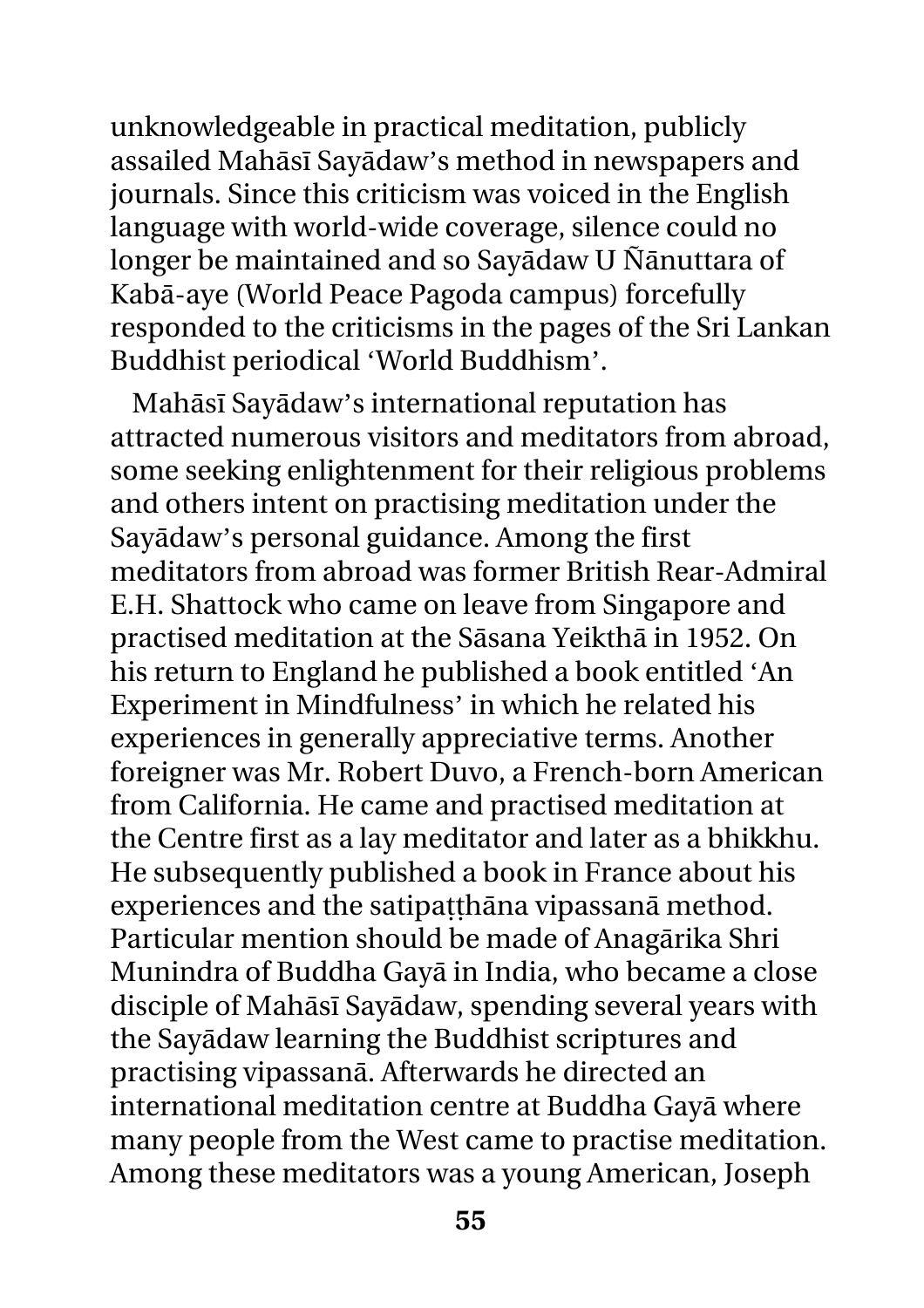Goldstein, who has written a perceptive book on insight meditation titled 'The Experience of Insight: A Natural Unfolding'.

Some of the Sayādaw's works have been published abroad, such as 'The Satipaṭṭhāna Vipassanā Meditation' and 'Practical Insight Meditation' by the Unity Press, San Francisco, California, USA, and 'The Progress of Insight' by the Buddhist Publication Society, Kandy, Sri Lanka. Selfless and able assistance was rendered by U Pe Thin (now deceased) and Myanaung U Tin in the Sayādaw's dealings with his visitors and meditators from abroad and in the translation into English of some of Sayādaw's discourses on vipassanā meditation. Both of them were accomplished meditators.

The Venerable Mahāsī Sayādaw is profoundly revered by countless grateful disciples in Burma and abroad. Although it was the earnest wish of his devoted disciples that the Venerable Mahāsī Sayādaw might live for several more years and continue showering the blessings of the Buddhadhamma on all those in search freedom and deliverance, the inexorable law of impermanence terminated, with tragic suddenness, his selfless and dedicated life on the 14th of August 1982. Like a true son of the Buddha, he lived valiantly, spreading the word of the Master throughout the world and helped many thousands and tens of thousands onto the Path of Enlightenment and Deliverance.

U Nyi Nyi (Mahāsī Disciple and Meditator) Member of the Executive Committee Buddhasāsana Nuggaha Association Yangon, Myanmar. 18th October 1978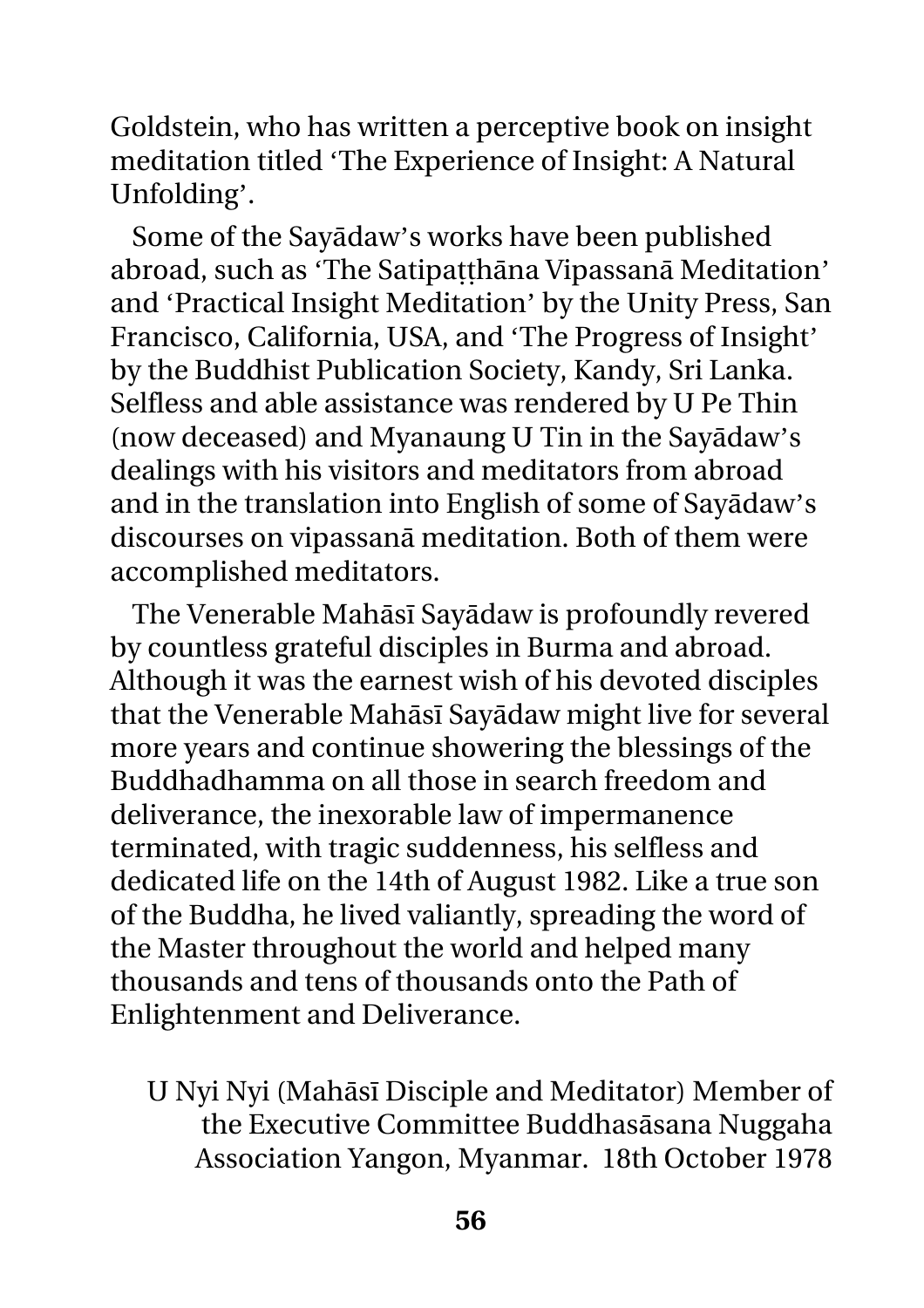## <span id="page-57-0"></span>**APPENDIX**

Below is a concise excerpted translation from the Pāļi of the Mahāsatipaṭṭhāna Sutta accompanied by a commentary from the author, Mahāsī Sayādaw. This is offered as an expanded aid in this meditation technique, a reference to the source from which all Satipațțhāna meditation arose, the words of the Buddha.

#### **Techniques of Meditation**

The Mahāsatipaṭṭhāna Sutta states:

"And moreover, monks, a monk, when he is walking, is aware of it thus: 'I walk'; or when he is standing, or sitting, or lying down, he is aware thereof."

"And moreover, monks, a monk, when he departs, or returns, when he looks at or looks away from, when he bends or stretches (his limbs), when he puts on the lower robe, the upper robe, or takes the bowl, when he is eating, drinking, chewing, savouring, or when he is obeying the calls of nature - he is aware of what he is doing. In going, standing, sitting, sleeping, watching, talking, or keeping silence, he knows what he is doing."

"And moreover, monks, a monk reflects upon this very body, however it be placed or disposed, with respect to the four elements."

"Herein, monks, when affected by a feeling of pleasure, a monk is aware of it as 'I feel a pleasurable feeling'. Likewise, he is aware when affected by a painful feeling."

"Herein, monks, if a monk has a lustful thought, he is aware that it is so, or if the thought is free from lust, is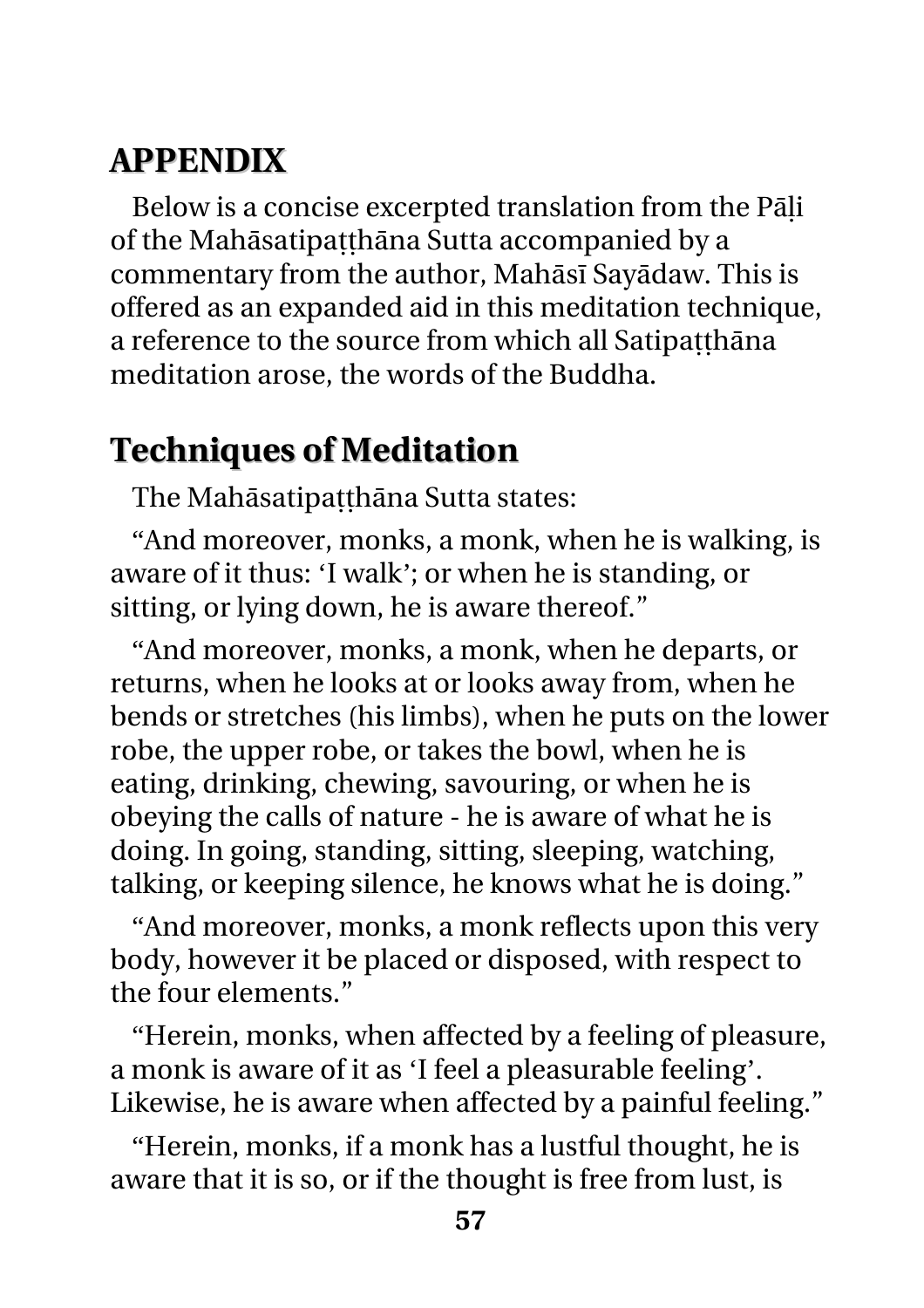<span id="page-58-0"></span>aware that it is so. Herein, monks, when a monk is aware of sensual desire he reflects 'I have sensual desire'."

In accordance with these teachings of the Buddha, it has been stated in colloquial language thus: "rising" while the abdomen is rising; "falling" while the abdomen is falling; "bending" while the limbs are bending; "stretching" while the limbs are stretching; "wandering" while the mind is wandering; "thinking", "reflecting", or "knowing" while one is so engaged; "feeling stiff, hot," or "in pain" while one feels so; "walking, standing, sitting," or "lying" while one is so doing. Here it should be noted that walking and so on are stated in common words instead of "being aware of the inner wind element manifesting itself in the movement of the limbs," as is stated in the Pāļi texts.

## **Rising and Falling Movement of the Abdomen**

It is quite in agreement with the Buddha's teachings to contemplate on the rising and falling movements of the abdomen. Such rising and falling is a physical process (rūpa) caused by the pressure of the wind element. The wind element is included in the material group of the five aggregates (khandhā); in the tactile object of the twelve sense bases (āyatana); in the body impression of the eighteen elements (dhātu); in the wind element of the four material elements (mahābhūta); in the truth of suffering of the four noble truths (sacca). The material aggregate, a tactile object, a body impression and the truth of suffering are certainly objects for insight contemplation. Surely they are not otherwise.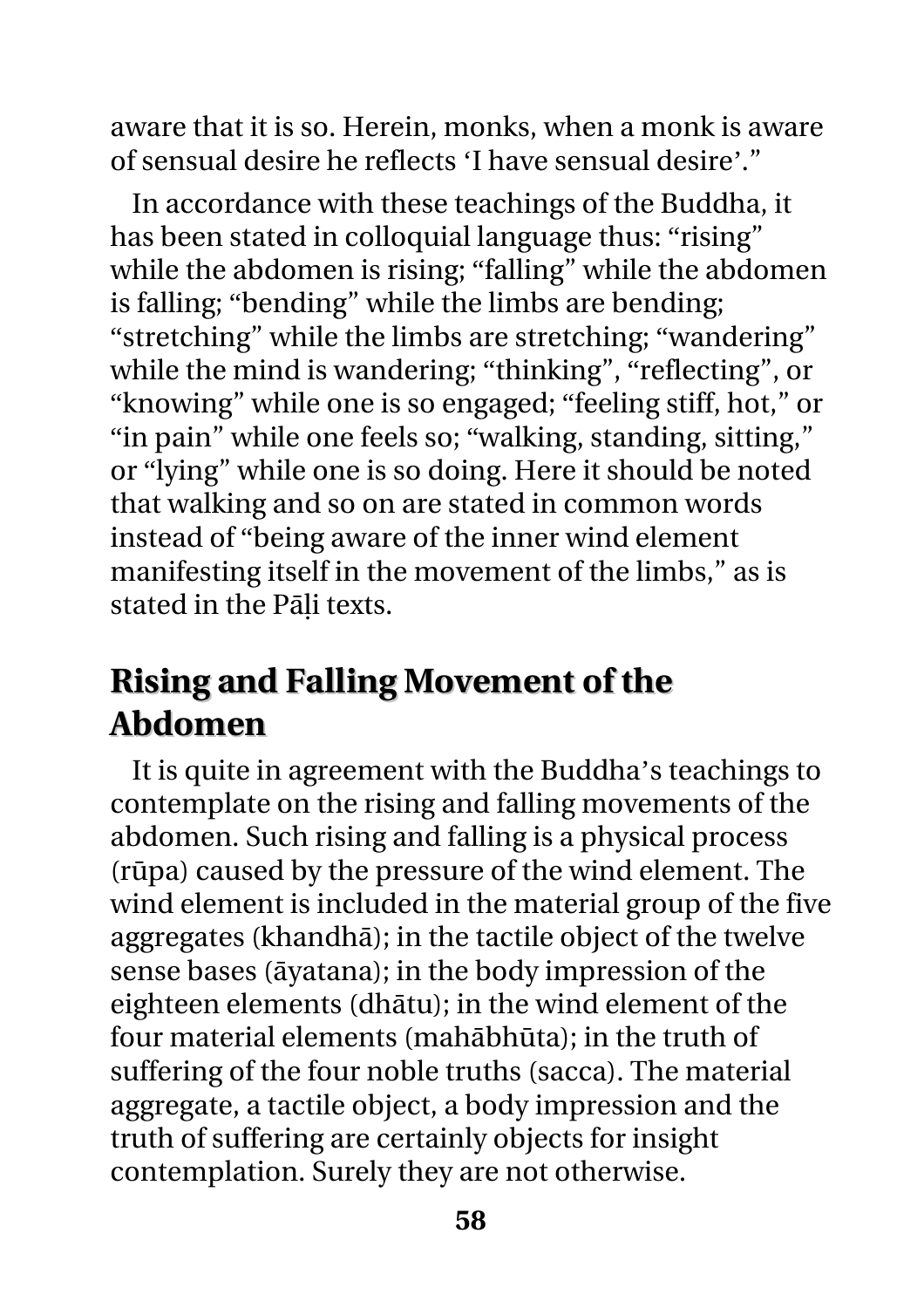The rising and falling movement of the abdomen is therefore a proper object for contemplation, and while so contemplating, being aware that it is but a movement of the wind element, subject to the laws of impermanence, suffering and unsubstantiality, is quite in agreement with the Buddha's discourses on khandhas, āyatanas, dhātus and saccas. While the abdomen is rising and falling, the pressure and movement experienced thereby is a manifestation of the wind element which is tactile, and perceiving that rightly as such is quite in accordance with what the Buddha taught as briefly shown below.

"Apply your mind thoroughly, monks, to body and regard it in its true nature as impermanent."

"Monks, when a monk sees the body which is impermanent, as impermanent, this view of his is right view."

"Herein, monks, a monk reflects: 'Such is material form, such is its genesis, such its passing away'."

"Apply your minds thoroughly, monks, to the tactile objects and regard their true nature as impermanent."

"Monks, when a monk sees tactile objects which are impermanent, this view of his is right view. However, by fully knowing and comprehending, by detaching himself from and abandoning the tactile objects, one is capable of extinguishing ill."

"In him who knows and sees tactile objects as impermanent, ignorance vanishes and knowledge arises."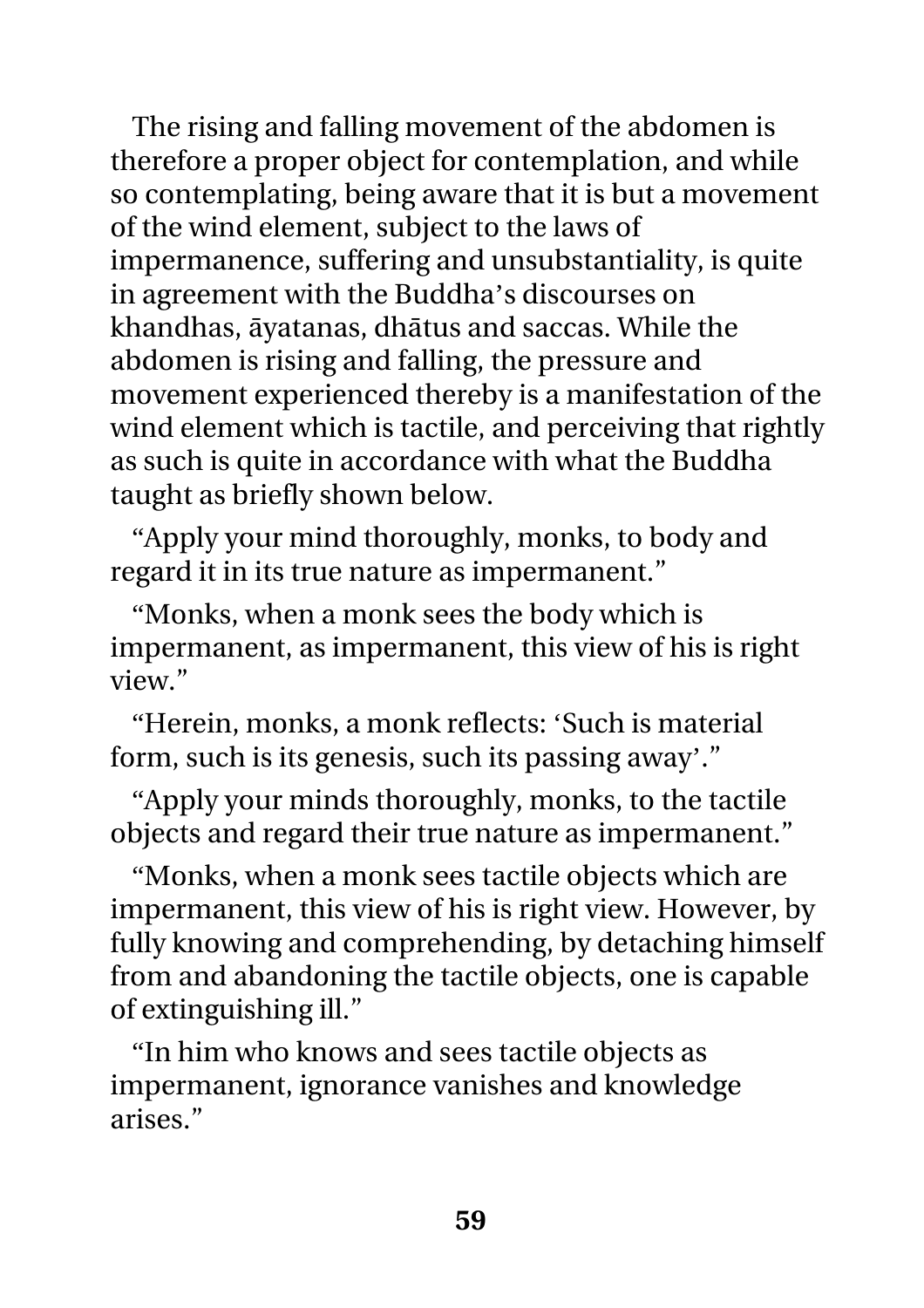"Herein, monks, a monk is aware of the organ of touch and tangibles."

"Whatever is an internal element of motion, and whatever is an external element of motion, just these are the element of motion. By means of perfect intuitive wisdom it should be seen of this as it really is, thus: 'This is not mine, this I am not, this is not my self'.

Thus it will be seen that the contemplation of the rising and the falling movement of the abdomen is in accord with the above discourses and also with the Mahāsatipaṭṭhāna Sutta (Dhātumanasikārapabba section on attention to the elements), Again, the wind element that causes the movement and pressure of the abdomen, comprised in the corporeality group, is the truth of suffering.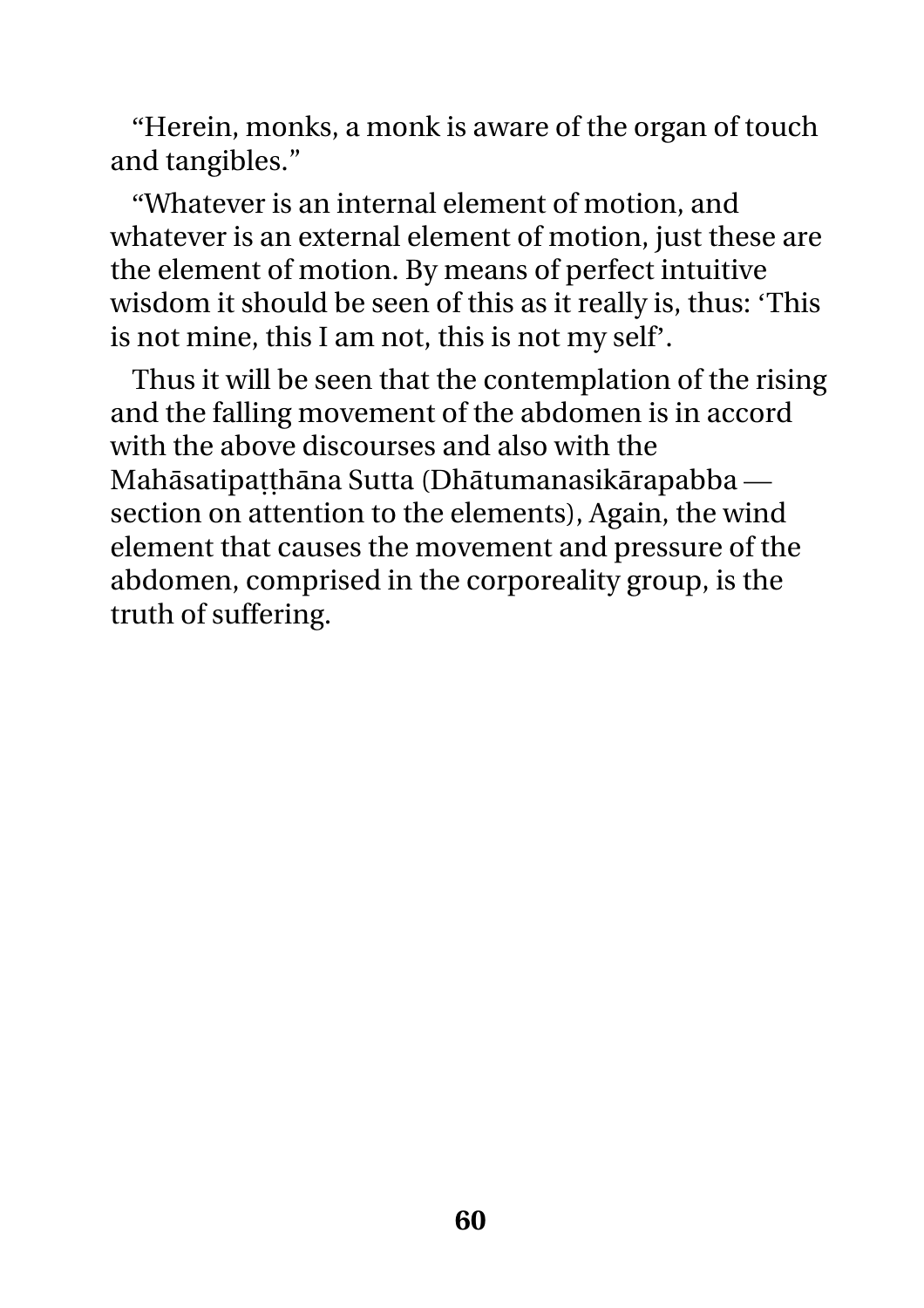# <span id="page-61-0"></span>**Mahāsī SāsanaYeiktha Meditation Centre, Yangon, Myanmar**

# **Information for Foreign Meditators**

### **Mailing Address:**

Buddha Sāsana Nuggaha Organisation No 16, Sāsana Either Road Yangon, (Rangoon) 11201 Myanmar (Burma)

### **Telephone:** (+95) 01 541971, 552501

**Fax:** 289960, 289961 President: U Hla Kyaing

**The Meditation Centre:** This meditation centre was opened in 1950, with the Most Venerable Mahāsī Sayādaw as its Principle Preceptor. The most Venerable Mahāsī Sayādaw started the teaching of the Mahāsī method of insight in 1947 and taught for 33 years until his death in August, 1982. The centre has prospered with up to 500 meditators (yogis) practicing intensive meditation daily at the centre. It is located on approximately twenty acres of quiet pleasant garden land in Hermitage. There are over one hundred buildings on the ground for housing the meditation teachers and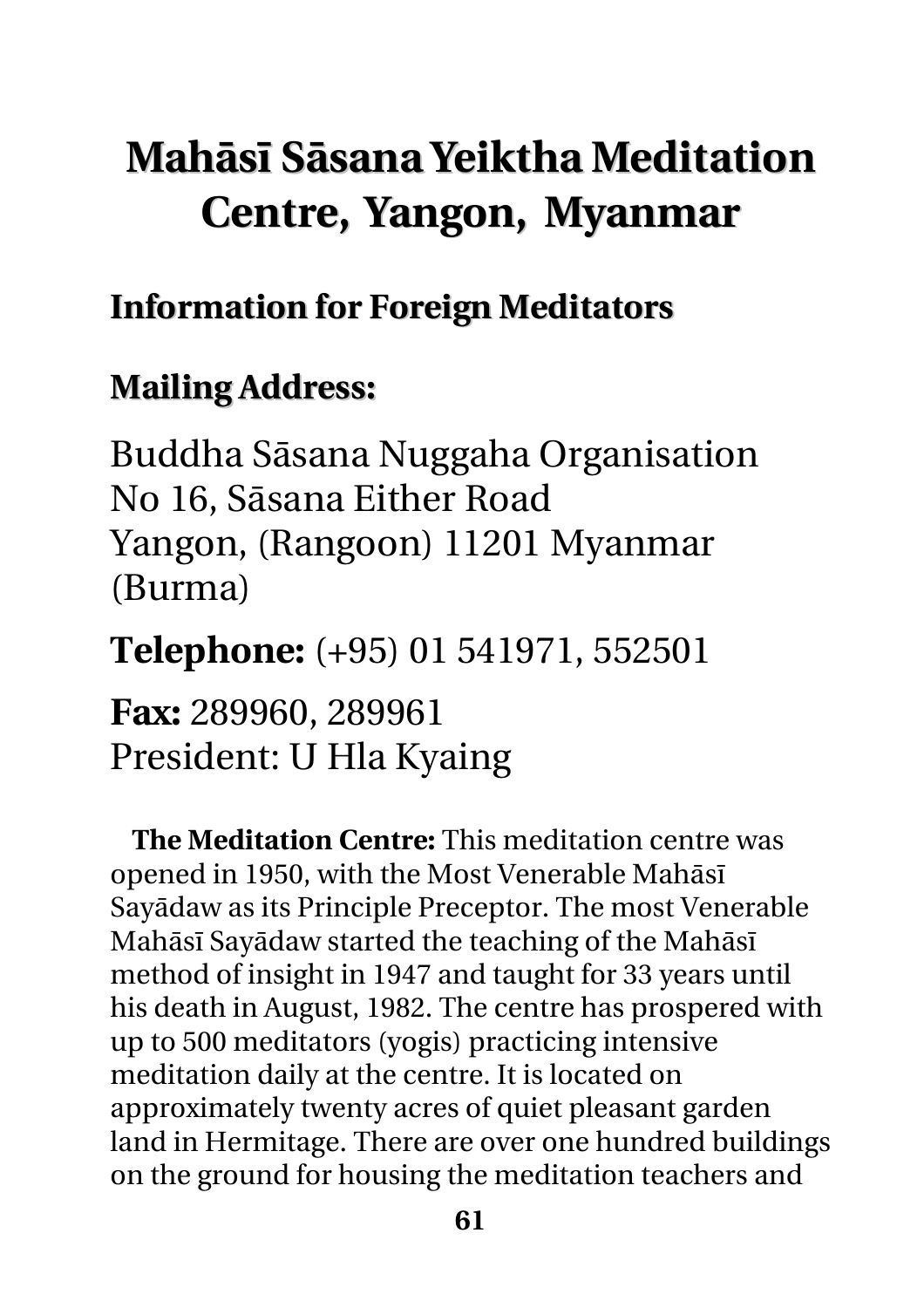meditators both monks, nuns and laity, men as well as women and providing complete retreat facilities.

**Location:** The centre is only about 20 minutes by taxi from Yangon's Mingaladon Airport, or about 20 minutes by taxi from the Tourist Centre in downtown Yangon. It is shown on tourist guide maps and there is a prominent sign board at the junction of Kaba-Aye Pagoda Road with Sāsana Yeiktha Road.

**Accommodation:** Boarding and lodging are free to foreign meditators for the period of their practice at the centre. Accommodation for Bhikkhus (monks), Thilashins (nuns) and women meditators is separate and assigned on arrival. All rooms have bedding and mosquito nets. Wherever possible single rooms are provided for foreigners, but they may have sometimes to share. You should provide your own toiletries, towels, vitamins and medicines, and cushions if you need them.

**Medical Care:** There is a dispensary at the Centre for treatment of minor ailments open every Monday, Wednesday and Friday from 4 to 6pm. Cases needing special attention will be treated at the State Hospital. Meditators preferring treatment at a private clinic will themselves have to bear the necessary expenses.

**Programme of Meditation:**There is no periodically scheduled or weekend Courses, but the Centre is open throughout the year to receive those who are prepared to undertake full-time Satipattana Vipassanā meditation for six to twelve weeks.

All lay Yogis (meditators) are expected to observe the Eight Precepts throughout the length of their stay, and